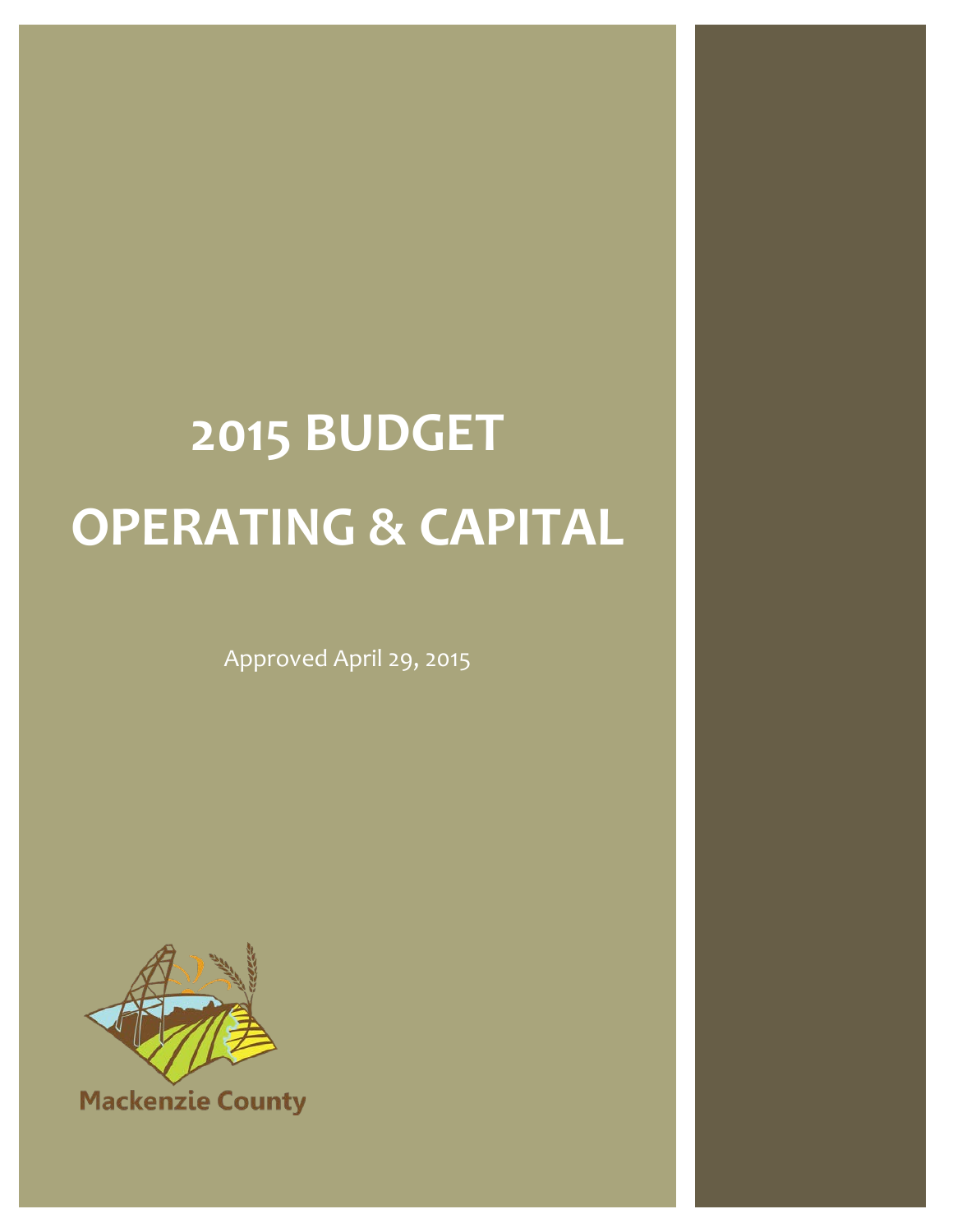## Contents:

| 1. Changes from February Budget           | pg. 1  |
|-------------------------------------------|--------|
| 2. Operating Budget                       | pg. 4  |
| 3. Capital Budget (TCA)                   | pg. 9  |
| 4. Assessment and Tax Revenues            | pg. 14 |
| 5. Cash Flow Requirement                  | pg. 16 |
| 6. Grants to Not-for-Profit Organizations | pg. 25 |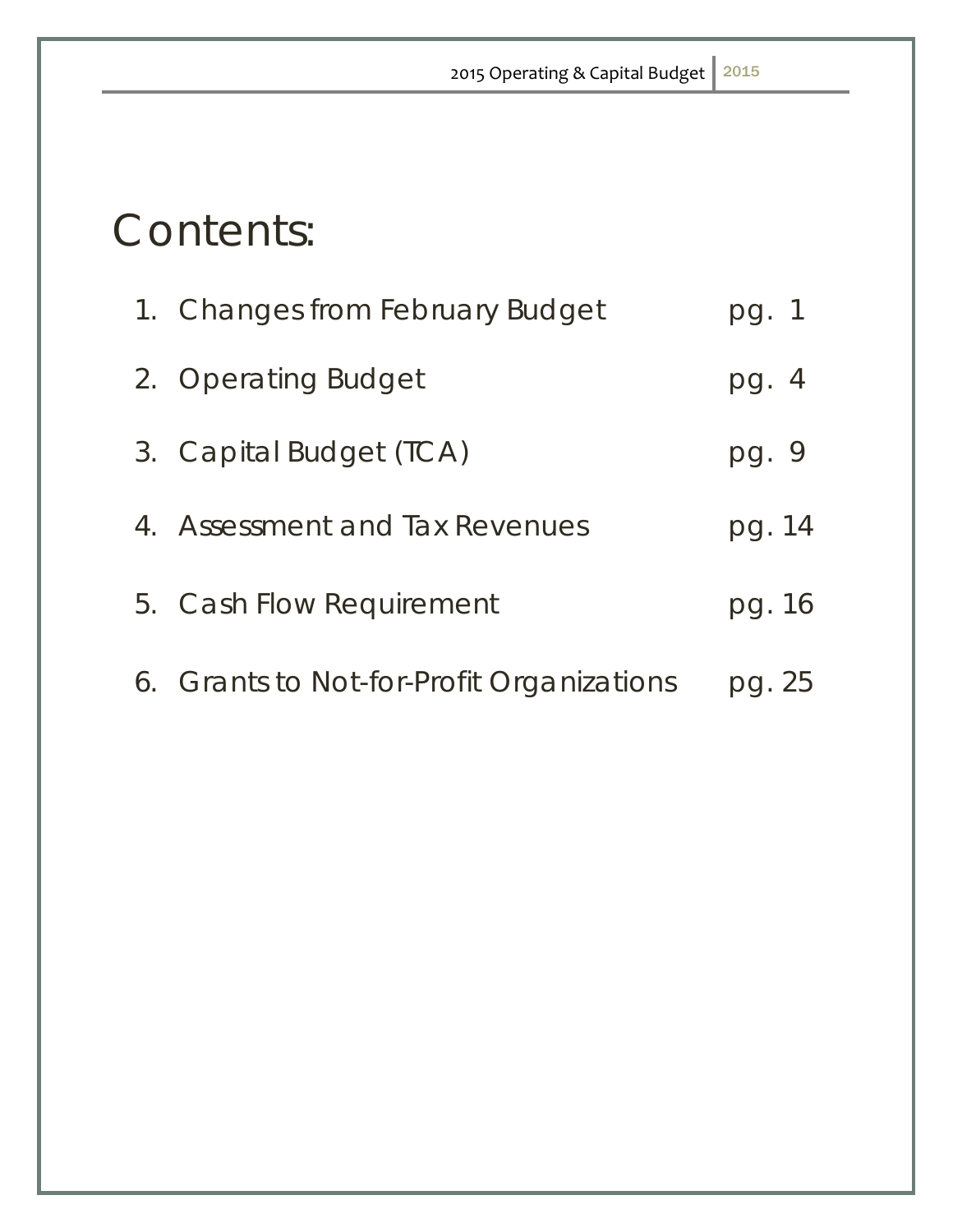# **Changes from February 2015 budget presentation**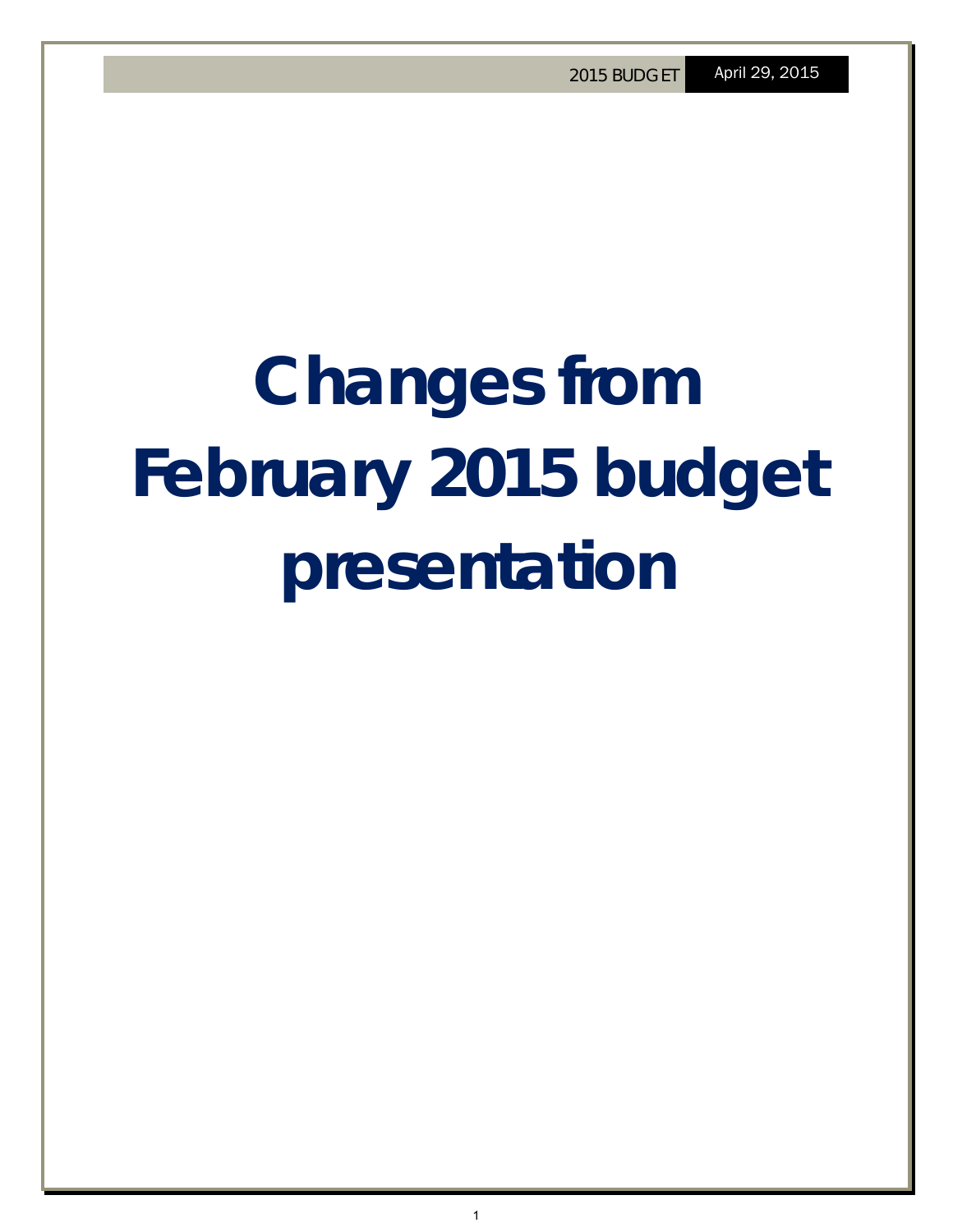### **Mackenzie County 2015 BUDGET - Changes from February budget**

| <b>Description</b>                                         | <b>Amount Source</b> |            | <b>Description</b>   |
|------------------------------------------------------------|----------------------|------------|----------------------|
| Operating Expenses (excl. requisitions and non-cash items) |                      |            |                      |
| Budget February 10, 2015                                   | 26,548,024           |            |                      |
| 110-Wages and salaries                                     | $(315, 746)$ ML      |            | Vacation Pay Accrual |
| 132-Benefits                                               | 1,669 ML             |            |                      |
| 136-WCB contributions                                      | $(9,491)$ ML         |            |                      |
| 150-Isolation cost                                         | 24,000 ML            |            |                      |
| 252-Repair & maintenance - building                        | 1,500 ML             |            |                      |
| 253-Repair & maintenance - building                        | 3,600 ML             |            |                      |
| 254-Repair & maintenance - building                        | 1,500 ML             |            |                      |
| 266-Communication                                          | (399) ML             |            |                      |
| 511-Goods and supplies                                     | 300 ML               |            |                      |
| 521-Fuel and oil                                           | 1,500 ML             |            |                      |
| 534-Gravel                                                 | 818,200 ML           |            | 2014 Gravel Crushing |
| 735-Grants to other organizations - Tourism                | 1,000                |            |                      |
| 735-Grants to other organizations - Youth Program          |                      | 5,000 GOOR |                      |
| 63-259-Repair & maintenance - Culvert Hwy 697              | 48,000               | DR         | Motion 15-03-182     |
| 41-259-Repair & maintenance - Thawing Services             | 5,000                | ML         |                      |
| 41-253-Repair & maintenance - Backflow Preventer           | 5,800 ML             |            |                      |
| 41-259-Repair & maintenance - Pipe cleaning                | 14,000 ML            |            |                      |
| 32-233- Engineering consulting - Public Works              | 100,000 ML           |            |                      |
| 41-233- Engineering consulting - Water and sewer           | 75,000 ML            |            |                      |
| Budget April 29, 2015                                      | 27,328,457           |            |                      |
| Non-TCA                                                    |                      |            |                      |
| Budget February 10, 2015                                   | 683,600              |            |                      |
| LC - Filter Media Replacement                              | 95,000 ML            |            |                      |
| Information Technology                                     | 2,000 ML             |            | Carry forward item   |
| Carry forward projects                                     | 1,313,523            |            |                      |
| Budget April 14, 2015                                      | 2,094,123            |            |                      |
| <b>Other Revenue</b>                                       |                      |            |                      |
| Budget February 10, 2015                                   | 7,297,102            |            |                      |
| MSI (Operating)                                            | 56,546               |            |                      |
| Budget April 14, 2015                                      | 7,353,648            |            |                      |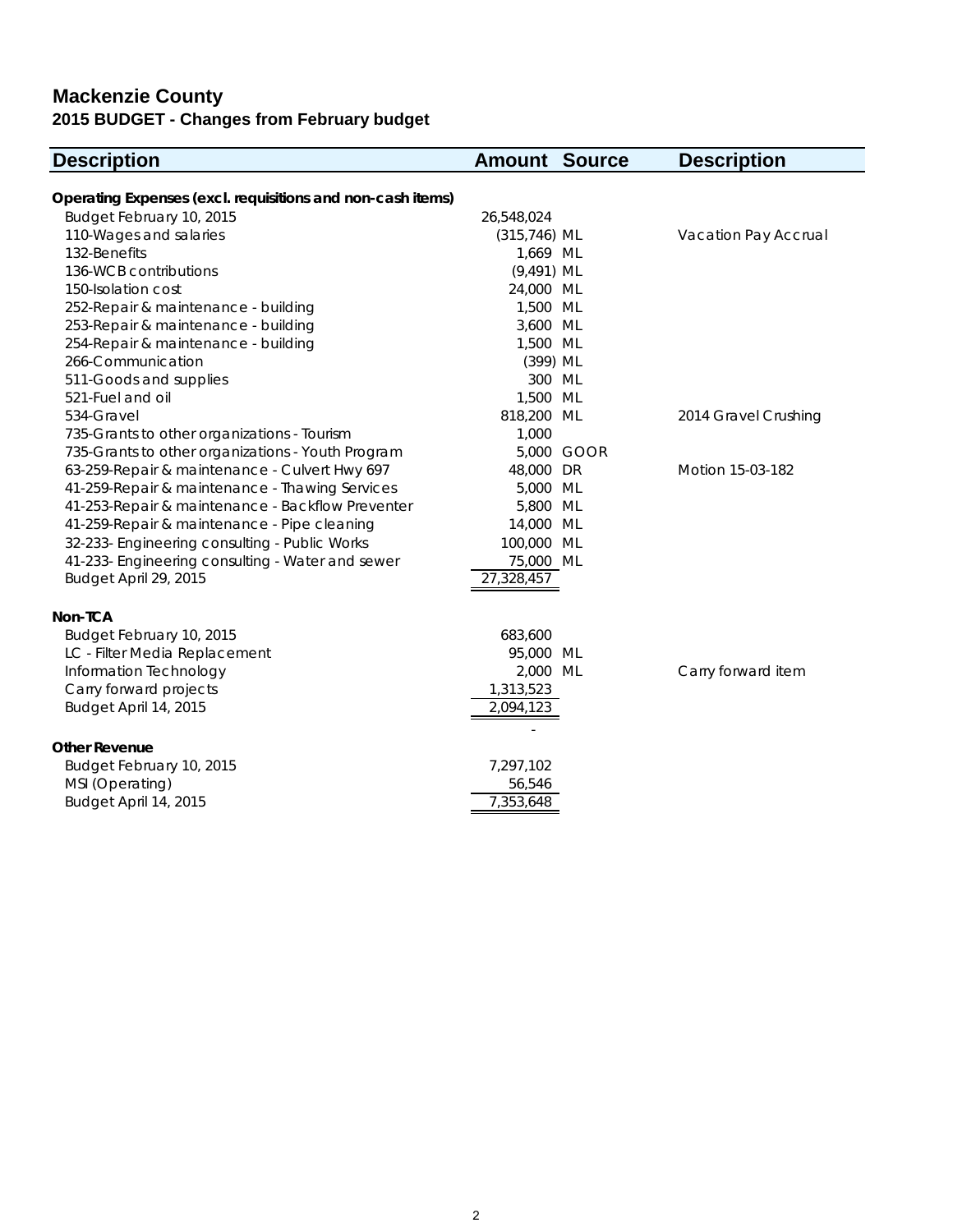| <b>Description</b>                       | <b>Amount Source</b> |                       | <b>Description</b>        |
|------------------------------------------|----------------------|-----------------------|---------------------------|
|                                          |                      |                       |                           |
| <b>Capital Cost</b>                      |                      |                       |                           |
| Budget February 10, 2015                 | 10,927,847           |                       |                           |
| Council changes                          |                      |                       |                           |
| FV & LC - AWD Graders x3                 | 83,661 VRR           |                       | Motion 15-03-181          |
| FV - Skate Park                          |                      | 70,000 GCR+CA         | Motion 15-03-185          |
| LC - Ridge Mulcher                       | $(26, 250)$ ML       |                       | Motion 15-03-217          |
| Tent                                     | 6,500 ML             |                       | Motion 15-03-226          |
| FV - 48th Ave Waterline Replacement      | (60,667) BCF         |                       | Motion 15-03-228          |
| FV - 48th Ave Waterline Replacement      |                      | 60,667 GCR+GOR        | Motion 15-03-228          |
| LC - Sanitary Sewermain Upgrades         | (316,667) BCF        |                       | Motion 15-03-228          |
| LC - Sanitary Sewermain Upgrades         |                      | 316,667 GCR+GOR       | Motion 15-03-228          |
| Rural Water Infrastructure Project       |                      | 4,316,495 SCF,GCR+GOR | Motion 15-03-228          |
| LC - Bluehills Pave (CF)                 | (833,250) RR         |                       | Budget Meeting Feb 10th   |
| LC - Bluehills Waterline                 | 833,250 RR           |                       | Budget Meeting Feb 10th   |
| FV & LC - Truck and Gravel Trailer       | (190,000) ML         |                       | PW Committee              |
| LC - Library Building                    | 100,000 GOOR         |                       | Motion 15-04-273          |
| <b>Updated estimates</b>                 |                      |                       |                           |
| LC - 99th Ave 101 St. to 104 Ave         | 295,000              |                       | Sidewalk & power poles    |
| Rocky Lane Road Repair (Front of school) | 100,600              |                       |                           |
| Other                                    |                      |                       |                           |
| Land Purchase (South of High Level)      | 13,000               |                       |                           |
| Office Security & Access Control         | 30,000               |                       |                           |
| FV - 49th Ave Sewer Repair               | 55,000 SWR           |                       | Late estimate received    |
| Carry forward projects                   | 14,282,419           |                       |                           |
| Budget April 14, 2015                    | 30,064,272           |                       |                           |
| Capital Revenue - Grants                 |                      |                       |                           |
| Budget February 10, 2015                 | 4,431,837            |                       |                           |
| <b>Small Communities Grant</b>           | 3,528,066            |                       |                           |
| <b>Build Canada Fund</b>                 | (1,027,737)          |                       |                           |
| MSI (Capital)                            | 24,597               |                       |                           |
| Resource Roads                           | 3,000,000            |                       |                           |
| Other                                    | 15,000               |                       |                           |
| Carry forward projects                   | 4,260,160            |                       |                           |
| Budget April 14, 2015                    | 14,231,923           |                       |                           |
|                                          |                      |                       |                           |
| <b>Other Capital Revenue</b>             |                      |                       |                           |
| Budget February 10, 2015                 | 178,800              |                       |                           |
| FV - Skate Park                          | 60,000               | Contributed           |                           |
| Carry forward projects                   | 390,000              |                       |                           |
| Budget April 14, 2015                    | 628,800              |                       |                           |
| <b>Taxation Revenue</b>                  |                      |                       |                           |
| Budget February 10, 2015                 | 27,678,845           |                       |                           |
| 100-Taxation                             | (193, 663)           |                       | Updated assessment        |
| 100-Taxation                             | 367,761              |                       | Minimum tax \$200 & \$400 |
| 2015 Total assessment                    | 27,852,943           |                       |                           |
| Linear adjustment                        | (14, 520)            |                       |                           |
| Alberta Social Housing Corporation       | (42, 799)            |                       |                           |
| Budget April 14, 2015                    | 27,795,624           |                       |                           |
| Rate adjustment as per bylaw             | 39,105               |                       |                           |
| School requisition                       | 6,535,310            |                       |                           |
| Lodge requisitioin                       | 783,885              |                       |                           |
| <b>Total taxes</b>                       | 35, 153, 924         |                       |                           |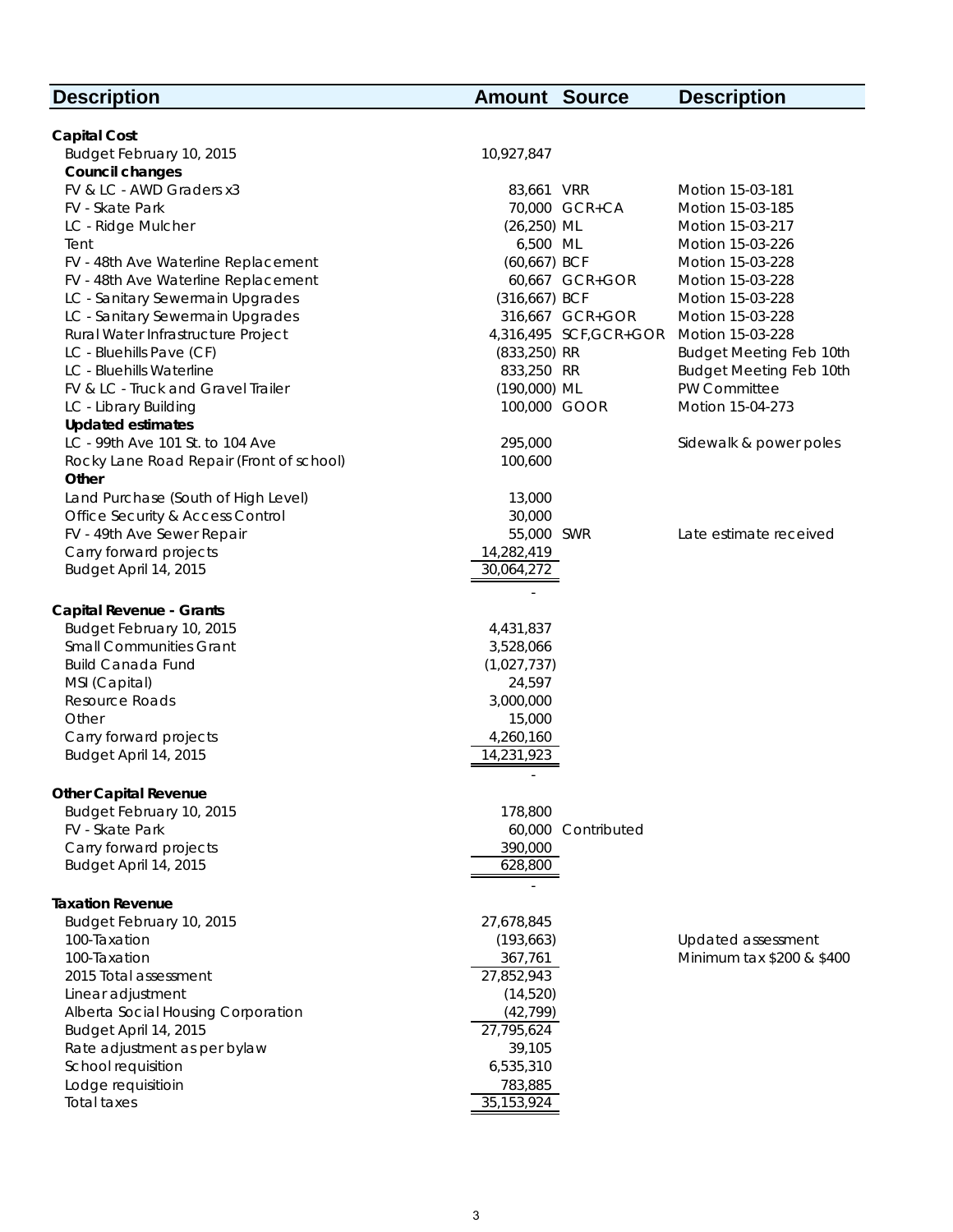# **Operating Budget**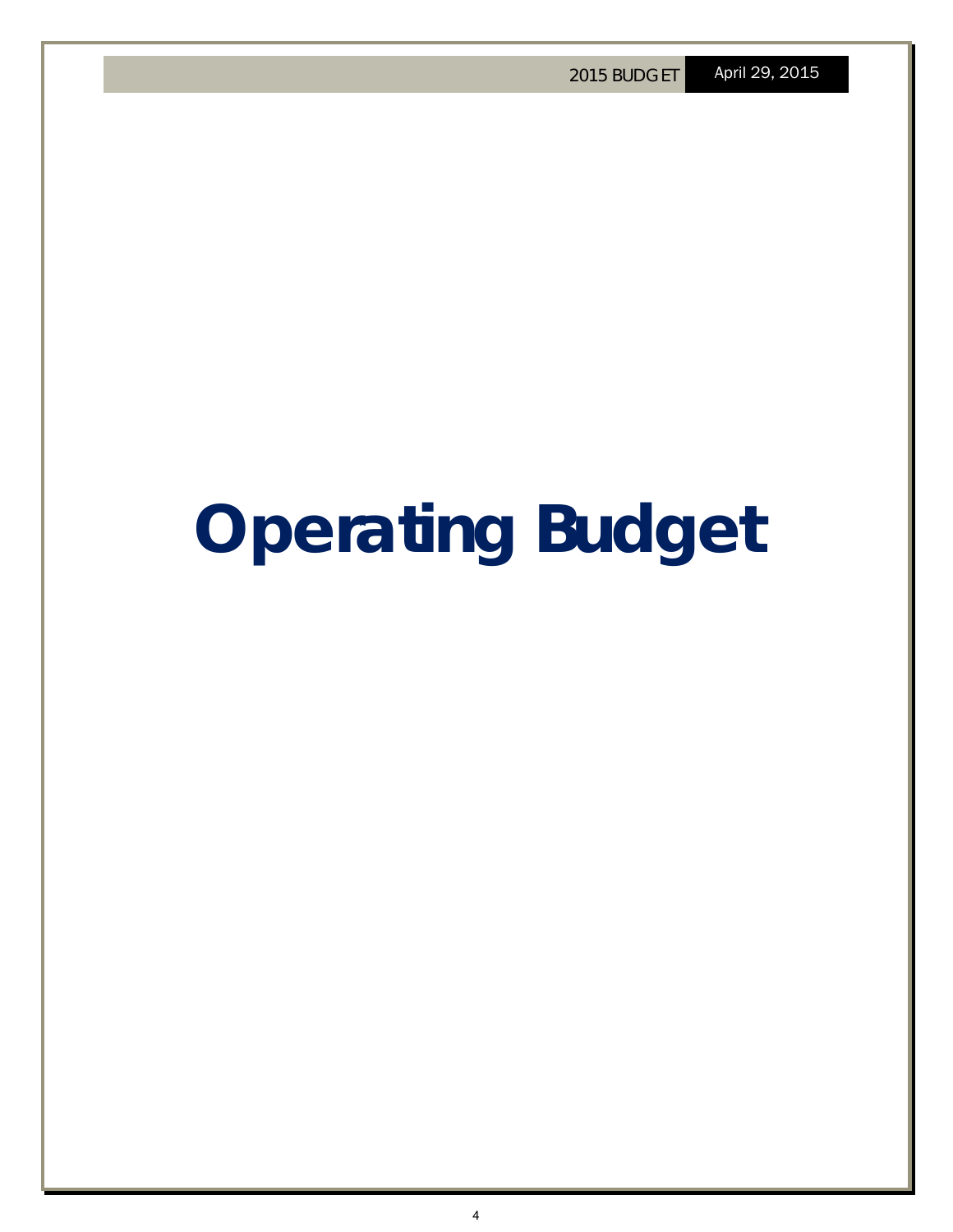#### **Mackenzie County 2015 Operating Budget**

|                                                             | 2012 Actual              | 2013 Actual              | 2014 Actual              | 2014                     | 2015                     | \$ Variance             | % Variance    |
|-------------------------------------------------------------|--------------------------|--------------------------|--------------------------|--------------------------|--------------------------|-------------------------|---------------|
|                                                             | Total                    | Total                    | Total                    | <b>Budget</b>            | <b>Budget</b>            | Budget                  | <b>Budget</b> |
| <b>OPERATING REVENUES</b>                                   |                          |                          |                          |                          |                          |                         |               |
| 100-Taxation                                                | \$29,859,344             | \$30,860,986             | \$33,718,682             | \$33,320,265             | \$35,153,924             | \$1,833,659             | 6%            |
| 124-Frontage                                                | \$255,668                | \$248,706                | \$354,997                | \$267,599                | \$270,471                | \$2,872                 | 1%            |
| Less:                                                       |                          |                          |                          |                          |                          |                         |               |
| 747-School requisition                                      | \$6,157,364              | \$6,222,152              | \$6,306,111              | \$6,306,111              | \$6,535,310              | \$229,199               | 4%            |
| 750-Lodge requisition                                       | \$291,715                | \$392,262                | \$490,719                | \$488,959                | \$783,885                | \$294,926               | 60%           |
| Net property taxes                                          | \$23,665,933             | \$24,495,279             | \$27,276,849             | \$26,792,794             | \$28,105,200             | \$1,312,406             |               |
|                                                             |                          |                          |                          |                          |                          |                         |               |
| 420-Sales of goods and services                             | \$641,482                | \$372,681                | \$732,370                | \$547,635                | \$623,595                | \$75,960                | 14%           |
| 421-Sale of water - metered<br>422-Sale of water - bulk     | \$2,097,610<br>\$700,271 | \$2,158,058<br>\$701,657 | \$2,715,197<br>\$870,425 | \$2,674,505<br>\$989,956 | \$3,011,440<br>\$923,555 | \$336,935<br>(\$66,401) | 13%<br>$-7%$  |
| 424-Sale of land                                            | \$63,764                 | \$46,859                 | \$45,956                 | \$0                      | \$0                      | \$0                     | #DIV/0!       |
| 510-Penalties on taxes                                      | \$140,171                | \$240,452                | \$444,838                | \$140,000                | \$250,000                | \$110,000               | 79%           |
| 511-Penalties of AR and utilities                           | \$41,251                 | \$41,766                 | \$49,657                 | \$40,000                 | \$40,000                 | \$0                     | 0%            |
| 520-Licenses and permits                                    | \$19,911                 | \$22,484                 | \$49,296                 | \$33,000                 | \$32,800                 | (\$200)                 | $-1%$         |
| 521-Offsite levy                                            | \$61,302                 | \$156,593                | \$112,359                | \$0                      | \$0                      | \$0                     | #DIV/0!       |
| 522-Municipal reserve revenue                               | \$44,578                 | \$110,066                | \$60,132                 | \$50,000                 | \$50,000                 | \$0                     | 0%            |
| 526-Safety code permits                                     | \$330,815                | \$308,789                | \$369,776                | \$250,000                | \$275,000                | \$25,000                | 10%           |
| 525-Subdivision fees                                        | \$48,899                 | \$44,674                 | \$55,162                 | \$25,000                 | \$30,000                 | \$5,000                 | 20%           |
| 530-Fines                                                   | \$16,270                 | \$15,221                 | \$38,974                 | \$20,000                 | \$36,000                 | \$16,000                | 80%           |
| 531-Safety code fees                                        | \$13,074                 | \$12,993                 | \$13,952                 | \$10,000                 | \$10,000                 | \$0                     | 0%            |
| 550-Interest revenue                                        | \$430,269                | \$402,125                | \$533,261                | \$326,000                | \$350,000                | \$24,000                | 7%            |
| 551-Market value changes                                    | \$23,771                 | (\$24,697)               | (\$110,574)              | \$0                      | \$0                      | \$0                     | #DIV/0!       |
| 560-Rental and lease revenue<br>570-Insurance proceeds      | \$77,847<br>\$673        | \$107,152                | \$124,928<br>\$25,603    | \$77,591                 | \$77,831                 | \$240<br>\$0            | 0%<br>#DIV/0! |
| 592-Well drilling revenue                                   | \$250,945                | \$16,236<br>\$147,804    | \$103,826                | \$0<br>\$75,000          | \$0<br>\$50,000          | (\$25,000)              | $-33%$        |
| 597-Other revenue                                           | \$182,787                | \$282,095                | \$165,028                | \$212,875                | \$159,000                | (\$53,875)              | $-25%$        |
| 598-Community aggregate levy                                | \$109,231                | \$97,889                 | \$92,623                 | \$50,000                 | \$75,000                 | \$25,000                | 50%           |
| 630-Sale of non-TCA equipment                               | \$2,454                  | \$0                      | \$76,982                 | \$800                    | \$0                      | (\$800)                 | $-100%$       |
| 790-Tradeshow Revenues                                      | \$0                      | \$1,475                  | \$25,016                 | \$28,345                 | \$23,425                 | (\$4,920)               | $-17%$        |
| 840-Provincial grants                                       | \$2,921,832              | \$1,821,615              | \$1,867,856              | \$1,433,905              | \$1,336,002              | (\$97,903)              | $-7%$         |
| 890-Gain (Loss) Penny Rounding                              | \$0                      | \$0                      | \$0                      | \$0                      | \$0                      | \$0                     | #DIV/0!       |
| 990-Over/under tax collections                              | (\$28,458)               | \$10,836                 | (\$113,435)              | (\$8,741)                | \$0                      | \$8,741                 | $-100%$       |
| <b>TOTAL REVENUE</b>                                        | \$31,856,681             | \$31,590,099             | \$35,626,057             | \$33,768,665             | \$35,458,848             | \$1,690,183             | 5%            |
| <b>OPERATING EXPENSES</b>                                   |                          |                          |                          |                          |                          |                         |               |
| 110-Wages and salaries                                      | \$5,088,978              | \$5,645,161              | \$5,810,098              | \$6,737,023              | \$6,630,578              | (\$106, 445)            | $-2%$         |
| 132-Benefits                                                | \$876,394                | \$1,017,599              | \$1,107,369              | \$1,404,288              | \$1,414,901              | \$10,613                | 1%            |
| 136-WCB contributions                                       | \$42,059                 | \$63,138                 | \$39,501                 | \$47,345                 | \$38,833                 | (\$8,512)               | $-18%$        |
| 142-Recruiting                                              | \$13,193                 | \$0                      | \$10,306                 | \$20,000                 | \$20,000                 | \$0                     | 0%            |
| 150-Isolation cost                                          | \$34,442                 | \$43,798                 | \$66,438                 | \$66,000                 | \$78,000                 | \$12,000                | 18%           |
| 151-Honoraria                                               | \$473,231                | \$515,230                | \$571,863                | \$566,050                | \$602,250                | \$36,200                | 6%            |
| 211-Travel and subsistence                                  | \$412,881                | \$317,291                | \$288,543                | \$375,630                | \$396,920                | \$21,290                | $6\%$         |
| 212-Promotional expense                                     | \$26,864                 | \$102,704                | \$100,672                | \$77,500                 | \$82,500                 | \$5,000                 | 6%            |
| 214-Memberships & conference fees                           | \$111,370                | \$78,290                 | \$99,553                 | \$128,280                | \$137,618                | \$9,338                 | 7%            |
| 215-Freight<br>216-Postage                                  | \$94,542<br>\$29,193     | \$111,899<br>\$44,113    | \$117,871<br>\$52,064    | \$123,980<br>\$42,500    | \$134,640<br>\$45,800    | \$10,660<br>\$3,300     | 9%<br>8%      |
| 217-Telephone                                               | \$136,459                | \$140,050                | \$128,213                | \$143,199                | \$131,454                | (\$11,745)              | $-8%$         |
| 221-Advertising                                             | \$61,461                 | \$40,296                 | \$43,806                 | \$58,500                 | \$63,850                 | \$5,350                 | 9%            |
| 223-Subscriptions and publications                          | \$4,777                  | \$6,227                  | \$7,254                  | \$11,512                 | \$12,245                 | \$733                   | 6%            |
| 231-Audit fee                                               | \$68,965                 | \$64,125                 | \$116,650                | \$76,000                 | \$72,000                 | (\$4,000)               | $-5%$         |
| 232-Legal fee                                               | \$74,488                 | \$75,108                 | \$50,814                 | \$85,000                 | \$73,000                 | (\$12,000)              | $-14%$        |
| 233-Engineering consulting                                  | \$152,968                | \$99,267                 | \$122,247                | \$98,500                 | \$256,500                | \$158,000               | 160%          |
| 235-Professional fee                                        | \$2,660,001              | \$1,420,980              | \$1,535,390              | \$1,477,110              | \$1,711,364              | \$234,254               | 16%           |
| 236-Enhanced policing fee                                   | \$237,840                | \$257,812                | \$265,408                | \$284,000                | \$297,200                | \$13,200                | 5%            |
| 239-Training and education                                  | \$42,147                 | \$53,303                 | \$157,583                | \$207,456                | \$165,273                | (\$42,183)              | $-20%$        |
| 242-Computer programming                                    | \$52,746                 | \$47,267                 | \$78,337                 | \$85,878                 | \$98,428                 | \$12,550                | 15%           |
| 251-Repair & maintenance - bridges                          | \$59,312                 | \$35,702                 | \$26,536                 | \$406,500                | \$838,500                | \$432,000               | 106%          |
| 252-Repair & maintenance - buildings                        | \$181,060                | \$134,594                | \$150,824                | \$174,050                | \$158,320                | (\$15,730)              | $-9%$         |
| 253-Repair & maintenance - equipment                        | \$256,390                | \$332,207                | \$339,438                | \$330,400                | \$379,870                | \$49,470                | 15%           |
| 255-Repair & maintenance - vehicles<br>258-Contract graders | \$100,884<br>\$93,290    | \$67,877<br>\$182,425    | \$79,638<br>\$144,000    | \$94,300<br>\$150,000    | \$85,800<br>\$150,840    | (\$8,500)<br>\$840      | $-9%$<br>1%   |
| 259-Repair & maintenance - structural                       | \$977,660                | \$1,543,400              | \$1,636,879              | \$1,727,605              | \$1,790,370              | \$62,765                | 4%            |
|                                                             |                          |                          |                          |                          |                          |                         |               |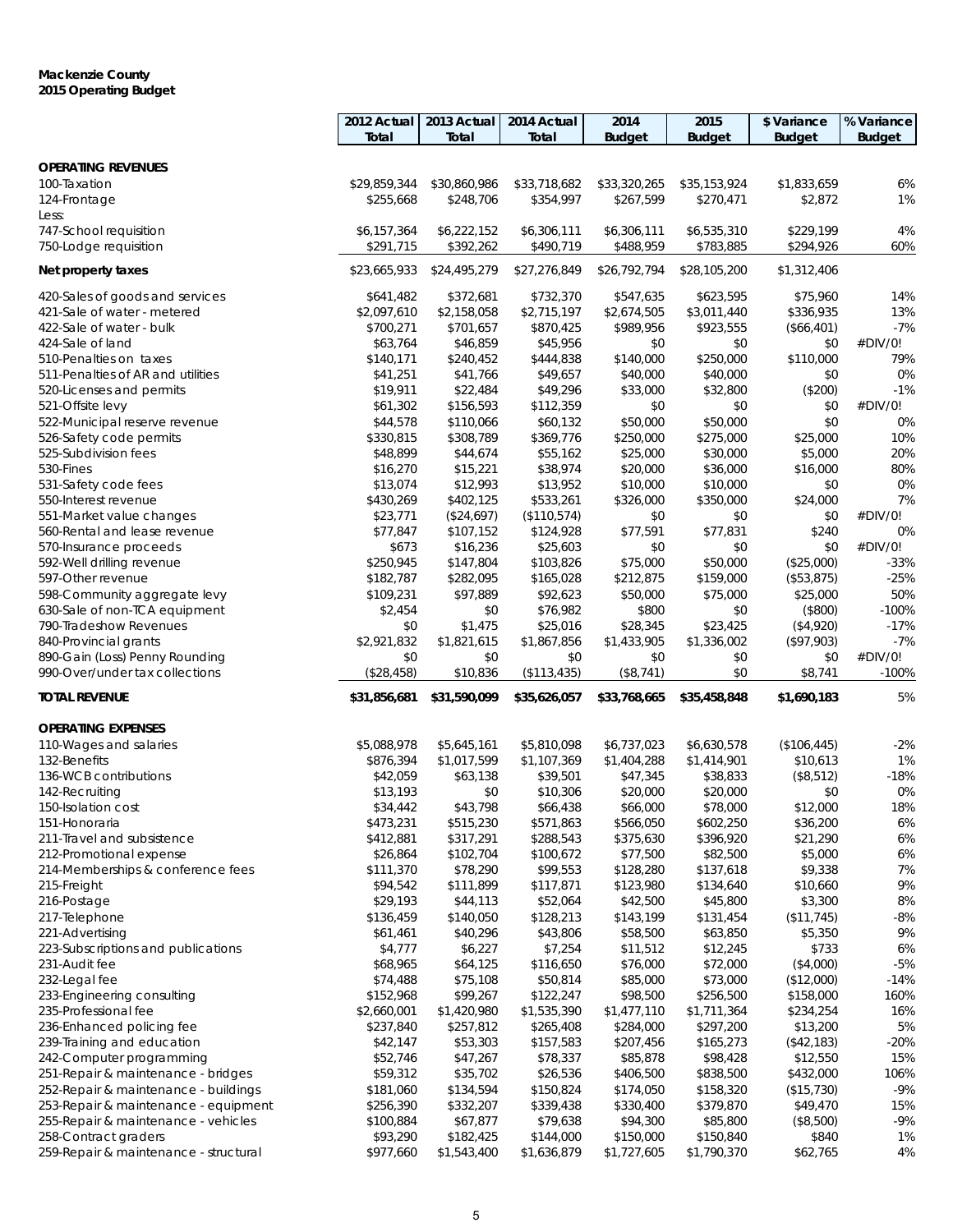#### **Mackenzie County 2015 Operating Budget**

|                                       | 2012 Actual  | 2013 Actual  | 2014 Actual  | 2014          | 2015          | \$ Variance   | % Variance    |
|---------------------------------------|--------------|--------------|--------------|---------------|---------------|---------------|---------------|
|                                       | <b>Total</b> | Total        | Total        | <b>Budget</b> | <b>Budget</b> | <b>Budget</b> | <b>Budget</b> |
|                                       |              |              |              |               |               |               |               |
| 261-Ice bridge construction           | \$76,692     | \$144,054    | \$79,564     | \$120,000     | \$120,000     | \$0           | 0%            |
| 262-Rental - building and land        | \$15,133     | \$23,442     | \$30,085     | \$31,850      | \$32,210      | \$360         | 1%            |
| 263-Rental - vehicle and equipment    | \$65,035     | \$55,572     | \$56,286     | \$61,556      | \$60,045      | (\$1,511)     | $-2%$         |
| 266-Communications                    | \$73,785     | \$73,018     | \$93,611     | \$107,342     | \$109,892     | \$2,550       | 2%            |
| 271-Licenses and permits              | \$10,368     | \$10,171     | \$4,118      | \$20,100      | \$8,300       | (\$11,800)    | $-59%$        |
| 272-Damage claims                     | \$1,500      | \$27,916     | \$285        | \$5,000       | \$5,000       | \$0           | 0%            |
| 273-Taxes                             | \$990        | \$817        | \$0          | \$15,000      | \$1,000       | (\$14,000)    | $-93%$        |
| 274-Insurance                         | \$272,043    | \$271,727    | \$279,950    | \$313,000     | \$298,960     | (\$14,040)    | $-4%$         |
| 342-Assessor fees                     | \$257,865    | \$261,782    | \$260,117    | \$262,100     | \$263,000     | \$900         | 0%            |
| 290-Election cost                     | \$0          | \$14,282     | \$0          | \$5,000       | \$5,000       | \$0           | 0%            |
| 511-Goods and supplies                | \$968,357    | \$761,848    | \$786,446    | \$890,136     | \$893,803     | \$3,667       | 0%            |
| 521-Fuel and oil                      | \$820,952    | \$944,698    | \$920,643    | \$820,550     | \$905,350     | \$84,800      | 10%           |
| 531-Chemicals and salt                | \$195,479    | \$233,128    | \$204,158    | \$295,600     | \$319,100     | \$23,500      | 8%            |
| 532-Dust control                      | \$365,815    | \$458,750    | \$698,227    | \$656,000     | \$694,018     | \$38,018      | 6%            |
| 533-Grader blades                     | \$133,451    | \$119,161    | \$123,534    | \$140,000     | \$137,500     | (\$2,500)     | $-2%$         |
| 534-Gravel (apply; supply and apply)  | \$1,017,661  | \$806,073    | \$2,767,176  | \$3,433,600   | \$2,369,955   | (\$1,063,645) | $-31%$        |
| 535-Gravel reclamation cost           | \$12,109     | \$26,529     | \$132,375    | \$0           | \$0           | \$0           | #DIV/0!       |
| 543-Natural gas                       | \$84,170     | \$106,154    | \$132,863    | \$117,500     | \$122,966     | \$5,466       | 5%            |
| 544-Electrical power                  | \$571,607    | \$692,901    | \$597,395    | \$716,643     | \$846,392     | \$129,749     | 18%           |
| 710-Grants to local governments       | \$1,371,120  | \$1,786,210  | \$1,711,647  | \$1,811,810   | \$2,287,400   | \$475,590     | 26%           |
| 735-Grants to other organizations     | \$1,690,701  | \$1,745,667  | \$2,020,465  | \$1,941,802   | \$1,891,012   | (\$50,790)    | $-3%$         |
| 810-Interest and service charges      | \$39,104     | \$17,864     | \$39,831     | \$36,000      | \$36,000      | \$0           | 0%            |
| 831-Interest - long term debt         | \$426,418    | \$396,045    | \$687,927    | \$733,658     | \$621,195     | (\$112,463)   | $-15%$        |
| 921-Bad debt expense                  | \$3,479      | (\$3,301)    | \$2,696      | \$7,500       | \$4,500       | (\$3,000)     | $-40%$        |
| 922-Tax cancellation/write-off        | \$202,181    | \$32,222     | \$1,402,310  | \$50,000      | \$50,000      | \$0           | 0%            |
| 992-Cost of land sold                 | \$4,429      | \$25,486     | \$19,557     | \$0           | \$0           | \$0           | #DIV/0!       |
| 993-NBV value of disposed TCA         | \$830,743    | \$7,000      | \$771,676    | \$772,891     | \$315,993     | (\$456,898)   | $-59%$        |
| 994-Change in inventory               | \$713,078    | \$250,883    | (\$779,765)  | (\$979,509)   | \$1,197,655   | \$2,177,164   | $-222%$       |
| 995-Depreciation of TCA               | \$6,769,738  | \$7,213,241  | \$8,252,150  | \$8,241,398   | \$8,938,929   | \$697,531     | 8%            |
| <b>TOTAL</b>                          | \$29,357,595 | \$28,943,205 | \$34,442,622 | \$35,625,133  | \$38,402,229  | \$2,777,096   | 8%            |
| Non-TCA projects                      | \$148,191    | \$592,124    | \$379,279    | \$1,547,977   | \$2,094,123   | \$546,146     | 35%           |
| <b>TOTAL EXPENSES</b>                 | \$29,505,786 | \$29,535,329 | \$34,821,901 | \$37,173,110  | \$40,496,352  | \$3,323,242   | 9%            |
| <b>EXCESS (DEFICIENCY)</b>            | \$2,350,895  | \$2,054,770  | \$804,156    | (\$3,404,445) | (\$5,037,504) | (\$1,633,059) | 48%           |
| <b>OTHER</b>                          |              |              |              |               |               |               |               |
| 840-Provincial transfers for capital  | \$5,103,229  | \$4,954,981  | \$8,481,362  | \$16,461,583  | \$9,971,763   | (\$6,489,820) | $-39%$        |
| 575-Contributed TCA                   | \$0          | \$150,000    | \$1,008,720  | \$0           | \$0           | \$0           | #DIV/0!       |
| 597-Other capital revenue             | \$156,682    | \$57,455     | \$392,411    | \$646,970     | \$628,800     | (\$18,170)    | $-3%$         |
| 630-Proceeds of sold TCA asset        | \$648,231    | \$1,523      | \$553,000    | \$556,000     | \$525,403     | (\$30,597)    | $-6%$         |
|                                       |              |              |              |               |               |               |               |
|                                       | \$5,908,141  | \$5,163,959  | \$10,435,493 | \$17,664,553  | \$11,125,966  | (\$6,538,587) | $-37%$        |
| <b>EXCESS (DEFICIENCY) - PS MODEL</b> | \$8,259,036  | \$7,218,728  | \$11,239,649 | \$14,260,108  | \$6,088,463   | (\$8,171,645) | $-57%$        |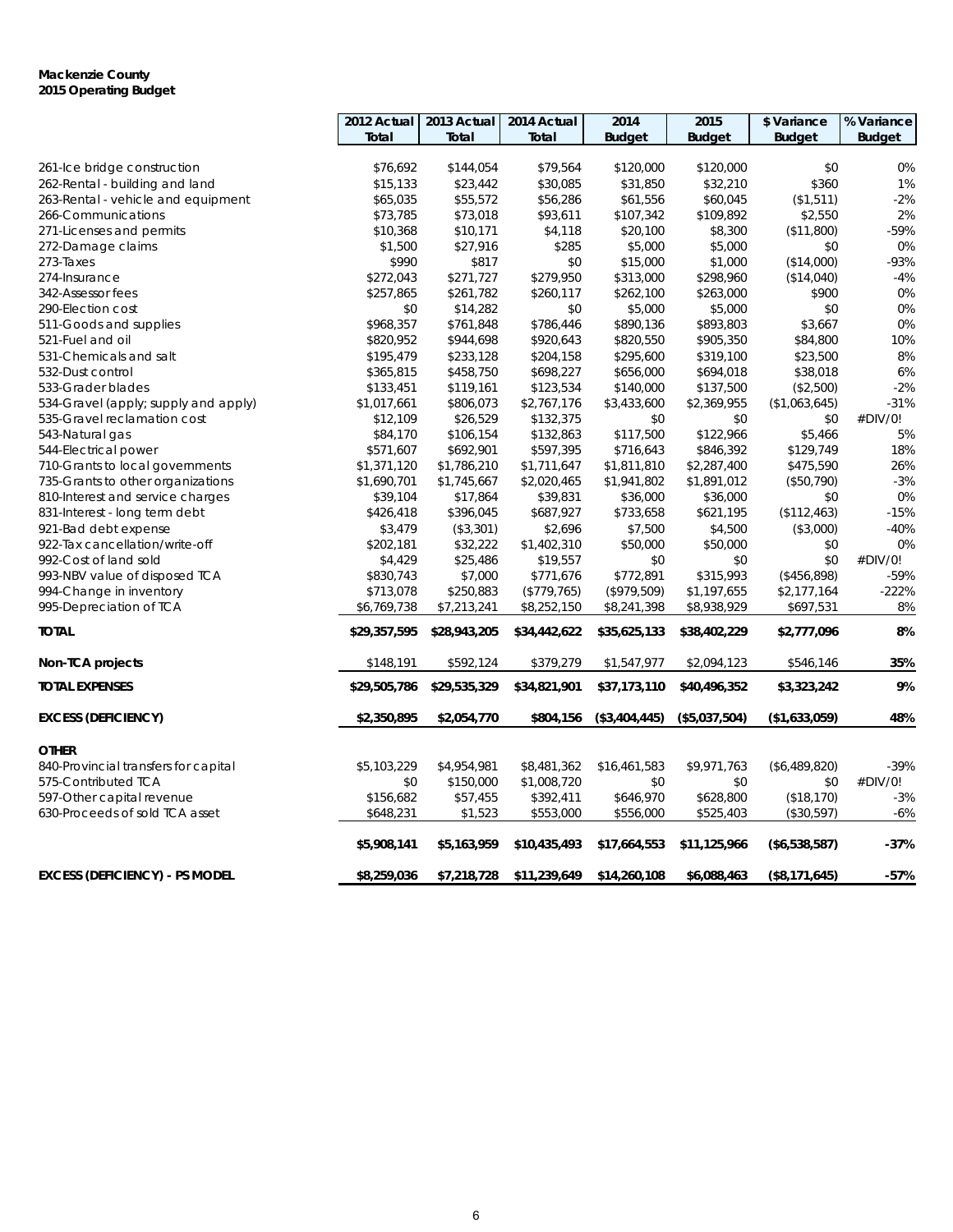#### **Mackenzie County 2015 Non-TCA Projects Reconciliation**

| CF costs up to<br>County<br>Projected<br><b>Project Name</b><br>Estimated<br>Other<br>Other<br>Municipal<br>Restricted<br>Dec 31, 2014<br>Cost<br>RS-type<br>Cost<br><b>Surplus</b><br>Cost<br>Grant<br><b>Sources</b><br>levy<br>Code<br><b>Administration Department</b><br>112,800<br>50,866<br>61,934<br>(7/01)<br>Information Technology budget<br>61,934<br>61,934<br><b>Regional Housing Study</b><br>100,000<br>78,321<br>21,679<br>21,679<br>21,679<br>(7/02)<br>HL - Building Repairs<br>8,000<br>8,000<br>(7/03)<br>8,000<br>8,000<br>Zama Office Furniture (CF)<br>12,955<br>12,955<br>12,955<br>12,955<br>IC-ADM<br>(7/04)<br>FV - Base Board Heaters<br>10,000<br>(7/05)<br>10,000<br>10,000<br>10,000<br>3,000<br>3,000<br>3,000<br>3,000<br>(7/06)<br>LC - New Lights GIS Office<br>(7/07)<br>I.T. Budget - Staff P.C.s, software licenses, etc.<br>45,600<br>45,600<br>45,600<br>45,600<br>I.T. Budget - Network, Printer, iPads/Phones<br>10,300<br>10,300<br>10,300<br>10,300<br>(7/08)<br>I.T. Budget - Wireless infrastructure & website<br>29,000<br>29,000<br>29,000<br>29,000<br>(7/09)<br>(7/12)<br>Phase I - Rainbow Lake - Fort Nelsen Connection (CF)<br>30,779<br>21,898<br>8,881<br>8,881<br><b>IC-ADM</b><br>8,881<br>Disaster Emergency Risk Assessment & Planning (CF)<br>11,372<br>3,362<br>8,010<br>8,010<br>8,010<br>(7/14)<br>373,806<br>154,447<br>219,359<br>219,359<br>189,513<br>29.846<br><b>Total department 12</b><br><b>Fire Department</b><br>Pagers/Radios for FDs (CF)<br>IC-FR<br>(7/01)<br>182,360<br>182,360<br>182,360<br>50,000<br>132,360<br>LC - Hoses, tools, PPV, fans etc for back up truck<br>(7/02)<br>20,000<br>20,000<br>20,000<br>20,000<br>LC - Tompkins Repair Parking Lot<br>5.000<br>5.000<br>(7/03)<br>5,000<br>5.000<br>200,000<br>(7/04)<br>ZA - Zama Vegetation Management Plan<br>200,000<br>200,000<br>207,360<br>407,360<br>407,360<br>200,000<br>75,000<br>132,360<br>Total department 23<br>$\overline{a}$<br><b>Ambulance Department</b><br>3,000<br>3,000<br>(7/01)<br>FV - construct gas meter guard at EMS station<br>3,000<br>3,000<br>FV - Eavestrough<br>1,500<br>1,500<br>1,500<br>1,500<br>(7/02)<br>4,500<br>4.500<br>4,500<br>4,500<br>Total department 25<br>$\sim$<br><b>Transportation Department</b><br>(7/01)<br>FV - Variety of Tools (CF)<br>12,384<br>1,645<br>10,739<br>10,739<br>10,739<br>ZA - Zama Access Road Geotech<br>80,500<br>80,500<br>80,500<br>(7/02)<br>80,500<br>15,000<br>(7/03)<br>LC - Utility Right-of-Way Clearing<br>15,000<br>15,000<br>15,000<br>IC-PW<br>(7/10)<br>FV - Antique fire truck restoration<br>4,800<br>4,800<br>4,800<br>LC & FV - Road disposition - Survey work<br>50,000<br>IC-PW<br>50,000<br>50,000<br>(7/12)<br><b>Assumption Hill Improvfements (ditching)</b><br>IC-PW<br>(7/13)<br>20,000<br>20,000<br>20,000<br>(7/14)<br>Hwy88 Km Markers<br>15,000<br>6,280<br>8,720<br>8,720<br>8,720<br>122,884<br>7,925<br>189,759<br>189,759<br>95,500<br>94,259<br>Total department 32<br><b>Water Treatment &amp; Distribution Department</b><br>(7/01)<br>Mackenzie Pottable Water Supply Study<br>91,006<br>90,000<br>90,000<br>90,000<br><b>IC-OPR</b><br>1,006<br>FV - Light Replacement<br>15,000<br>15,000<br>15,000<br>15,000<br>(7/02)<br><b>Master Meters</b><br>253,180<br>253,180<br>253,180<br>253,180<br>WTR-UP<br>(7/03)<br>FV & ZA - WTP, construct gas meter guards<br>(7/04)<br>4,500<br>4.500<br>4,500<br>4,500<br>95,000<br>95,000<br>95,000<br>95,000<br>(7/05)<br>LC - Filter Media Replacement<br>1.006<br>343,180<br>458,686<br>457.680<br>457,680<br>114,500<br>Total department 41<br>Sewer Disposal Department<br>LC - Northpointe Lift Station Fence<br>(7/01)<br>8,000<br>8,000<br>8,000<br>8,000<br>8,000<br>8,000<br>8,000<br>8.000<br>Total department 42<br>$\sim$ |  | Total | Total | External | <b>Internal Funding</b> |  |       |
|-----------------------------------------------------------------------------------------------------------------------------------------------------------------------------------------------------------------------------------------------------------------------------------------------------------------------------------------------------------------------------------------------------------------------------------------------------------------------------------------------------------------------------------------------------------------------------------------------------------------------------------------------------------------------------------------------------------------------------------------------------------------------------------------------------------------------------------------------------------------------------------------------------------------------------------------------------------------------------------------------------------------------------------------------------------------------------------------------------------------------------------------------------------------------------------------------------------------------------------------------------------------------------------------------------------------------------------------------------------------------------------------------------------------------------------------------------------------------------------------------------------------------------------------------------------------------------------------------------------------------------------------------------------------------------------------------------------------------------------------------------------------------------------------------------------------------------------------------------------------------------------------------------------------------------------------------------------------------------------------------------------------------------------------------------------------------------------------------------------------------------------------------------------------------------------------------------------------------------------------------------------------------------------------------------------------------------------------------------------------------------------------------------------------------------------------------------------------------------------------------------------------------------------------------------------------------------------------------------------------------------------------------------------------------------------------------------------------------------------------------------------------------------------------------------------------------------------------------------------------------------------------------------------------------------------------------------------------------------------------------------------------------------------------------------------------------------------------------------------------------------------------------------------------------------------------------------------------------------------------------------------------------------------------------------------------------------------------------------------------------------------------------------------------------------------------------------------------------------------------------------------------------------------------------------------------------------------------------------------------------------------------------------------------------------------------------------------------------------------------------------------------------------------------------------------------------------------------|--|-------|-------|----------|-------------------------|--|-------|
|                                                                                                                                                                                                                                                                                                                                                                                                                                                                                                                                                                                                                                                                                                                                                                                                                                                                                                                                                                                                                                                                                                                                                                                                                                                                                                                                                                                                                                                                                                                                                                                                                                                                                                                                                                                                                                                                                                                                                                                                                                                                                                                                                                                                                                                                                                                                                                                                                                                                                                                                                                                                                                                                                                                                                                                                                                                                                                                                                                                                                                                                                                                                                                                                                                                                                                                                                                                                                                                                                                                                                                                                                                                                                                                                                                                                                                         |  |       |       |          |                         |  |       |
| IC-ADM<br>IC-PW                                                                                                                                                                                                                                                                                                                                                                                                                                                                                                                                                                                                                                                                                                                                                                                                                                                                                                                                                                                                                                                                                                                                                                                                                                                                                                                                                                                                                                                                                                                                                                                                                                                                                                                                                                                                                                                                                                                                                                                                                                                                                                                                                                                                                                                                                                                                                                                                                                                                                                                                                                                                                                                                                                                                                                                                                                                                                                                                                                                                                                                                                                                                                                                                                                                                                                                                                                                                                                                                                                                                                                                                                                                                                                                                                                                                                         |  |       |       |          |                         |  |       |
|                                                                                                                                                                                                                                                                                                                                                                                                                                                                                                                                                                                                                                                                                                                                                                                                                                                                                                                                                                                                                                                                                                                                                                                                                                                                                                                                                                                                                                                                                                                                                                                                                                                                                                                                                                                                                                                                                                                                                                                                                                                                                                                                                                                                                                                                                                                                                                                                                                                                                                                                                                                                                                                                                                                                                                                                                                                                                                                                                                                                                                                                                                                                                                                                                                                                                                                                                                                                                                                                                                                                                                                                                                                                                                                                                                                                                                         |  |       |       |          |                         |  |       |
|                                                                                                                                                                                                                                                                                                                                                                                                                                                                                                                                                                                                                                                                                                                                                                                                                                                                                                                                                                                                                                                                                                                                                                                                                                                                                                                                                                                                                                                                                                                                                                                                                                                                                                                                                                                                                                                                                                                                                                                                                                                                                                                                                                                                                                                                                                                                                                                                                                                                                                                                                                                                                                                                                                                                                                                                                                                                                                                                                                                                                                                                                                                                                                                                                                                                                                                                                                                                                                                                                                                                                                                                                                                                                                                                                                                                                                         |  |       |       |          |                         |  |       |
|                                                                                                                                                                                                                                                                                                                                                                                                                                                                                                                                                                                                                                                                                                                                                                                                                                                                                                                                                                                                                                                                                                                                                                                                                                                                                                                                                                                                                                                                                                                                                                                                                                                                                                                                                                                                                                                                                                                                                                                                                                                                                                                                                                                                                                                                                                                                                                                                                                                                                                                                                                                                                                                                                                                                                                                                                                                                                                                                                                                                                                                                                                                                                                                                                                                                                                                                                                                                                                                                                                                                                                                                                                                                                                                                                                                                                                         |  |       |       |          |                         |  |       |
|                                                                                                                                                                                                                                                                                                                                                                                                                                                                                                                                                                                                                                                                                                                                                                                                                                                                                                                                                                                                                                                                                                                                                                                                                                                                                                                                                                                                                                                                                                                                                                                                                                                                                                                                                                                                                                                                                                                                                                                                                                                                                                                                                                                                                                                                                                                                                                                                                                                                                                                                                                                                                                                                                                                                                                                                                                                                                                                                                                                                                                                                                                                                                                                                                                                                                                                                                                                                                                                                                                                                                                                                                                                                                                                                                                                                                                         |  |       |       |          |                         |  |       |
|                                                                                                                                                                                                                                                                                                                                                                                                                                                                                                                                                                                                                                                                                                                                                                                                                                                                                                                                                                                                                                                                                                                                                                                                                                                                                                                                                                                                                                                                                                                                                                                                                                                                                                                                                                                                                                                                                                                                                                                                                                                                                                                                                                                                                                                                                                                                                                                                                                                                                                                                                                                                                                                                                                                                                                                                                                                                                                                                                                                                                                                                                                                                                                                                                                                                                                                                                                                                                                                                                                                                                                                                                                                                                                                                                                                                                                         |  |       |       |          |                         |  |       |
|                                                                                                                                                                                                                                                                                                                                                                                                                                                                                                                                                                                                                                                                                                                                                                                                                                                                                                                                                                                                                                                                                                                                                                                                                                                                                                                                                                                                                                                                                                                                                                                                                                                                                                                                                                                                                                                                                                                                                                                                                                                                                                                                                                                                                                                                                                                                                                                                                                                                                                                                                                                                                                                                                                                                                                                                                                                                                                                                                                                                                                                                                                                                                                                                                                                                                                                                                                                                                                                                                                                                                                                                                                                                                                                                                                                                                                         |  |       |       |          |                         |  |       |
|                                                                                                                                                                                                                                                                                                                                                                                                                                                                                                                                                                                                                                                                                                                                                                                                                                                                                                                                                                                                                                                                                                                                                                                                                                                                                                                                                                                                                                                                                                                                                                                                                                                                                                                                                                                                                                                                                                                                                                                                                                                                                                                                                                                                                                                                                                                                                                                                                                                                                                                                                                                                                                                                                                                                                                                                                                                                                                                                                                                                                                                                                                                                                                                                                                                                                                                                                                                                                                                                                                                                                                                                                                                                                                                                                                                                                                         |  |       |       |          |                         |  |       |
|                                                                                                                                                                                                                                                                                                                                                                                                                                                                                                                                                                                                                                                                                                                                                                                                                                                                                                                                                                                                                                                                                                                                                                                                                                                                                                                                                                                                                                                                                                                                                                                                                                                                                                                                                                                                                                                                                                                                                                                                                                                                                                                                                                                                                                                                                                                                                                                                                                                                                                                                                                                                                                                                                                                                                                                                                                                                                                                                                                                                                                                                                                                                                                                                                                                                                                                                                                                                                                                                                                                                                                                                                                                                                                                                                                                                                                         |  |       |       |          |                         |  |       |
|                                                                                                                                                                                                                                                                                                                                                                                                                                                                                                                                                                                                                                                                                                                                                                                                                                                                                                                                                                                                                                                                                                                                                                                                                                                                                                                                                                                                                                                                                                                                                                                                                                                                                                                                                                                                                                                                                                                                                                                                                                                                                                                                                                                                                                                                                                                                                                                                                                                                                                                                                                                                                                                                                                                                                                                                                                                                                                                                                                                                                                                                                                                                                                                                                                                                                                                                                                                                                                                                                                                                                                                                                                                                                                                                                                                                                                         |  |       |       |          |                         |  |       |
|                                                                                                                                                                                                                                                                                                                                                                                                                                                                                                                                                                                                                                                                                                                                                                                                                                                                                                                                                                                                                                                                                                                                                                                                                                                                                                                                                                                                                                                                                                                                                                                                                                                                                                                                                                                                                                                                                                                                                                                                                                                                                                                                                                                                                                                                                                                                                                                                                                                                                                                                                                                                                                                                                                                                                                                                                                                                                                                                                                                                                                                                                                                                                                                                                                                                                                                                                                                                                                                                                                                                                                                                                                                                                                                                                                                                                                         |  |       |       |          |                         |  |       |
|                                                                                                                                                                                                                                                                                                                                                                                                                                                                                                                                                                                                                                                                                                                                                                                                                                                                                                                                                                                                                                                                                                                                                                                                                                                                                                                                                                                                                                                                                                                                                                                                                                                                                                                                                                                                                                                                                                                                                                                                                                                                                                                                                                                                                                                                                                                                                                                                                                                                                                                                                                                                                                                                                                                                                                                                                                                                                                                                                                                                                                                                                                                                                                                                                                                                                                                                                                                                                                                                                                                                                                                                                                                                                                                                                                                                                                         |  |       |       |          |                         |  |       |
|                                                                                                                                                                                                                                                                                                                                                                                                                                                                                                                                                                                                                                                                                                                                                                                                                                                                                                                                                                                                                                                                                                                                                                                                                                                                                                                                                                                                                                                                                                                                                                                                                                                                                                                                                                                                                                                                                                                                                                                                                                                                                                                                                                                                                                                                                                                                                                                                                                                                                                                                                                                                                                                                                                                                                                                                                                                                                                                                                                                                                                                                                                                                                                                                                                                                                                                                                                                                                                                                                                                                                                                                                                                                                                                                                                                                                                         |  |       |       |          |                         |  |       |
|                                                                                                                                                                                                                                                                                                                                                                                                                                                                                                                                                                                                                                                                                                                                                                                                                                                                                                                                                                                                                                                                                                                                                                                                                                                                                                                                                                                                                                                                                                                                                                                                                                                                                                                                                                                                                                                                                                                                                                                                                                                                                                                                                                                                                                                                                                                                                                                                                                                                                                                                                                                                                                                                                                                                                                                                                                                                                                                                                                                                                                                                                                                                                                                                                                                                                                                                                                                                                                                                                                                                                                                                                                                                                                                                                                                                                                         |  |       |       |          |                         |  |       |
|                                                                                                                                                                                                                                                                                                                                                                                                                                                                                                                                                                                                                                                                                                                                                                                                                                                                                                                                                                                                                                                                                                                                                                                                                                                                                                                                                                                                                                                                                                                                                                                                                                                                                                                                                                                                                                                                                                                                                                                                                                                                                                                                                                                                                                                                                                                                                                                                                                                                                                                                                                                                                                                                                                                                                                                                                                                                                                                                                                                                                                                                                                                                                                                                                                                                                                                                                                                                                                                                                                                                                                                                                                                                                                                                                                                                                                         |  |       |       |          |                         |  |       |
|                                                                                                                                                                                                                                                                                                                                                                                                                                                                                                                                                                                                                                                                                                                                                                                                                                                                                                                                                                                                                                                                                                                                                                                                                                                                                                                                                                                                                                                                                                                                                                                                                                                                                                                                                                                                                                                                                                                                                                                                                                                                                                                                                                                                                                                                                                                                                                                                                                                                                                                                                                                                                                                                                                                                                                                                                                                                                                                                                                                                                                                                                                                                                                                                                                                                                                                                                                                                                                                                                                                                                                                                                                                                                                                                                                                                                                         |  |       |       |          |                         |  |       |
|                                                                                                                                                                                                                                                                                                                                                                                                                                                                                                                                                                                                                                                                                                                                                                                                                                                                                                                                                                                                                                                                                                                                                                                                                                                                                                                                                                                                                                                                                                                                                                                                                                                                                                                                                                                                                                                                                                                                                                                                                                                                                                                                                                                                                                                                                                                                                                                                                                                                                                                                                                                                                                                                                                                                                                                                                                                                                                                                                                                                                                                                                                                                                                                                                                                                                                                                                                                                                                                                                                                                                                                                                                                                                                                                                                                                                                         |  |       |       |          |                         |  |       |
|                                                                                                                                                                                                                                                                                                                                                                                                                                                                                                                                                                                                                                                                                                                                                                                                                                                                                                                                                                                                                                                                                                                                                                                                                                                                                                                                                                                                                                                                                                                                                                                                                                                                                                                                                                                                                                                                                                                                                                                                                                                                                                                                                                                                                                                                                                                                                                                                                                                                                                                                                                                                                                                                                                                                                                                                                                                                                                                                                                                                                                                                                                                                                                                                                                                                                                                                                                                                                                                                                                                                                                                                                                                                                                                                                                                                                                         |  |       |       |          |                         |  |       |
|                                                                                                                                                                                                                                                                                                                                                                                                                                                                                                                                                                                                                                                                                                                                                                                                                                                                                                                                                                                                                                                                                                                                                                                                                                                                                                                                                                                                                                                                                                                                                                                                                                                                                                                                                                                                                                                                                                                                                                                                                                                                                                                                                                                                                                                                                                                                                                                                                                                                                                                                                                                                                                                                                                                                                                                                                                                                                                                                                                                                                                                                                                                                                                                                                                                                                                                                                                                                                                                                                                                                                                                                                                                                                                                                                                                                                                         |  |       |       |          |                         |  |       |
|                                                                                                                                                                                                                                                                                                                                                                                                                                                                                                                                                                                                                                                                                                                                                                                                                                                                                                                                                                                                                                                                                                                                                                                                                                                                                                                                                                                                                                                                                                                                                                                                                                                                                                                                                                                                                                                                                                                                                                                                                                                                                                                                                                                                                                                                                                                                                                                                                                                                                                                                                                                                                                                                                                                                                                                                                                                                                                                                                                                                                                                                                                                                                                                                                                                                                                                                                                                                                                                                                                                                                                                                                                                                                                                                                                                                                                         |  |       |       |          |                         |  |       |
|                                                                                                                                                                                                                                                                                                                                                                                                                                                                                                                                                                                                                                                                                                                                                                                                                                                                                                                                                                                                                                                                                                                                                                                                                                                                                                                                                                                                                                                                                                                                                                                                                                                                                                                                                                                                                                                                                                                                                                                                                                                                                                                                                                                                                                                                                                                                                                                                                                                                                                                                                                                                                                                                                                                                                                                                                                                                                                                                                                                                                                                                                                                                                                                                                                                                                                                                                                                                                                                                                                                                                                                                                                                                                                                                                                                                                                         |  |       |       |          |                         |  |       |
|                                                                                                                                                                                                                                                                                                                                                                                                                                                                                                                                                                                                                                                                                                                                                                                                                                                                                                                                                                                                                                                                                                                                                                                                                                                                                                                                                                                                                                                                                                                                                                                                                                                                                                                                                                                                                                                                                                                                                                                                                                                                                                                                                                                                                                                                                                                                                                                                                                                                                                                                                                                                                                                                                                                                                                                                                                                                                                                                                                                                                                                                                                                                                                                                                                                                                                                                                                                                                                                                                                                                                                                                                                                                                                                                                                                                                                         |  |       |       |          |                         |  |       |
|                                                                                                                                                                                                                                                                                                                                                                                                                                                                                                                                                                                                                                                                                                                                                                                                                                                                                                                                                                                                                                                                                                                                                                                                                                                                                                                                                                                                                                                                                                                                                                                                                                                                                                                                                                                                                                                                                                                                                                                                                                                                                                                                                                                                                                                                                                                                                                                                                                                                                                                                                                                                                                                                                                                                                                                                                                                                                                                                                                                                                                                                                                                                                                                                                                                                                                                                                                                                                                                                                                                                                                                                                                                                                                                                                                                                                                         |  |       |       |          |                         |  |       |
|                                                                                                                                                                                                                                                                                                                                                                                                                                                                                                                                                                                                                                                                                                                                                                                                                                                                                                                                                                                                                                                                                                                                                                                                                                                                                                                                                                                                                                                                                                                                                                                                                                                                                                                                                                                                                                                                                                                                                                                                                                                                                                                                                                                                                                                                                                                                                                                                                                                                                                                                                                                                                                                                                                                                                                                                                                                                                                                                                                                                                                                                                                                                                                                                                                                                                                                                                                                                                                                                                                                                                                                                                                                                                                                                                                                                                                         |  |       |       |          |                         |  |       |
|                                                                                                                                                                                                                                                                                                                                                                                                                                                                                                                                                                                                                                                                                                                                                                                                                                                                                                                                                                                                                                                                                                                                                                                                                                                                                                                                                                                                                                                                                                                                                                                                                                                                                                                                                                                                                                                                                                                                                                                                                                                                                                                                                                                                                                                                                                                                                                                                                                                                                                                                                                                                                                                                                                                                                                                                                                                                                                                                                                                                                                                                                                                                                                                                                                                                                                                                                                                                                                                                                                                                                                                                                                                                                                                                                                                                                                         |  |       |       |          |                         |  |       |
|                                                                                                                                                                                                                                                                                                                                                                                                                                                                                                                                                                                                                                                                                                                                                                                                                                                                                                                                                                                                                                                                                                                                                                                                                                                                                                                                                                                                                                                                                                                                                                                                                                                                                                                                                                                                                                                                                                                                                                                                                                                                                                                                                                                                                                                                                                                                                                                                                                                                                                                                                                                                                                                                                                                                                                                                                                                                                                                                                                                                                                                                                                                                                                                                                                                                                                                                                                                                                                                                                                                                                                                                                                                                                                                                                                                                                                         |  |       |       |          |                         |  |       |
|                                                                                                                                                                                                                                                                                                                                                                                                                                                                                                                                                                                                                                                                                                                                                                                                                                                                                                                                                                                                                                                                                                                                                                                                                                                                                                                                                                                                                                                                                                                                                                                                                                                                                                                                                                                                                                                                                                                                                                                                                                                                                                                                                                                                                                                                                                                                                                                                                                                                                                                                                                                                                                                                                                                                                                                                                                                                                                                                                                                                                                                                                                                                                                                                                                                                                                                                                                                                                                                                                                                                                                                                                                                                                                                                                                                                                                         |  |       |       |          |                         |  |       |
|                                                                                                                                                                                                                                                                                                                                                                                                                                                                                                                                                                                                                                                                                                                                                                                                                                                                                                                                                                                                                                                                                                                                                                                                                                                                                                                                                                                                                                                                                                                                                                                                                                                                                                                                                                                                                                                                                                                                                                                                                                                                                                                                                                                                                                                                                                                                                                                                                                                                                                                                                                                                                                                                                                                                                                                                                                                                                                                                                                                                                                                                                                                                                                                                                                                                                                                                                                                                                                                                                                                                                                                                                                                                                                                                                                                                                                         |  |       |       |          |                         |  |       |
|                                                                                                                                                                                                                                                                                                                                                                                                                                                                                                                                                                                                                                                                                                                                                                                                                                                                                                                                                                                                                                                                                                                                                                                                                                                                                                                                                                                                                                                                                                                                                                                                                                                                                                                                                                                                                                                                                                                                                                                                                                                                                                                                                                                                                                                                                                                                                                                                                                                                                                                                                                                                                                                                                                                                                                                                                                                                                                                                                                                                                                                                                                                                                                                                                                                                                                                                                                                                                                                                                                                                                                                                                                                                                                                                                                                                                                         |  |       |       |          |                         |  |       |
|                                                                                                                                                                                                                                                                                                                                                                                                                                                                                                                                                                                                                                                                                                                                                                                                                                                                                                                                                                                                                                                                                                                                                                                                                                                                                                                                                                                                                                                                                                                                                                                                                                                                                                                                                                                                                                                                                                                                                                                                                                                                                                                                                                                                                                                                                                                                                                                                                                                                                                                                                                                                                                                                                                                                                                                                                                                                                                                                                                                                                                                                                                                                                                                                                                                                                                                                                                                                                                                                                                                                                                                                                                                                                                                                                                                                                                         |  |       |       |          |                         |  |       |
|                                                                                                                                                                                                                                                                                                                                                                                                                                                                                                                                                                                                                                                                                                                                                                                                                                                                                                                                                                                                                                                                                                                                                                                                                                                                                                                                                                                                                                                                                                                                                                                                                                                                                                                                                                                                                                                                                                                                                                                                                                                                                                                                                                                                                                                                                                                                                                                                                                                                                                                                                                                                                                                                                                                                                                                                                                                                                                                                                                                                                                                                                                                                                                                                                                                                                                                                                                                                                                                                                                                                                                                                                                                                                                                                                                                                                                         |  |       |       |          |                         |  |       |
|                                                                                                                                                                                                                                                                                                                                                                                                                                                                                                                                                                                                                                                                                                                                                                                                                                                                                                                                                                                                                                                                                                                                                                                                                                                                                                                                                                                                                                                                                                                                                                                                                                                                                                                                                                                                                                                                                                                                                                                                                                                                                                                                                                                                                                                                                                                                                                                                                                                                                                                                                                                                                                                                                                                                                                                                                                                                                                                                                                                                                                                                                                                                                                                                                                                                                                                                                                                                                                                                                                                                                                                                                                                                                                                                                                                                                                         |  |       |       |          |                         |  |       |
|                                                                                                                                                                                                                                                                                                                                                                                                                                                                                                                                                                                                                                                                                                                                                                                                                                                                                                                                                                                                                                                                                                                                                                                                                                                                                                                                                                                                                                                                                                                                                                                                                                                                                                                                                                                                                                                                                                                                                                                                                                                                                                                                                                                                                                                                                                                                                                                                                                                                                                                                                                                                                                                                                                                                                                                                                                                                                                                                                                                                                                                                                                                                                                                                                                                                                                                                                                                                                                                                                                                                                                                                                                                                                                                                                                                                                                         |  |       |       |          |                         |  | IC-PW |
|                                                                                                                                                                                                                                                                                                                                                                                                                                                                                                                                                                                                                                                                                                                                                                                                                                                                                                                                                                                                                                                                                                                                                                                                                                                                                                                                                                                                                                                                                                                                                                                                                                                                                                                                                                                                                                                                                                                                                                                                                                                                                                                                                                                                                                                                                                                                                                                                                                                                                                                                                                                                                                                                                                                                                                                                                                                                                                                                                                                                                                                                                                                                                                                                                                                                                                                                                                                                                                                                                                                                                                                                                                                                                                                                                                                                                                         |  |       |       |          |                         |  |       |
|                                                                                                                                                                                                                                                                                                                                                                                                                                                                                                                                                                                                                                                                                                                                                                                                                                                                                                                                                                                                                                                                                                                                                                                                                                                                                                                                                                                                                                                                                                                                                                                                                                                                                                                                                                                                                                                                                                                                                                                                                                                                                                                                                                                                                                                                                                                                                                                                                                                                                                                                                                                                                                                                                                                                                                                                                                                                                                                                                                                                                                                                                                                                                                                                                                                                                                                                                                                                                                                                                                                                                                                                                                                                                                                                                                                                                                         |  |       |       |          |                         |  |       |
|                                                                                                                                                                                                                                                                                                                                                                                                                                                                                                                                                                                                                                                                                                                                                                                                                                                                                                                                                                                                                                                                                                                                                                                                                                                                                                                                                                                                                                                                                                                                                                                                                                                                                                                                                                                                                                                                                                                                                                                                                                                                                                                                                                                                                                                                                                                                                                                                                                                                                                                                                                                                                                                                                                                                                                                                                                                                                                                                                                                                                                                                                                                                                                                                                                                                                                                                                                                                                                                                                                                                                                                                                                                                                                                                                                                                                                         |  |       |       |          |                         |  |       |
|                                                                                                                                                                                                                                                                                                                                                                                                                                                                                                                                                                                                                                                                                                                                                                                                                                                                                                                                                                                                                                                                                                                                                                                                                                                                                                                                                                                                                                                                                                                                                                                                                                                                                                                                                                                                                                                                                                                                                                                                                                                                                                                                                                                                                                                                                                                                                                                                                                                                                                                                                                                                                                                                                                                                                                                                                                                                                                                                                                                                                                                                                                                                                                                                                                                                                                                                                                                                                                                                                                                                                                                                                                                                                                                                                                                                                                         |  |       |       |          |                         |  |       |
|                                                                                                                                                                                                                                                                                                                                                                                                                                                                                                                                                                                                                                                                                                                                                                                                                                                                                                                                                                                                                                                                                                                                                                                                                                                                                                                                                                                                                                                                                                                                                                                                                                                                                                                                                                                                                                                                                                                                                                                                                                                                                                                                                                                                                                                                                                                                                                                                                                                                                                                                                                                                                                                                                                                                                                                                                                                                                                                                                                                                                                                                                                                                                                                                                                                                                                                                                                                                                                                                                                                                                                                                                                                                                                                                                                                                                                         |  |       |       |          |                         |  |       |
|                                                                                                                                                                                                                                                                                                                                                                                                                                                                                                                                                                                                                                                                                                                                                                                                                                                                                                                                                                                                                                                                                                                                                                                                                                                                                                                                                                                                                                                                                                                                                                                                                                                                                                                                                                                                                                                                                                                                                                                                                                                                                                                                                                                                                                                                                                                                                                                                                                                                                                                                                                                                                                                                                                                                                                                                                                                                                                                                                                                                                                                                                                                                                                                                                                                                                                                                                                                                                                                                                                                                                                                                                                                                                                                                                                                                                                         |  |       |       |          |                         |  |       |
|                                                                                                                                                                                                                                                                                                                                                                                                                                                                                                                                                                                                                                                                                                                                                                                                                                                                                                                                                                                                                                                                                                                                                                                                                                                                                                                                                                                                                                                                                                                                                                                                                                                                                                                                                                                                                                                                                                                                                                                                                                                                                                                                                                                                                                                                                                                                                                                                                                                                                                                                                                                                                                                                                                                                                                                                                                                                                                                                                                                                                                                                                                                                                                                                                                                                                                                                                                                                                                                                                                                                                                                                                                                                                                                                                                                                                                         |  |       |       |          |                         |  |       |
|                                                                                                                                                                                                                                                                                                                                                                                                                                                                                                                                                                                                                                                                                                                                                                                                                                                                                                                                                                                                                                                                                                                                                                                                                                                                                                                                                                                                                                                                                                                                                                                                                                                                                                                                                                                                                                                                                                                                                                                                                                                                                                                                                                                                                                                                                                                                                                                                                                                                                                                                                                                                                                                                                                                                                                                                                                                                                                                                                                                                                                                                                                                                                                                                                                                                                                                                                                                                                                                                                                                                                                                                                                                                                                                                                                                                                                         |  |       |       |          |                         |  |       |
|                                                                                                                                                                                                                                                                                                                                                                                                                                                                                                                                                                                                                                                                                                                                                                                                                                                                                                                                                                                                                                                                                                                                                                                                                                                                                                                                                                                                                                                                                                                                                                                                                                                                                                                                                                                                                                                                                                                                                                                                                                                                                                                                                                                                                                                                                                                                                                                                                                                                                                                                                                                                                                                                                                                                                                                                                                                                                                                                                                                                                                                                                                                                                                                                                                                                                                                                                                                                                                                                                                                                                                                                                                                                                                                                                                                                                                         |  |       |       |          |                         |  |       |
|                                                                                                                                                                                                                                                                                                                                                                                                                                                                                                                                                                                                                                                                                                                                                                                                                                                                                                                                                                                                                                                                                                                                                                                                                                                                                                                                                                                                                                                                                                                                                                                                                                                                                                                                                                                                                                                                                                                                                                                                                                                                                                                                                                                                                                                                                                                                                                                                                                                                                                                                                                                                                                                                                                                                                                                                                                                                                                                                                                                                                                                                                                                                                                                                                                                                                                                                                                                                                                                                                                                                                                                                                                                                                                                                                                                                                                         |  |       |       |          |                         |  |       |
|                                                                                                                                                                                                                                                                                                                                                                                                                                                                                                                                                                                                                                                                                                                                                                                                                                                                                                                                                                                                                                                                                                                                                                                                                                                                                                                                                                                                                                                                                                                                                                                                                                                                                                                                                                                                                                                                                                                                                                                                                                                                                                                                                                                                                                                                                                                                                                                                                                                                                                                                                                                                                                                                                                                                                                                                                                                                                                                                                                                                                                                                                                                                                                                                                                                                                                                                                                                                                                                                                                                                                                                                                                                                                                                                                                                                                                         |  |       |       |          |                         |  |       |
|                                                                                                                                                                                                                                                                                                                                                                                                                                                                                                                                                                                                                                                                                                                                                                                                                                                                                                                                                                                                                                                                                                                                                                                                                                                                                                                                                                                                                                                                                                                                                                                                                                                                                                                                                                                                                                                                                                                                                                                                                                                                                                                                                                                                                                                                                                                                                                                                                                                                                                                                                                                                                                                                                                                                                                                                                                                                                                                                                                                                                                                                                                                                                                                                                                                                                                                                                                                                                                                                                                                                                                                                                                                                                                                                                                                                                                         |  |       |       |          |                         |  |       |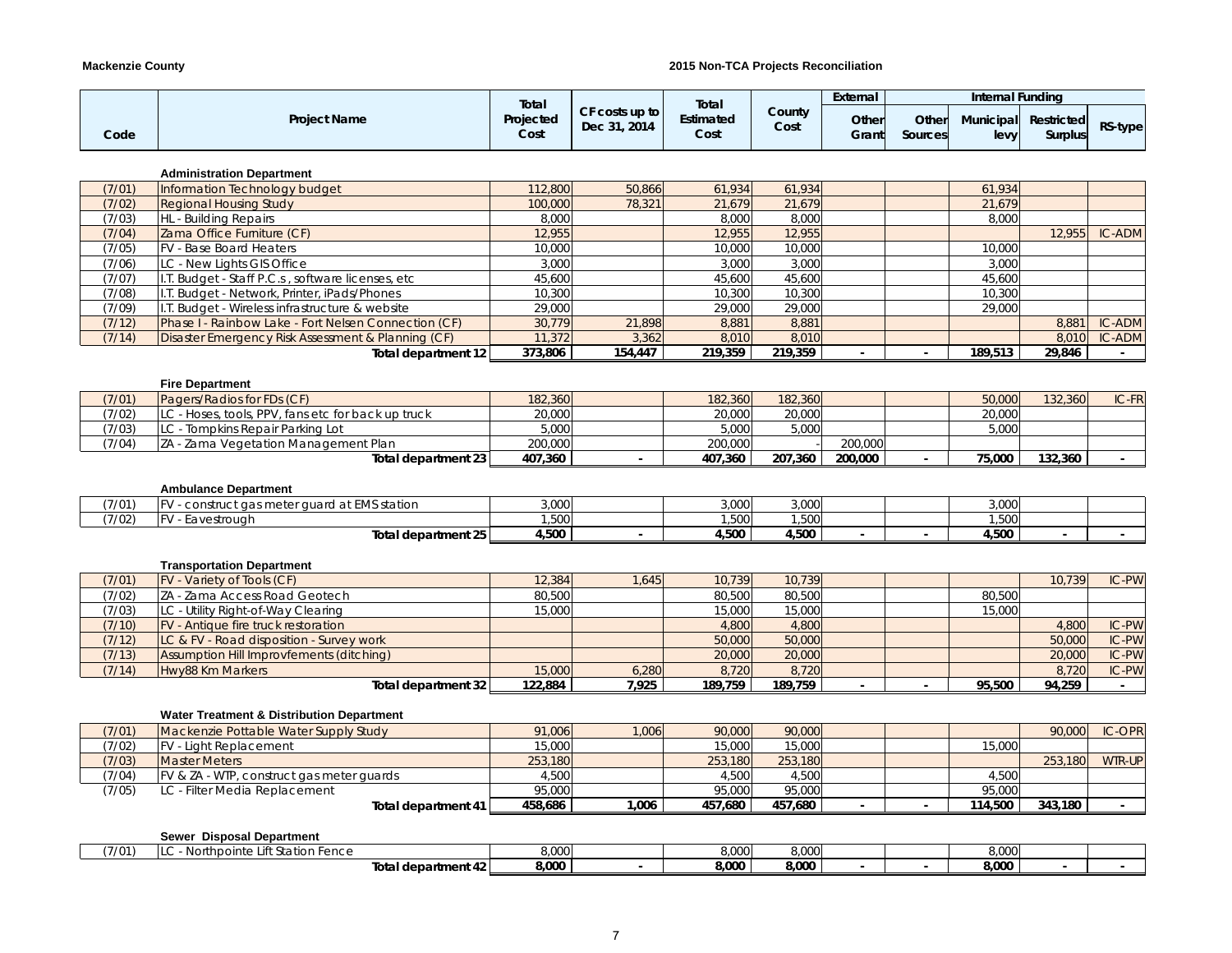|        |                                              | Total             |                                | Total             |                | External       |                         | <b>Internal Funding</b> |                              |               |
|--------|----------------------------------------------|-------------------|--------------------------------|-------------------|----------------|----------------|-------------------------|-------------------------|------------------------------|---------------|
| Code   | <b>Project Name</b>                          | Projected<br>Cost | CF costs up to<br>Dec 31, 2014 | Estimated<br>Cost | County<br>Cost | Other<br>Grant | Other<br><b>Sources</b> | Municipal<br>levy       | Restricted<br><b>Surplus</b> | RS-type       |
|        | <b>Solid Waste Disposal</b>                  |                   |                                |                   |                |                |                         |                         |                              |               |
| (7/01) | FV - Transfer Station Composting Program     | 5.000             |                                | 5.000             | 5.000          |                |                         | 5.000                   |                              |               |
| (7/02) | LC - Transfer Station Composting Program     | 5,000             |                                | 5,000             | 5,000          |                |                         | 5,000                   |                              |               |
| (7/03) | LC - Waste Packer Plan                       | 5,000             |                                | 5,000             | 5,000          |                |                         | 5,000                   |                              |               |
|        | Total department 43                          | 15,000            |                                | 15,000            | 15,000         |                |                         | 15,000                  |                              |               |
|        | <b>Planning &amp; Development Department</b> |                   |                                |                   |                |                |                         |                         |                              |               |
| (7/01) | LC - La Crete Streetscape Design             | 65,000            |                                | 65,000            | 65,000         |                |                         | 65,000                  |                              |               |
| (7/02) | Infrastructure Master Plans (CF)             | 145.267           | 17.665                         | 127.602           | 127.602        |                |                         |                         | 127.602                      | <b>R-DEV</b>  |
| (7/03) | FV - Fort Vermilion Heritage Design Guide    | 30,000            |                                | 30.000            | 30,000         |                |                         | 30,000                  |                              |               |
| (7/04) | Economic Development Action Plan             | 50,000            |                                | 50,000            | 50,000         |                |                         | 50,000                  |                              |               |
| (7/09) | Rural addressing signs                       | 395,000           |                                | 395,000           | 195,000        |                | 200,000                 |                         | 195,000                      | <b>IC-OPR</b> |
|        | Total department 61                          | 685,267           | 17.665                         | 667,602           | 467,602        |                | 200,000                 | 145,000                 | 322,602                      |               |
|        |                                              |                   |                                |                   |                |                |                         |                         |                              |               |
|        | <b>Agricultural Services Department</b>      |                   |                                |                   |                |                |                         |                         |                              |               |
| (7/01) | Master Drainage Plan Project                 | 144.740           | 64,436                         | 80.304            | 80.304         |                |                         |                         | 80.304                       | <b>IC-OPR</b> |
|        | Total department 63                          | 144,740           | 64,436                         | 80.304            | 80.304         |                |                         | $\blacksquare$          | 80.304                       |               |
|        |                                              |                   |                                |                   |                |                |                         |                         |                              |               |
|        | Parks & Playgrounds Department               |                   |                                |                   |                |                |                         |                         |                              |               |
| (7/01) | FV - Bridge Campsite Swingset                | 5.000             |                                | 5.000             | 5.000          |                |                         | 5.000                   |                              |               |
| (7/02) | LC - Atlas Rec Lease 820035                  | 10.200            |                                | 10.200            | 10,200         |                |                         | 10,200                  |                              |               |
| (7/04) | Wadlin Lake - Fire wood shelter (CF)         |                   |                                | 1.500             | 1,500          |                |                         |                         | 1,500                        | <b>PRK</b>    |
| (7/05) | La Cretee Main Street Beutification (CF)     |                   |                                | 18,227            | 18,227         |                |                         |                         | 18,227                       | <b>PRK</b>    |
| (7/06) | Hitch Lake Stairs (CF 2013CAP)               |                   |                                | 2,131             | 2,131          |                |                         |                         | 2,131                        | <b>PRK</b>    |
| (7/09) | Machesis Lake - Fire pits and picnic tables  |                   |                                | 5,000             | 5,000          |                |                         |                         | 5,000                        | <b>IC-OPR</b> |
| (7/10) | Wadlin Lake - Blocking for dock              | 2,500             |                                | 2,500             | 2,500          |                |                         |                         | 2,500                        | <b>IC-OPR</b> |
|        | Total department 72                          | 17,700            |                                | 44,558            | 44,558         |                |                         | 15,200                  | 29,358                       |               |
|        |                                              |                   |                                |                   |                |                |                         |                         |                              |               |
|        | <b>TOTAL 2015 Non-Capital Projects</b>       | 2,237,943         | 245,479                        | 2,094,123         | 1,694,123      | 200.000        | 200,000                 | 662,213                 | 1,031,910                    |               |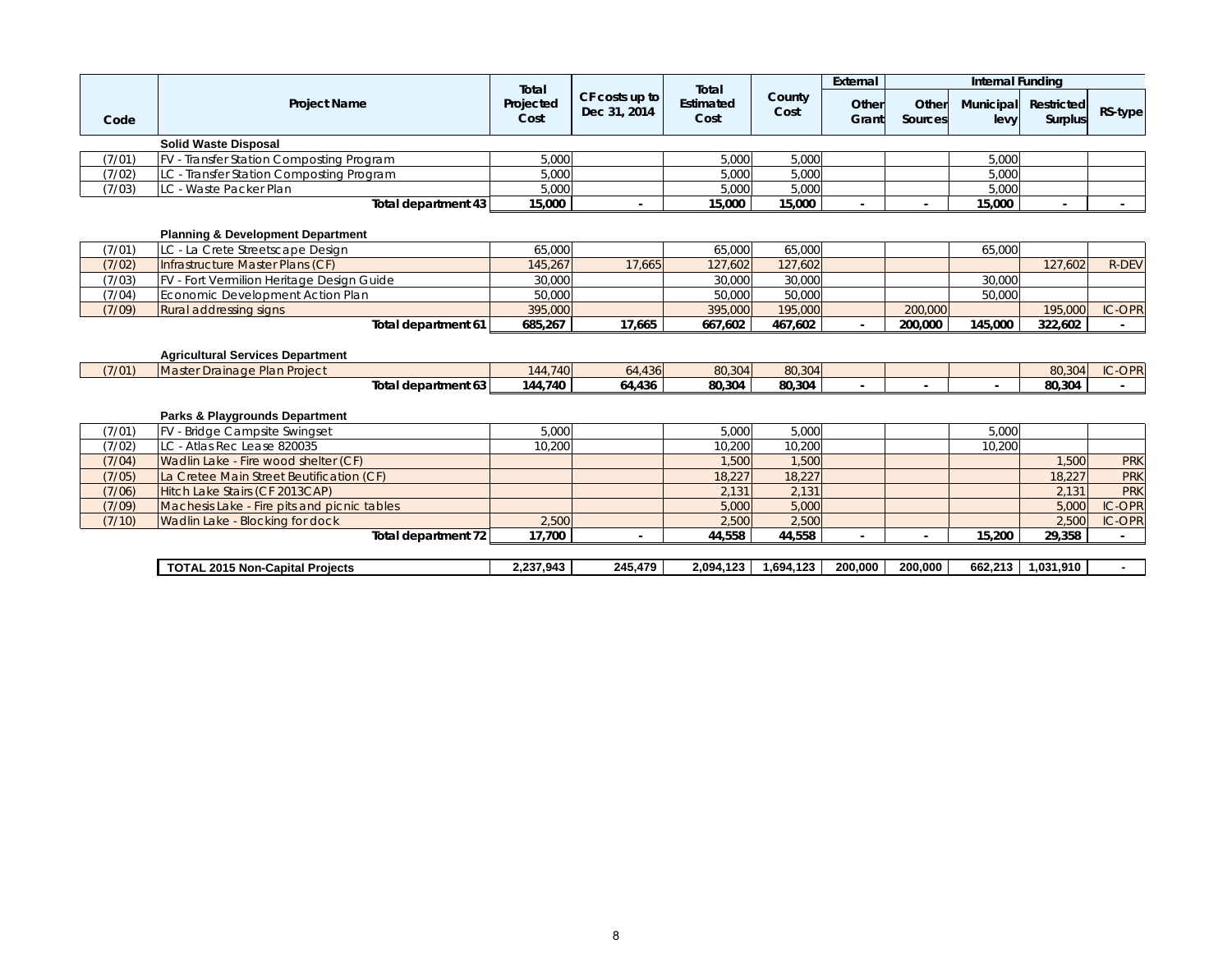# **Capital Budget**

# **(Tangible Capital Assets)**

**Note:** 

Carry forward capital items have been included in this budget package.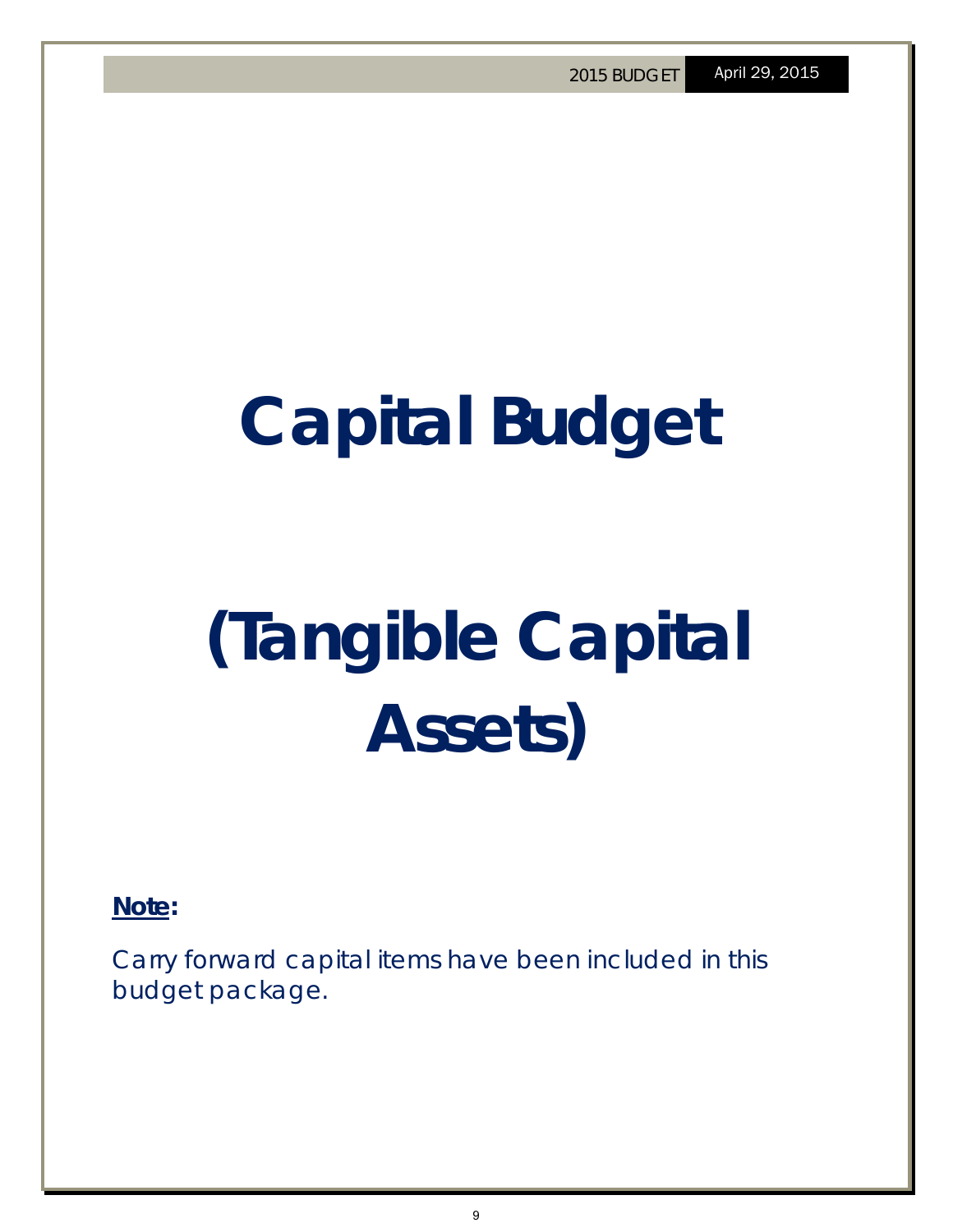#### **MACKENZIE COUNTY 2015 Budget TCA Projects 2015**

|        | <b>External Funding</b>                                        |                         |                                                |                            |                         |  |                         |                                 | <b>Internal Funding</b> |                                               |                          |           |
|--------|----------------------------------------------------------------|-------------------------|------------------------------------------------|----------------------------|-------------------------|--|-------------------------|---------------------------------|-------------------------|-----------------------------------------------|--------------------------|-----------|
| Code   | <b>Project Description</b>                                     | Total<br>projected cost | $CF \text{ costs up}$<br>to Dec $31$ ,<br>2014 | Total 2015<br>project cost | (County Cost FGTF Grant |  | MSI Grant   Other Grant | Other<br>Sources<br>(non-grant) | Municipal<br>levy       | Restricted<br>Surplus<br>(previous)<br>years) | RS-type                  | Debenture |
|        | (12) - Administration Department                               |                         |                                                |                            |                         |  |                         |                                 |                         |                                               |                          |           |
|        | (6/01) Signs with Flags for FV Office (CF)                     | 25,000                  | 6,940                                          | 18,060                     | 18,060                  |  |                         |                                 |                         | 18,060                                        | IC-Adm                   |           |
|        | (6/02) LC - LC Office Heating/Cooling System                   | 100,000                 |                                                | 100,000                    | 100,000                 |  |                         |                                 | 100,000                 |                                               |                          |           |
|        | $(6/03)$ Server Replacement                                    | 23,000                  |                                                | 23,000                     | 23,000                  |  |                         |                                 | 23,000                  |                                               |                          |           |
|        | (6/04)   FV Office Building Improvements (roof and other) (CF) | 150,000                 | 144,708                                        | 5,292                      | 5,292                   |  |                         |                                 |                         | 5,292                                         | IC-Adm                   |           |
|        | (6/05) Virtual City Hall (CF)                                  | 20,000                  | 15,585                                         | 4,415                      | 4,415                   |  |                         |                                 |                         | 4,415                                         | IC-Adm                   |           |
| (6/06) | Office Security & Access Control                               | 30,000                  |                                                | 30,000                     | 30,000                  |  |                         |                                 | 30,000                  |                                               |                          |           |
|        | $(6/07)$ FV - Xerox Replacement                                | 75,450                  |                                                | 75.450                     | 75.450                  |  |                         |                                 | 75,450                  |                                               |                          |           |
|        | (6/08)   FV - Fireproof Storage Cabinet (Records)              | 8,000                   |                                                | 8,000                      | 8,000                   |  |                         |                                 | 8,000                   |                                               |                          |           |
|        | (6/09) Zama House Purchase                                     | 100,000                 |                                                | 100,000                    | 100,000                 |  |                         |                                 |                         | 100,000                                       | <b>GCR</b>               |           |
|        | $(6/10)$ LC - Library Building                                 | 100,000                 |                                                | 100,000                    | 100,000                 |  |                         |                                 |                         | 100,000                                       | GOOR                     |           |
|        | (6/12) Automatic Generator Unit (FV) (CF)                      | 88,400                  | 77,000                                         | 11,400                     | 11,400                  |  |                         |                                 | 5,000                   | 6,400                                         | IC-Adm                   |           |
|        | (6/13) Council Chamber Upgrade (CF)                            | 22,500                  |                                                | 22,500                     | 22,500                  |  |                         |                                 |                         | 22,500                                        | IC-Adm                   |           |
|        | (6/14) Zama Office Entrance (stones and a sign) CF)            | 18,000                  |                                                | 18,000                     | 18,000                  |  |                         |                                 |                         | 18,000                                        | IC-Adm                   |           |
|        | (6/15) Land Purchase from ESRD (CF)                            | 176,001                 | 42,673                                         | 133,328                    | 133,328                 |  |                         |                                 |                         | 133,328                                       | IC-Adm                   |           |
|        | (6/18) Land Purchase (South of High Level)                     | 13,000                  |                                                | 13,000                     | 13,000                  |  |                         |                                 |                         | 13,000                                        | IC-Adm                   |           |
|        | Total department 12                                            | 949,351                 | 286,906                                        | 662,445                    | 662,445                 |  |                         |                                 | 241,450                 | 420,995                                       | $\overline{\phantom{a}}$ |           |
|        |                                                                |                         |                                                |                            |                         |  |                         |                                 |                         |                                               |                          |           |

#### **(23) - Fire Department**

| (6/01) LC - High Level Aerial                              | 30,000  | 30,000  | 30,000  |         |        | 30,000  |       |         |  |
|------------------------------------------------------------|---------|---------|---------|---------|--------|---------|-------|---------|--|
| $(6/02)$ LC - Command Unit                                 | 55,000  | 55,000  | 53,500  |         | 1,500  | 53,500  |       |         |  |
| (6/03) C-Cans, training props, setting up training grounds | 24,000  | 24,000  | 12,000  |         | 12,000 | 12,000  |       |         |  |
| (6/04)   FV - Compressed air foam system for rescue unit   | 12.500  | 12.500  | 12,500  |         |        | 12,500  |       |         |  |
| $(6/05)$ FV - Fire Hall                                    |         |         |         |         |        |         |       |         |  |
| (6/06) LC - Tompkins - new tanker/pumper w/ equipment      |         |         |         |         |        |         |       |         |  |
| $(6/14)$ LC - Upgrade foam system on tanker (new)          | 11,000  | 11,000  | 11,000  |         |        | 11,000  |       |         |  |
| $(6/27)$ FV - New tanker/pumper, with equipment (CF)       | 375,000 | 375,000 |         | 375,000 |        |         |       |         |  |
| $(6/30)$ FV - Work bench (new)                             | 5,500   | 5,500   | 5,500   |         |        | 5,500   |       |         |  |
| $(6/31)$ ZA - Power pack (new) (CF)                        | 9,500   | 9,500   | 9,500   |         |        |         | 9.500 | IC-Fire |  |
| Total department 23                                        | 522,500 | 522,500 | 134,000 | 375,000 | 13,500 | 124,500 | 9,500 |         |  |

#### **(32) - Transportation Department**

| $(6/01)$ FV - Deck Replacement on PW shop | ,500    | 7,500   | 7,500   |         |        | 7,500   |        |           |  |
|-------------------------------------------|---------|---------|---------|---------|--------|---------|--------|-----------|--|
| (6/02) FV - Shop floor repair             | 12,000  | 12,000  | 12,000  |         |        | 12,000  |        |           |  |
| (6/03) FV - Steamer Unit - trailer        | 32,500  | 32,500  | 32,500  |         |        | 32,500  |        |           |  |
| $(6/04)$ FV - 3/4 ton Supervisor pick up  | 40,000  | 40,000  | 38,500  |         | 1,500  | 38,500  |        |           |  |
| (6/05) FV - 3/4 ton pick up (Accident)    | 35,000  | 35,000  | 21,897  |         | 13,103 | 21,897  |        |           |  |
| (6/06) FV - Parks Truck 3/4 ton           | 37,212  | 37,212  | 35,712  |         | 1,500  | 35,712  |        |           |  |
| $(6/07)$ LC - Trucks $(x2)$               | 80,000  | 80,000  | 77,000  |         | 3,000  | 77,000  |        |           |  |
| $(6/08)$ FV - 48th Street & 47th Avenue   | 616,000 | 616,000 | 36,000  | 580,000 |        |         | 36,000 | <b>RR</b> |  |
| (6/09) New Road Infrastructure (CF)       | 439,046 | 439,046 | 439,046 |         |        | 360,000 | 79,046 | IC-PW     |  |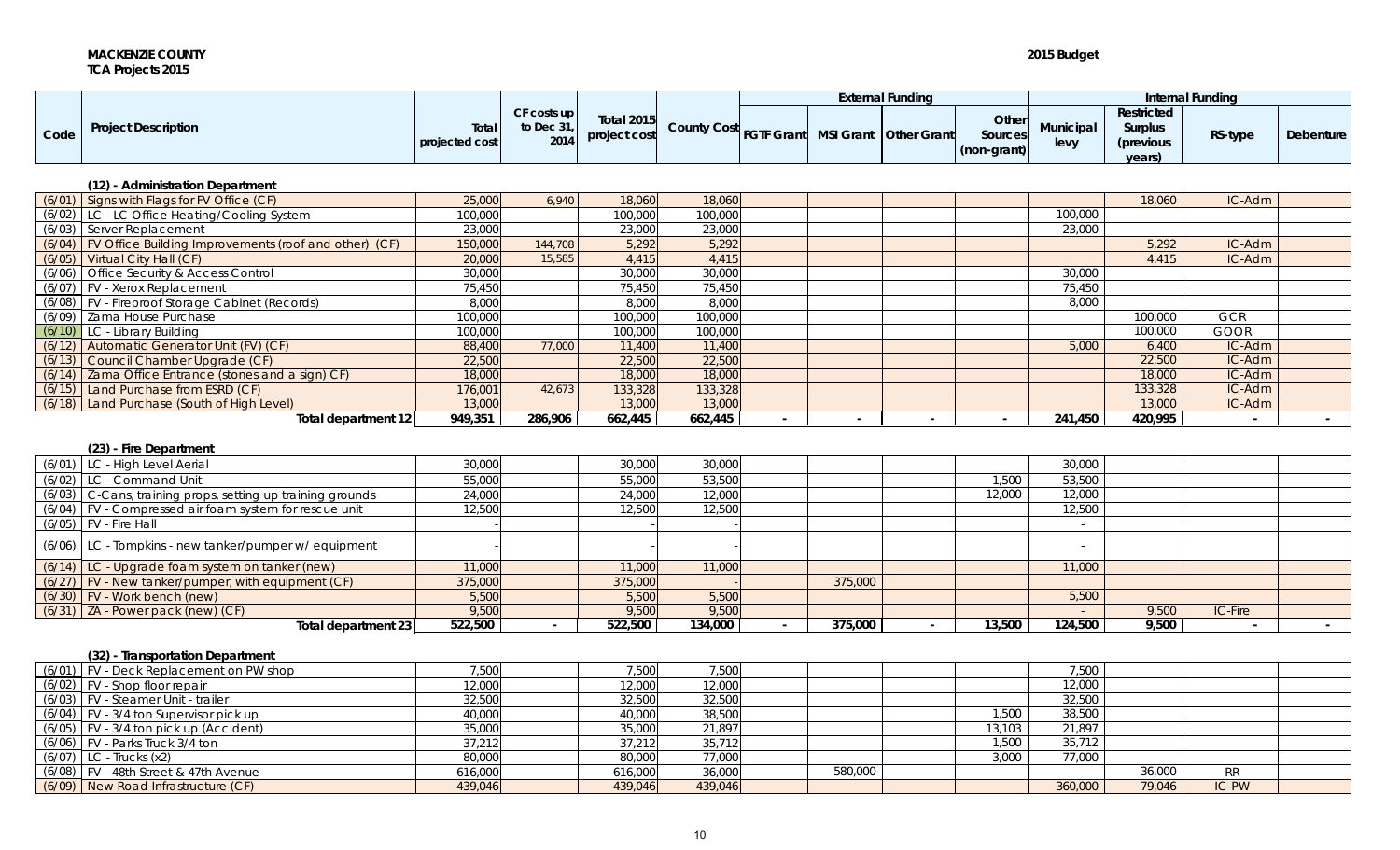|        |                                                              |                         |                                      |                                   |                        |          |           | <b>External Funding</b> |                                 |                   | <b>Internal Funding</b>                      |            |                  |
|--------|--------------------------------------------------------------|-------------------------|--------------------------------------|-----------------------------------|------------------------|----------|-----------|-------------------------|---------------------------------|-------------------|----------------------------------------------|------------|------------------|
| Code   | <b>Project Description</b>                                   | Total<br>projected cost | CF costs up<br>to Dec $31$ ,<br>2014 | <b>Total 2015</b><br>project cost | County Cost FGTF Grant |          |           | MSI Grant   Other Grant | Other<br>Sources<br>(non-grant) | Municipal<br>levy | Restricted<br>Surplus<br>(previous<br>years) | RS-type    | <b>Debenture</b> |
|        |                                                              |                         |                                      |                                   |                        |          |           |                         |                                 |                   |                                              |            |                  |
|        | $(6/11)$ FV & LC - AWD Graders x3                            | 1,283,661               |                                      | 1,283,661                         | 83,661                 |          | 763,200   |                         | 436,800                         |                   | 83,661                                       | <b>VRR</b> |                  |
|        | $(6/12)$ LC - Snow Plow Truck                                | 259,000                 |                                      | 259,000                           | 234,000                |          |           |                         | 25,000                          | 234,000           |                                              |            |                  |
|        | (6/13) LC - BF 75117 (CF & New)                              | 845,800                 | 29,800                               | 816,000                           | 399,000                |          |           | 417,000                 |                                 | 46,970            | 352,030                                      | IC-PW      |                  |
| (6/14) | FV & LC - Truck and Gravel Trailer                           | 280,000                 |                                      | 280,000                           | 280,000                |          |           |                         |                                 | 280,000           |                                              |            |                  |
|        | $(6/15)$ LC - Packer/Roller                                  | 30,000                  |                                      | 30,000                            | 30,000                 |          |           |                         |                                 | 30,000            |                                              |            |                  |
|        | (6/17) LC - 99th Ave 101 St. to 104 Ave                      | 1,785,000               |                                      | 1,785,000                         | 70,642                 |          | 1,714,358 |                         |                                 |                   | 70,642                                       | ${\sf RR}$ |                  |
|        | (6/18) Zama Bearspaw Crescent (CF)                           | 544,894                 | 511,261                              | 33,633                            | 33,633                 |          |           |                         |                                 | 18,000            | 15,633                                       | IC-PW      |                  |
|        | (6/19) LC - Engineering & Design for 113 Street and 109 Ave  | 100,000                 |                                      | 100,000                           | 100,000                |          |           |                         |                                 | 100,000           |                                              |            |                  |
| (6/20) | LC - Pave 2 Accesses                                         | 45,000                  |                                      | 45,000                            | 16,512                 |          | 28,488    |                         |                                 | 16,512            |                                              |            |                  |
| (6/21) | Zama Utility Pole Relocation (CF)                            | 62,456                  | 53,513                               | 8,943                             | 8,943                  |          |           |                         |                                 |                   | 8,943                                        | IC-PW      |                  |
| (6/22) | LC - Skidsteer 850                                           | 57,000                  |                                      | 57,000                            | 22,000                 |          |           |                         | 35,000                          | 22,000            |                                              |            |                  |
|        | (6/23) LC - Tilt Deck Utility Trailer                        | 16,000                  |                                      | 16,000                            | 16,000                 |          |           |                         |                                 | 16,000            |                                              |            |                  |
|        | $(6/24)$ LC - Ridge Mulcher                                  |                         |                                      |                                   |                        |          |           |                         |                                 |                   |                                              |            |                  |
|        | (6/25)   LC - Bobcat Attachment (snowblower)                 | 8,000                   |                                      | 8.000                             | 7,500                  |          |           |                         | 500                             | 7,500             |                                              |            |                  |
|        | (6/26) High Level South Rebuild                              | 50,000                  |                                      | 50,000                            | 2,988                  | 47,012   |           |                         |                                 | 2,988             |                                              |            |                  |
|        | (6/27) ZA - Street Paving Aspen Dr. & East Beach Rd.         |                         |                                      |                                   |                        |          |           |                         |                                 |                   |                                              |            |                  |
|        | (6/28)   FV - Heavy Duty Commercial Lawn Mower               | 21,000                  |                                      | 21,000                            | 19,500                 |          |           |                         | 1,500                           | 19,500            |                                              |            |                  |
| (6/29) | <b>Used Water Truck</b>                                      | 50,000                  |                                      | 50,000                            | 50,000                 |          |           |                         |                                 | 50,000            |                                              |            |                  |
| (6/30) | Blumenort Road & Rebuild Mile #3 on La Crete North           | 200,000                 |                                      | 200,000                           |                        | 200,000  |           |                         |                                 |                   |                                              |            |                  |
| (6/31) | Zama Access Pave (PH V) (CF)                                 | 6,000,000               |                                      | 6,000,000                         | 3,000,000              |          |           | 3,000,000               |                                 |                   |                                              |            | 3,000,000        |
| (6/32) | Rebuild Mile #3 on La Crete North Road                       |                         |                                      |                                   |                        |          |           |                         |                                 |                   |                                              |            |                  |
| (6/33) | Rocky Lane Road Repair (Front of school)                     | 330,000                 |                                      | 330,000                           | 19,600                 | 310,400  |           |                         |                                 |                   | 19,600                                       | <b>RR</b>  |                  |
| (6/37) | LC - Spruce Road Rebuild (CF & New)                          | 255,000                 | 211.541                              | 43,459                            | 43,459                 |          |           |                         |                                 |                   | 43,459                                       | IC-PW      |                  |
|        | (6/42) LC - 101 St & 100 Ave - Traffic lights (CF)           | 220,000                 | 22,328                               | 197,672                           |                        | 197,672  |           |                         |                                 |                   |                                              |            |                  |
| (6/47) | LC - South - Shoulder pull and road rehabilitation (CF)      | 200,000                 | 70,910                               | 129,090                           | 100,000                | 29,090   |           |                         |                                 | 100,000           |                                              |            |                  |
| (6/50) | Gravel Reserve (to secure gravel source) (CF)                | 150,000                 | 12,845                               | 137,155                           | 137,155                |          |           |                         |                                 |                   | 137.155                                      | IC-PW      |                  |
| (6/53) | FV - Hamlet asphalt pavement overlay 44th Ave                | 60,000                  | 9,631                                | 50,369                            | 50,369                 |          |           |                         |                                 |                   | 50,369                                       | IC-PW      |                  |
|        | (6/57)   FV - Sand and salt shelter (CF)                     | 200,000                 |                                      | 200,000                           | 25,000                 |          | 175,000   |                         |                                 | 25,000            |                                              |            |                  |
|        | (6/60)   FV - Cold storage/Emergency generator building (CF) | 132,250                 |                                      | 132,250                           |                        |          | 132,250   |                         |                                 |                   |                                              |            |                  |
|        | (6/60) FV - Child Lake/Boyer River road rebuilds             | 70,200                  |                                      | 70,200                            |                        |          |           | 70,200                  |                                 |                   |                                              |            |                  |
|        | $(6/64)$ FV - North-Shoulder pull and road rehabilitation    | 609,261                 | 147,600                              | 461,661                           | 461.661                |          |           |                         |                                 | 192,385           | 269,276                                      | RR         |                  |
|        | <b>Total department 32</b>                                   | 15,163,780              | 1,069,428                            | 14,094,351                        | 5,911,779              | 784, 174 | 3,393,296 | 3,487,200               | 517,903                         | 1,745,964         | 1,165,815                                    |            | 3,000,000        |

#### **(33) - Airport Department**

| (6/01) | LC - Pave Apron Extension            | 110,000 | 110,000 | 110,000 |  |  | nn nnn<br>י יטט,טנ | 30,000 |        |  |
|--------|--------------------------------------|---------|---------|---------|--|--|--------------------|--------|--------|--|
|        | (6/02) FV Airport Development (CF)   | 16,382  | 16,382  | 16,382  |  |  |                    | 16,382 | IC-ARP |  |
|        | $(6/04)$ LC Instrument Approach (CF) | 13.889  | 13,889  | 13,889  |  |  |                    | 13,889 | IC-ARP |  |
|        | Total department 33                  | 140.271 | 40.271  | 140.271 |  |  | 80.000             | 60,271 |        |  |

#### **(41) - Water Treatment & Distribution Department**

| (6/01) FV & LC - Utility Trucks 3/4 Tonne Crew Cab x4 | <sup>1</sup> 54.500 | 164,500 | 160,000 |         |         |        |         |  |
|-------------------------------------------------------|---------------------|---------|---------|---------|---------|--------|---------|--|
| (6/02) FV - 48th Ave Waterline Replacement            |                     | 91,000  | 91.000  |         | 30,333  | 50,667 | GCR&GOR |  |
| (6/03) FV - Booster Station and Truck Fill            | 975,605             | 975,605 |         | 650,403 | 325,202 |        |         |  |
| (6/04) FV - Hydrant Replacement                       | 100.000             | 100,000 | 100.000 |         | 100,000 |        |         |  |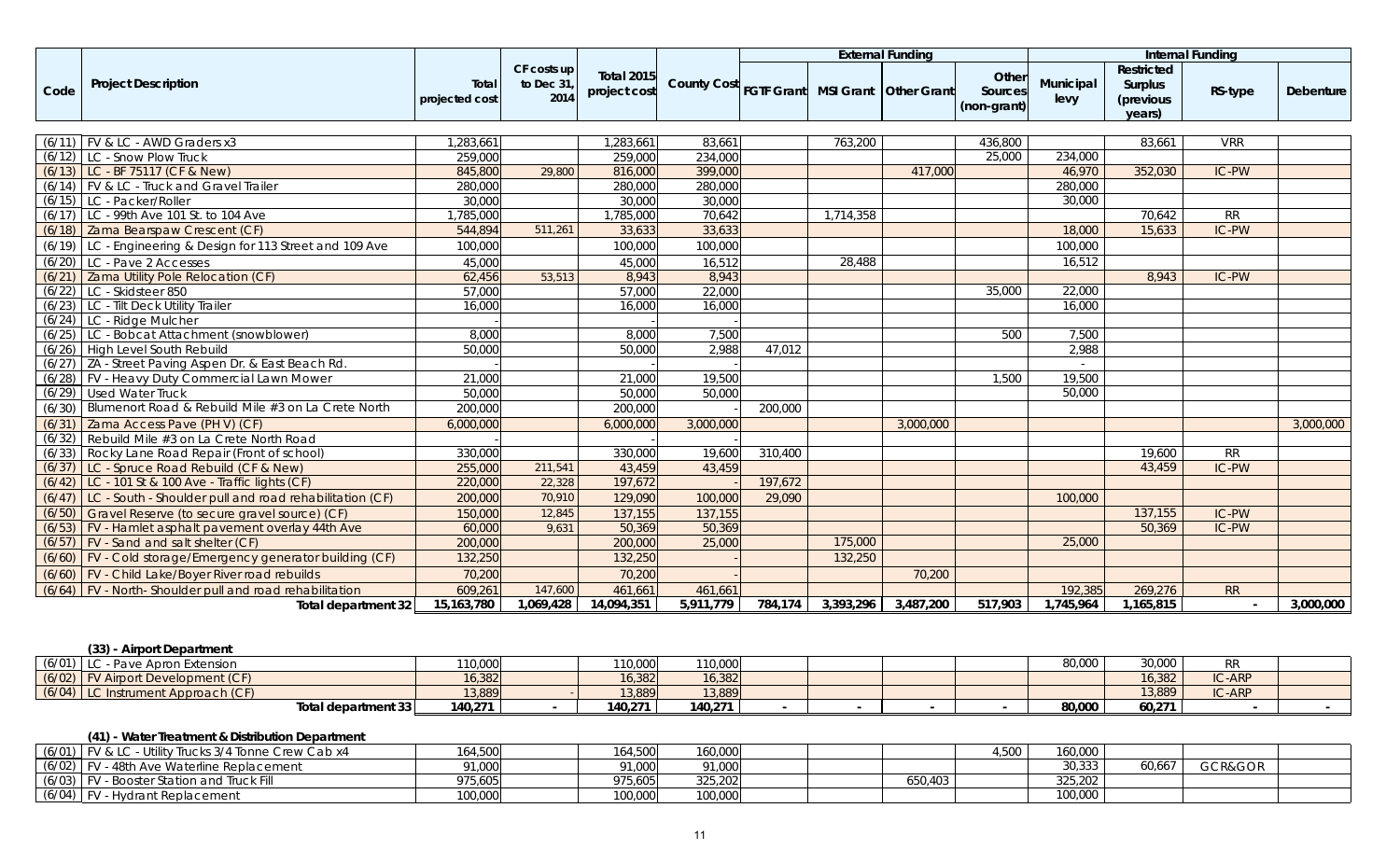|               |                                                                          |                         |                                   |                                   |                        | <b>External Funding</b> |                  |                    |                                 | <b>Internal Funding</b> |                                              |                   |                  |
|---------------|--------------------------------------------------------------------------|-------------------------|-----------------------------------|-----------------------------------|------------------------|-------------------------|------------------|--------------------|---------------------------------|-------------------------|----------------------------------------------|-------------------|------------------|
| Code          | <b>Project Description</b>                                               | Total<br>projected cost | CF costs up<br>to Dec 31,<br>2014 | <b>Total 2015</b><br>project cost | County Cost FGTF Grant |                         | <b>MSI Grant</b> | <b>Other Grant</b> | Other<br>Sources<br>(non-grant) | Municipal<br>levy       | Restricted<br>Surplus<br>(previous<br>years) | RS-type           | <b>Debenture</b> |
|               |                                                                          |                         |                                   |                                   |                        |                         |                  |                    |                                 |                         |                                              |                   |                  |
| (6/05)        | ZA - SCADA computer replacement                                          | 7,500                   |                                   | 7,500                             | 7,500                  |                         |                  |                    |                                 | 7,500                   |                                              |                   |                  |
| (6/06)        | ZA - Distribution pump house upgrades (CF & New)                         | 896,632                 | 52,704                            | 843,928                           | 162,471                |                         |                  | 681,457            |                                 |                         | 162,471                                      | <b>WTR</b>        |                  |
|               | $(6/07)$ ZA - Well Reclamation                                           | 18,000                  |                                   | 18,000                            | 18,000                 |                         |                  |                    |                                 | 18,000                  |                                              |                   |                  |
| (6/08)        | FV - Frozen Water Services Repairs (River Road)                          | 75,000                  |                                   | 75,000                            | 75,000                 |                         |                  |                    |                                 | 75,000                  |                                              |                   |                  |
|               | (6/09) FV - Raw Water Truck fill (pressured and filtered)                | 40,900                  |                                   | 40,900                            | 40,900                 |                         |                  |                    |                                 | 40,900                  |                                              |                   |                  |
| (6/10)        | LC - Raw Water Truckfill Upgrade                                         | 40,900                  |                                   | 40,900                            | 40,900                 |                         |                  |                    |                                 | 40,900                  |                                              |                   |                  |
|               | $(6/11)$ LC - Waterline Bluehills                                        | 833,250                 |                                   | 833,250                           | 833,250                |                         |                  |                    |                                 |                         | 833,250                                      | <b>RR</b>         |                  |
| (6/12)        | LA - Rural Potable Water Infrastructure                                  | 4,316,495               |                                   | 4,316,495                         | 1,438,832              |                         |                  | 2,877,663          |                                 |                         | 1,438,832                                    | GCR&GOR           |                  |
|               | (6/19)   FV - 50th St - Water & sewer extension (CF)                     | 580,000                 | 16,520                            | 563,480                           |                        |                         | 233,480          |                    | 330,000                         |                         |                                              |                   |                  |
| (6/23)        | Generators for the three water treatment plants (CF)                     | 700,000                 | 66,512                            | 633,488                           | 633,488                |                         |                  |                    |                                 |                         | 633,488                                      | <b>WTR</b>        |                  |
|               | Total department 41                                                      | 8,839,782               | 135,736                           | 8,704,046                         | 3,926,543              |                         | 233,480          | 4,209,523          | 334,500                         | 797,835                 | 3,128,708                                    | $\sim$            |                  |
|               | (42) - Sewer Disposal Department                                         |                         |                                   |                                   |                        |                         |                  |                    |                                 |                         |                                              |                   |                  |
|               | $(6/01)$ LC Lagoon Upgrade (CF)                                          | 7,303,351               | 6,134,541                         | 1,168,809                         | 468,809                |                         |                  | 700,000            |                                 |                         | 468,809                                      | IC-SWR            |                  |
| (6/02)        | Zama - Lift station upgrade (CF & New)                                   | 1,372,491               | 116,439                           | 1,256,052                         | 221,802                |                         |                  | 1,034,250          |                                 | 29,314                  | 192,488                                      | IC-SWR            |                  |
|               | (6/03) ZA/FV - Sewer Flusher                                             | 68,000                  |                                   | 68,000                            | 68,000                 |                         |                  |                    |                                 | 68,000                  |                                              |                   |                  |
|               | (6/04) LC - Main Lift Station Repair & Modification                      | 62,000                  |                                   | 62,000                            | 62,000                 |                         |                  |                    |                                 | 62,000                  |                                              |                   |                  |
|               | (6/05) LC - Sanitary Sewermain Upgrades                                  | 475,000                 |                                   | 475,000                           | 475,000                |                         |                  |                    |                                 | 158,333                 | 316,667                                      | GCR&GOR           |                  |
|               | $(6/06)$ LC - Lift Station 5 Grinder                                     | 45,000<br>55,000        |                                   | 45,000                            | 45,000                 |                         |                  |                    |                                 | 45,000                  |                                              |                   |                  |
|               | $(6/07)$ FV - 49th Ave Sewer Repair                                      |                         |                                   | 55,000                            | 55,000                 |                         |                  |                    |                                 |                         | 55,000                                       | SWR               |                  |
|               | <b>Total department 42</b>                                               | 9,380,842               | 6,250,981                         | 3,129,861                         | 1,395,611              |                         |                  | 1,734,250          |                                 | 362,647                 | 1,032,963                                    |                   |                  |
|               | (43) - Solid Waste Disposal                                              |                         |                                   |                                   |                        |                         |                  |                    |                                 |                         |                                              |                   |                  |
|               | $(6/01)$ Two 40 Yard Bins (CF)                                           | 7,052                   |                                   | 7,052                             | 7,052                  |                         |                  |                    |                                 |                         | 7,052                                        | IC-WST            |                  |
| (6/02)        | <b>Waste Bins</b>                                                        | 20,000                  |                                   | 20,000                            | 20,000                 |                         |                  |                    |                                 | 20,000                  |                                              |                   |                  |
|               | $(6/03)$ LC - Blue Hills - Build up ramp                                 | 12,000                  |                                   | 12,000                            | 12,000                 |                         |                  |                    |                                 | 12,000                  |                                              |                   |                  |
|               | (6/04) LC - Waste Transfer Station - New Lights                          | 12,000                  |                                   | 12,000                            | 12,000                 |                         |                  |                    |                                 | 12,000                  |                                              |                   |                  |
|               | Total department 43                                                      | 51,052                  |                                   | 51,052                            | 51,052                 |                         |                  |                    |                                 | 44,000                  | 7,052                                        |                   | $\sim$           |
|               | (61) - Planning & Development Department                                 |                         |                                   |                                   |                        |                         |                  |                    |                                 |                         |                                              |                   |                  |
|               | $(6/01)$ LC - La Crete Production Room (GIS)                             | 8,000                   |                                   | 8,000                             | 8,000                  |                         |                  |                    |                                 | 8,000                   |                                              |                   |                  |
|               | Total department 61                                                      | 8,000                   |                                   | 8,000                             | 8,000                  |                         |                  |                    |                                 | 8,000                   |                                              |                   |                  |
|               | (63) - Agricultural Services Department                                  |                         |                                   |                                   |                        |                         |                  |                    |                                 |                         |                                              |                   |                  |
|               | (6/01)   HL - Rural Drainage - Phase II & Phase III (CF)                 | 100,000                 |                                   | 100,000                           | 100,000                |                         |                  |                    |                                 | 50,000                  | 50,000                                       | <b>DR</b>         |                  |
|               | LC - Buffalo Head/Steep Hill/Bear River Drainage (Phase<br>$(6/02)$ (CF) | 1,400,000               | 85,433                            | 1,314,567                         | 1,314,567              |                         |                  |                    |                                 |                         | 1,314,567                                    | <b>DR&amp;GCR</b> |                  |
|               | (6/03) Blue Hills Erosion Repair                                         | 275,000                 |                                   | 275,000                           | 260,000                |                         |                  | 15,000             |                                 | 260,000                 |                                              |                   |                  |
|               | $(6/04)$ FV - Vehicle purchase for Ag Fieldman                           | 40,000                  |                                   | 40,000                            | 38,500                 |                         |                  |                    | 1,500                           | 38,500                  |                                              |                   |                  |
|               | (6/05) FV - ATV Purchase                                                 | 12,000                  |                                   | 12,000                            | 12,000                 |                         |                  |                    |                                 | 12,000                  |                                              |                   |                  |
| $(6/06)$ Tent |                                                                          | 6,500                   |                                   | 6,500                             | 6,500                  |                         |                  |                    |                                 | 6,500                   |                                              |                   |                  |
|               | Total department 63                                                      | 1,833,500               | 85,433                            | 1,748,067                         | 1,731,567              |                         |                  | 15,000             | 1,500                           | 367,000                 | 1,364,567                                    |                   |                  |
|               | (71) - Recreation                                                        |                         |                                   |                                   |                        |                         |                  |                    |                                 |                         |                                              |                   |                  |

| $-1$<br>(6/02)<br>1200r<br>$\cdot$ trom.<br>$\sqrt{2}$<br><i>Sociaty</i><br>.<br>، ۱۷ ب<br>.<br>$\sim$ | 200E00<br>207,000 | $\cdots$<br>J,UUU | 200E<br>$\cdots$ |  |
|--------------------------------------------------------------------------------------------------------|-------------------|-------------------|------------------|--|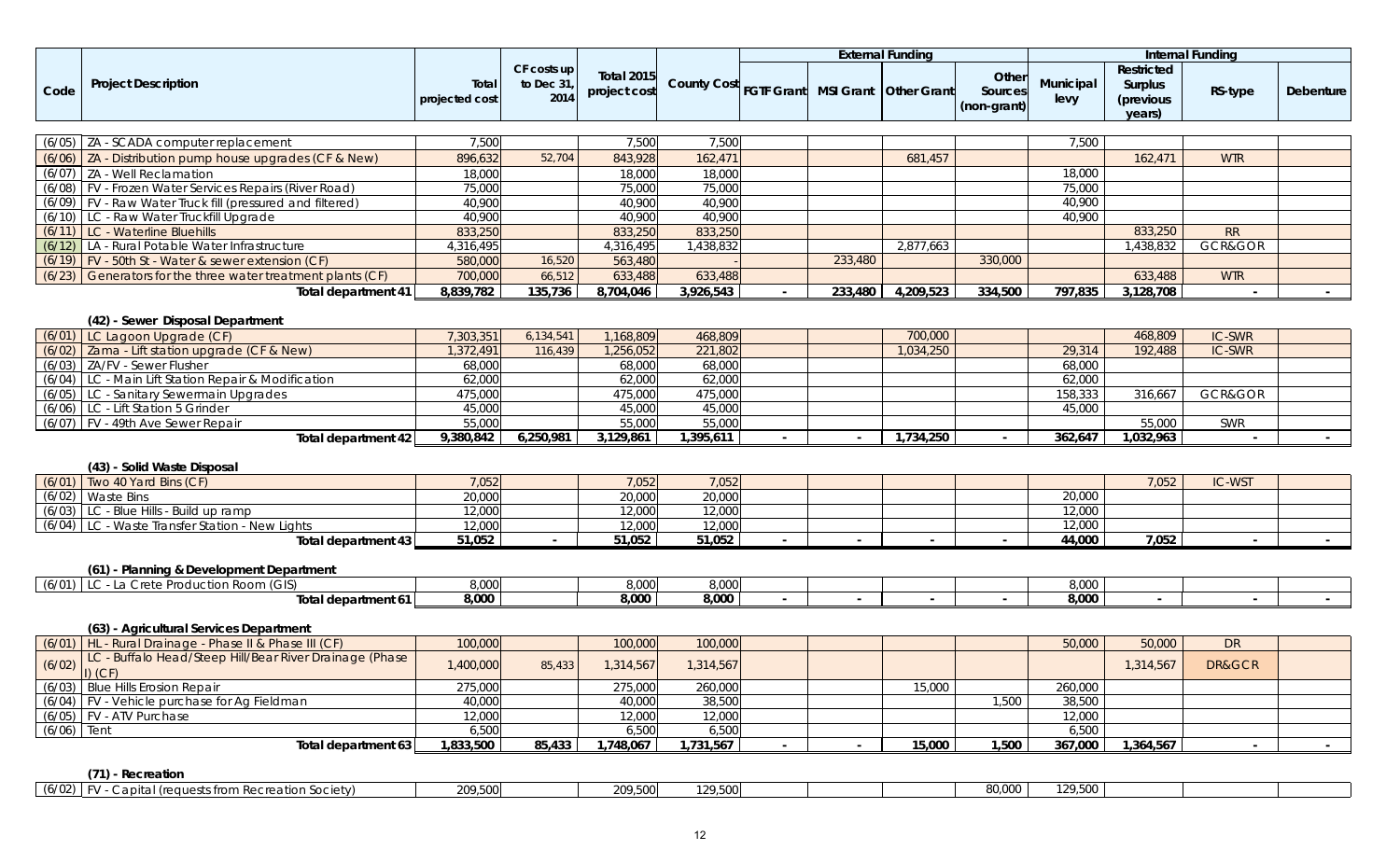|        |                                                                |                                |                                             |                                   |                    | <b>External Funding</b> |           |                         |                                 | <b>Internal Funding</b> |                                              |               |           |
|--------|----------------------------------------------------------------|--------------------------------|---------------------------------------------|-----------------------------------|--------------------|-------------------------|-----------|-------------------------|---------------------------------|-------------------------|----------------------------------------------|---------------|-----------|
| Code   | <b>Project Description</b>                                     | <b>Total</b><br>projected cost | $CF \text{ costs up}$<br>to Dec 31,<br>2014 | <b>Total 2015</b><br>project cost | <b>County Cost</b> | <b>FGTF Grant</b>       |           | MSI Grant   Other Grant | Other<br>Sources<br>(non-grant) | Municipal<br>levy       | Restricted<br>Surplus<br>(previous<br>vears) | RS-type       | Debenture |
|        |                                                                |                                |                                             |                                   |                    |                         |           |                         |                                 |                         |                                              |               |           |
|        | (6/03) LC - Capital (requests from Recreation Society)         | 92,030                         |                                             | 92,030                            | 82,030             |                         |           |                         | 10,000                          | 82,030                  |                                              |               |           |
| (6/04) | Grounds Improvements (2014 - FV Walking Trail) (CF)            | 547,800                        | 511,276                                     | 36,524                            | 36,524             |                         |           |                         |                                 |                         | 36,524                                       | <b>RR</b>     |           |
| (6/06) | ZA - Capital (requests from Recreation Society)                | 155,000                        |                                             | 155,000                           | 78,200             |                         |           |                         | 76,800                          | 78,200                  |                                              |               |           |
| (6/07) | LC Splash Park (CF)                                            | 255,000                        |                                             | 255,000                           | 195,000            |                         |           |                         | 60,000                          |                         | 195,000                                      | <b>IC-REC</b> |           |
|        | $(6/08)$ FV - Skate Park                                       | 70,000                         |                                             | 70,000                            | 10,000             |                         |           |                         | 60,000                          |                         | 10,000                                       | <b>GCR</b>    |           |
|        | Total department 71                                            | 1,329,330                      | 511,276                                     | 818,054                           | 531,254            |                         |           |                         | 286,800                         | 289,730                 | 241,524                                      |               |           |
|        | (72) - Parks & Playgrounds Department                          |                                |                                             |                                   |                    |                         |           |                         |                                 |                         |                                              |               |           |
| (6/01) | FV - Machesis Lake Water Well                                  | 9,000                          |                                             | 9,000                             | 9.000              |                         |           |                         |                                 | 9,000                   |                                              |               |           |
| (6/02) | LC - Wadlin Lake Water Well                                    | 9,000                          |                                             | 9,000                             | 9,000              |                         |           |                         |                                 | 9,000                   |                                              |               |           |
| (6/03) | HL - Hutch Lake, construct additonal sites (campground<br>area | 15,000                         |                                             | 15,000                            | 15,000             |                         |           |                         |                                 | 15,000                  |                                              |               |           |
| (6/04) | Machesis Lake - Horse camp - road (CF)                         | 25,000                         |                                             | 25,000                            | 25,000             |                         |           |                         |                                 |                         | 25,000                                       | <b>IC-REC</b> |           |
| (6/05) | Bridge campground - Survey & improvements (CF)                 | 39,000                         |                                             | 39,000                            | 39,000             |                         |           |                         |                                 | 20,000                  | 19,000                                       | <b>IC-REC</b> |           |
| (6/06) | LC - Wood Splitter                                             | 20,900                         |                                             | 20,900                            | 20,900             |                         |           |                         |                                 | 20,900                  |                                              |               |           |
| (6/07) | <b>OTHER</b>                                                   | 40,000                         |                                             | 40,000                            | 40,000             |                         |           |                         |                                 | 40,000                  |                                              |               |           |
| (6/08) | FV - Table & Fire Pit Replacement                              | 7,000                          |                                             | 7,000                             | 7,000              |                         |           |                         |                                 | 7,000                   |                                              |               |           |
| (6/10) | Wadlin Lake - Grounds improvements (CF)                        | 20,000                         |                                             | 20,000                            | 20,000             |                         |           |                         |                                 |                         | 20,000                                       | IC-REC        |           |
|        | $(6/12)$ FV - Walking Trails (CF)                              | 725                            |                                             | 725                               | 725                |                         |           |                         |                                 |                         | 725                                          | <b>IC-REC</b> |           |
|        | Total department 72                                            |                                |                                             | 185,625                           | 185,625            |                         |           |                         |                                 | 120,900                 | 64,725                                       | $\sim$        |           |
|        |                                                                |                                |                                             |                                   |                    |                         |           |                         |                                 |                         |                                              |               |           |
|        | <b>TOTAL 2015 Capital Projects</b>                             | 38,404,032                     | 8,339,761                                   | 30,064,272                        | 14,678,146         | 784,174                 | 4,001,776 | 9,445,973               | 1,154,203                       | 4,182,026               | 7,496,119                                    | $\sim$        | 3,000,000 |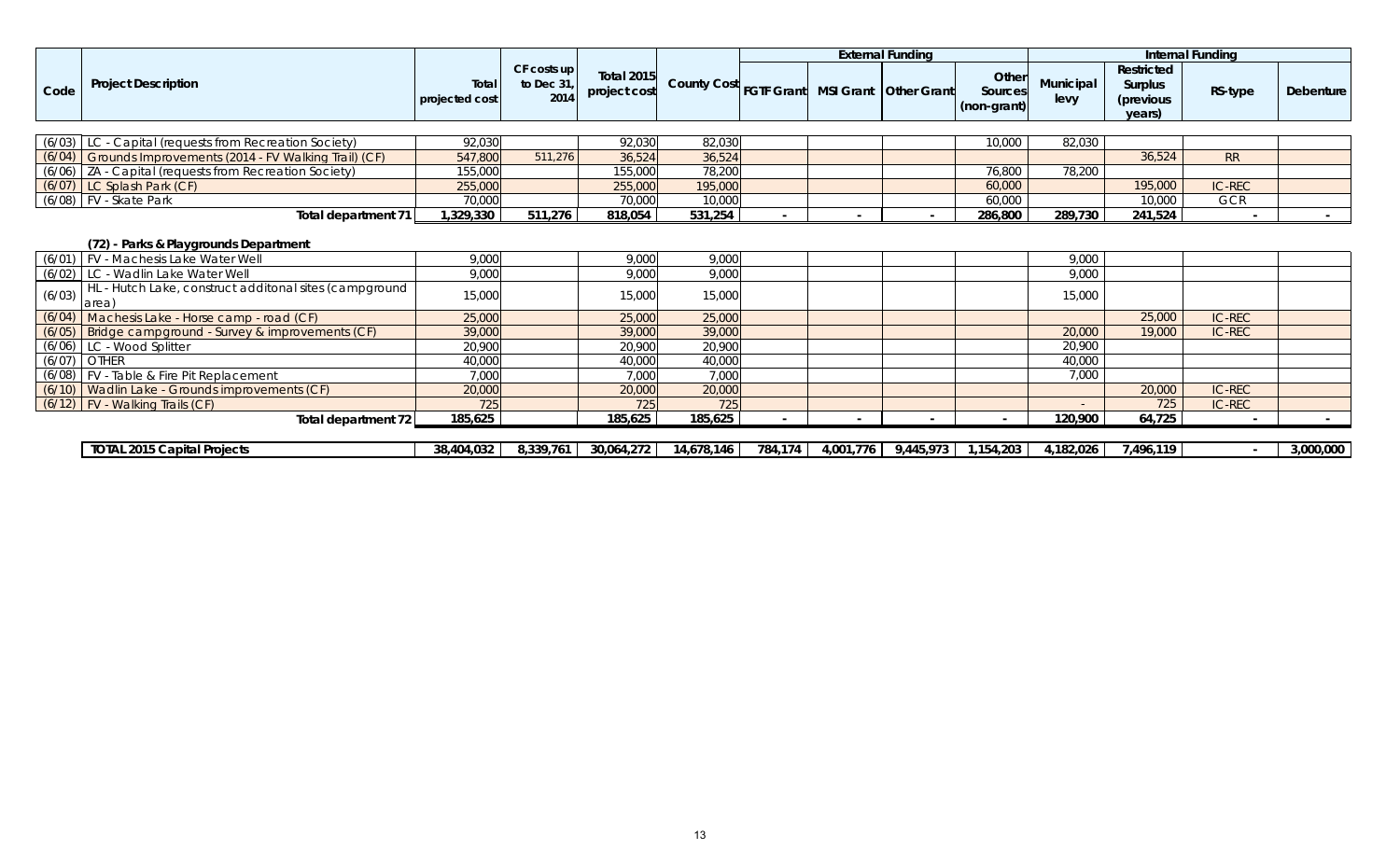# **Assessment And Municipal Tax Revenue**

### **Note:**

The 2015 Senior's Lodge requisition and Education Property Tax requisition have been included in this budget package.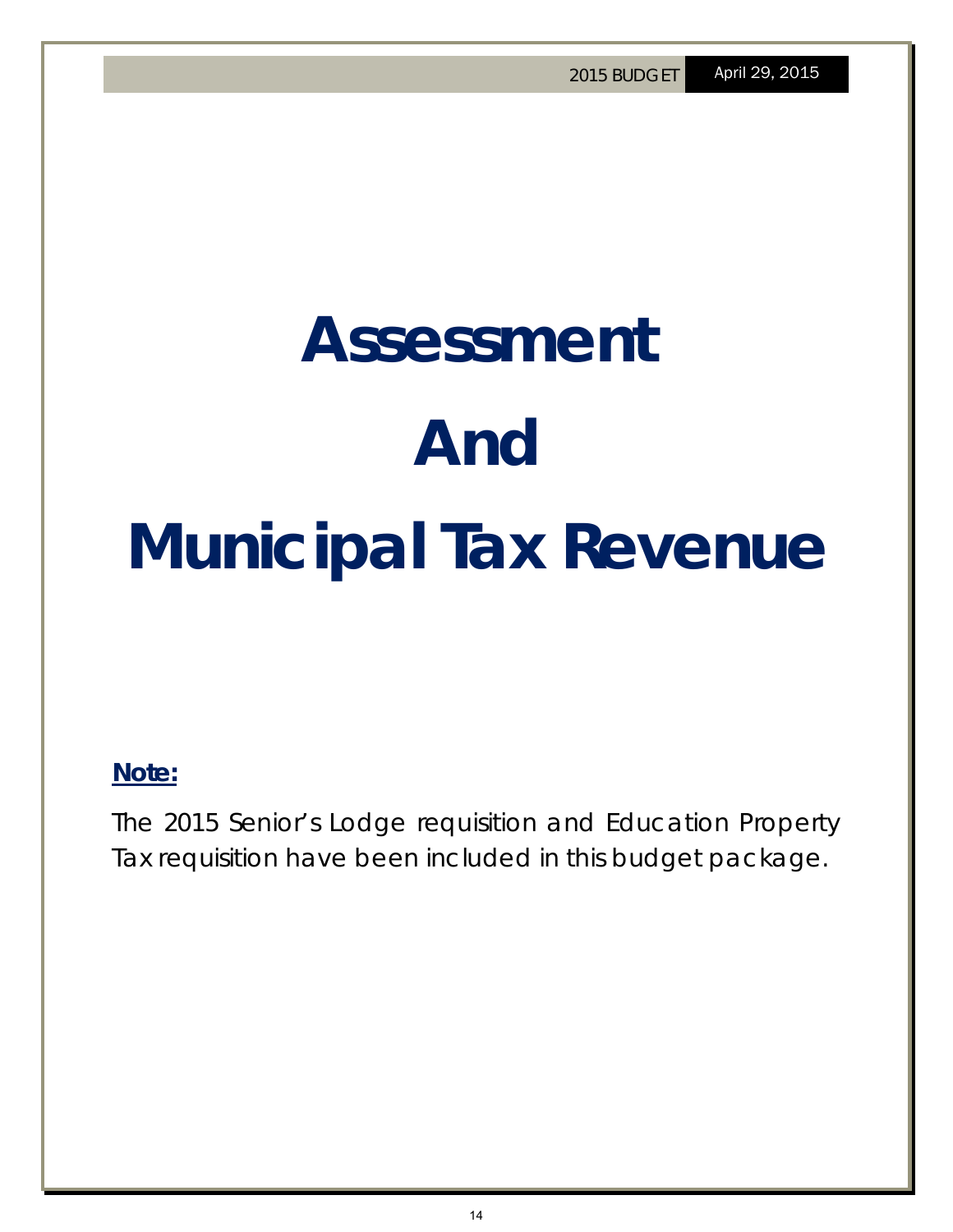#### **Mackenzie County 2015 Budget 2015 Assessment and Municipal Tax Revenue**

|                                 | 2014 assessment | % change<br>estimated | 2015 assessment | 2015 projected<br>revenue |
|---------------------------------|-----------------|-----------------------|-----------------|---------------------------|
| <b>Residential Property</b>     | 561,579,960     | 21.05%                | 679,812,470     | 5,152,469                 |
| <b>Commercial Property</b>      | 115,356,480     | 11.02%                | 128,068,660     | 1,554,740                 |
| <b>Industrial Property</b>      | 127,232,380     | 2.14%                 | 129,955,210     | 1,792,349                 |
| <b>Farmland Property</b>        | 44,312,850      | 0.12%                 | 44,364,740      | 413,327                   |
| Machinery & Equipment           | 429,507,410     | $-3.93%$              | 412.638.740     | 4,914,357                 |
| Linear                          | 1.182.792.130   | $-0.98%$              | 1.171.219.970   | 13,944,110                |
| <b>Grants in Lieu</b>           | 14,226,290      | $-63.65%$             | 5.171.200       | 62,953                    |
| <b>Total Taxable Assessment</b> | \$2,475,007,500 | 3.89%                 | \$2,571,230,990 | \$27,834,306              |
| Tax exempt assessment           | 163,665,120     | 2.75%                 | 168, 167, 220   |                           |
| <b>Total Assessment</b>         | \$2,638,672,620 | 3.82%                 | \$2,739,398,210 | \$27,834,306 (2)          |

Notes:

(1) Please note that 2015 tax bylaw rates were used in the calculation of projected 2015 tax revenue

(2) Municipal tax revenue has increased from \$27,678,845 to \$27,834,306

(3) The above calculation includes \$200 minimum for residential, \$400 for non-residential and \$35 for farmland and grazing leases.

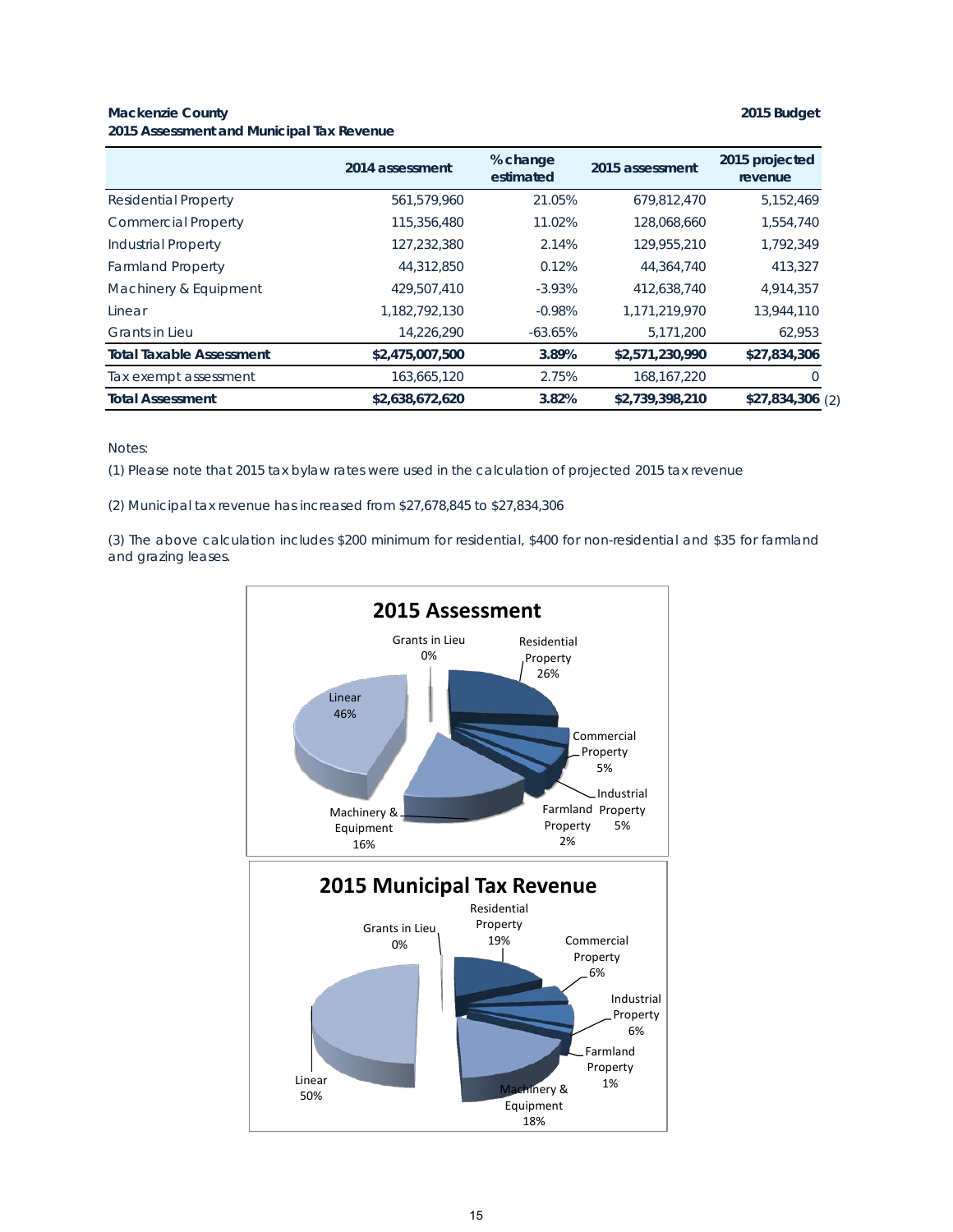# **Cash Flow Requirement & Supporting Schedules**

**Outline:** 

- i. Cash Flow Requirement Schedule
- ii. Supporting Schedules A F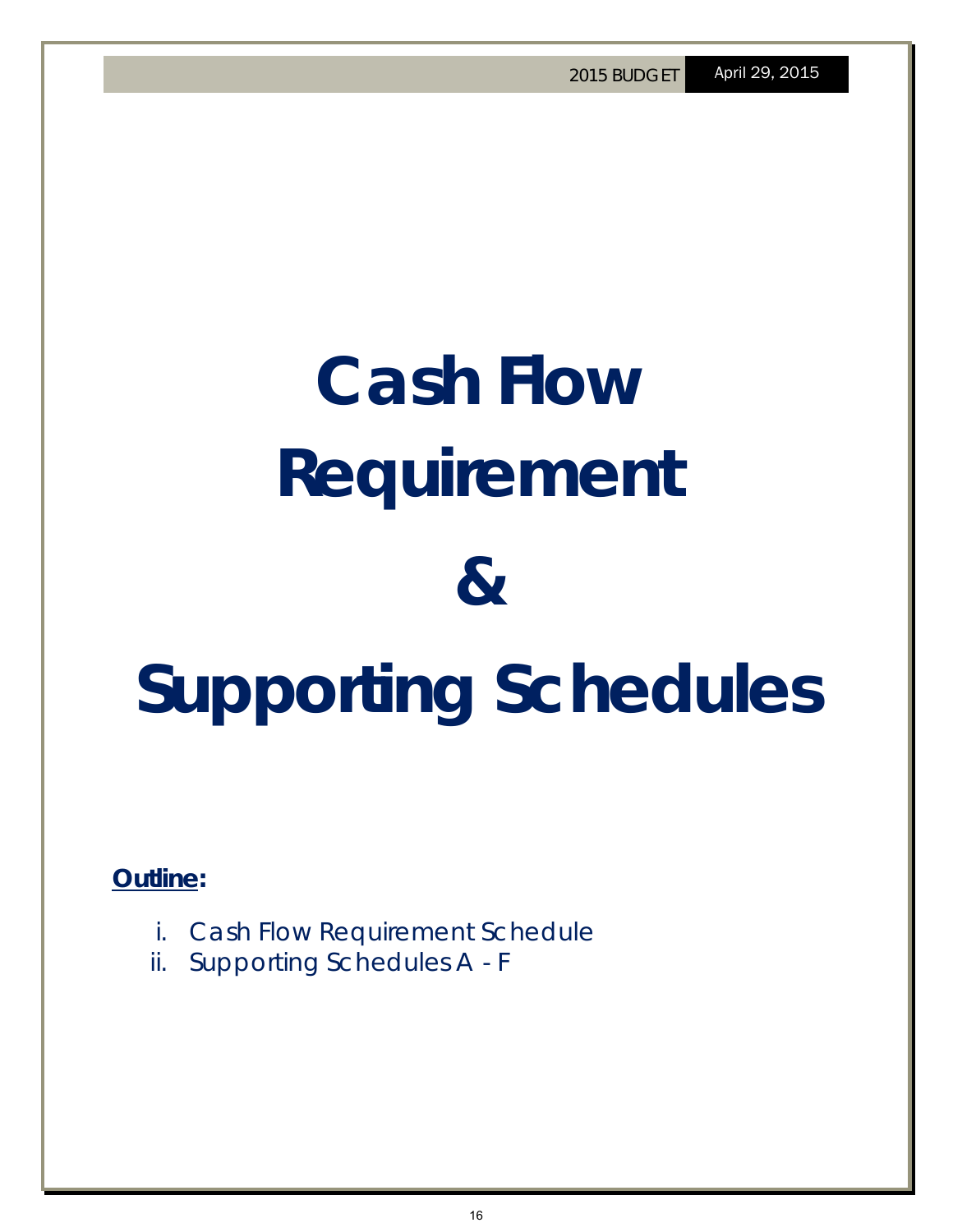#### **Mackenzie County 2015 BUDGET - Cash Requirement**

|                                                                                               | 2014 Actual      | %<br>change | 2015 Budget                      |                        |
|-----------------------------------------------------------------------------------------------|------------------|-------------|----------------------------------|------------------------|
| <b>Operating Cash Requirements:</b>                                                           |                  |             |                                  |                        |
| Operating Cost (excluding non-cash items and capital<br>debt interest expense)                | \$25,506,802     | 7%          | \$27,328,457 Schedule A-2        |                        |
| Non-TCA - Operating Costs (Non-TCA Projects List)                                             | \$379,279        | 452%        | \$2,094,123                      |                        |
| Non-TCA revenue - Fees                                                                        |                  |             |                                  |                        |
| Less: Other Operating Revenue (excluding municipal tax<br>levy)                               | (\$8,462,642)    | $-10%$      | (\$7,624,119) Schedule A-1       |                        |
| Anticipated draw from prior year accumulated surplus -<br>restricted (for Non-TCA projects)   | (\$111, 154)     | 828%        | $($1,031,910)$ (1)               |                        |
| Anticipated draw from prior year accumulated surplus -<br>restricted (for operating purposes) | (\$1,230,000)    |             | $($53,000)$ (1)                  |                        |
| Tax levy for operations                                                                       | \$16,082,285     | 29%         | \$20,713,551                     |                        |
| <b>Capital Cash Requirements:</b>                                                             |                  |             |                                  |                        |
| Capital costs                                                                                 | \$15,159,104     | 98%         | \$30,064,272                     |                        |
| Capital debt interest                                                                         | \$687,927        | $-10%$      |                                  | \$621,194 Schedule E   |
| Capital debt principal                                                                        | \$2,090,929      | $-20%$      | \$1,669,369 Schedule E           |                        |
| Less:                                                                                         |                  |             |                                  |                        |
| Capital revenue - grants                                                                      | (\$8,481,362)    | 68%         | (\$14,231,923) Schedule B        |                        |
| Other capital revenue (community, developers'                                                 |                  |             |                                  |                        |
| contributions; contributed assets)                                                            | (\$1,401,131)    | $-55%$      | (\$628,800)                      |                        |
| Proceeds on disposal of assets                                                                | (\$553,000)      | $-5%$       |                                  | (\$525,403) Schedule D |
| Proceeds from new debentures                                                                  |                  | #DIV/0!     | (\$4,586,412) Schedule E         |                        |
| Contribution (from)/to prior year accumulated surplus                                         | (\$2,882,838)    | 160%        | $($7,496,119)$ (2)               |                        |
| Tax levy for capital                                                                          | \$4,619,629      | 6%          | \$4,886,178                      |                        |
| <b>Minimum Tax Levy</b>                                                                       | \$20,701,914     | 24%         | \$25,599,729                     |                        |
| <b>Municipal Tax Revenue</b>                                                                  | $(\$27,163,414)$ |             | $(\$27,834,729)$                 |                        |
| Deficit/(Surplus)                                                                             | (\$6,461,500)    |             | (\$2,235,000)                    |                        |
| <b>Future Financial Plans:</b>                                                                |                  |             |                                  |                        |
| Contributions to Reserves as per Policies                                                     | \$6,411,500      |             | \$2,235,000 Schedule C           |                        |
| Tax levy for future financial plans                                                           | \$6,411,500      | $-65%$      | $$2,235,000$ (3)                 |                        |
| <b>Total Tax Levy</b>                                                                         | \$27,113,414     | 3%          | \$27,834,729                     |                        |
| Net budgeted cash draw on accumulated surplus<br>accounts                                     | \$2,187,508      | $-390%$     | $($6,346,029)$ $(1) + (2) + (3)$ |                        |
| <b>OTHER:</b>                                                                                 |                  |             |                                  |                        |
| Restricted surplus (reserves), beginning of year                                              | \$19,879,402     |             | \$22,066,910                     |                        |
| Restricted surplus (reserves), ending of year                                                 | \$22,066,910     |             | \$15,720,881                     |                        |
|                                                                                               |                  |             |                                  |                        |
| Total budgeted operating and capital costs<br>(excluding non-cash items)                      | \$43,824,041     |             | \$61,777,415                     |                        |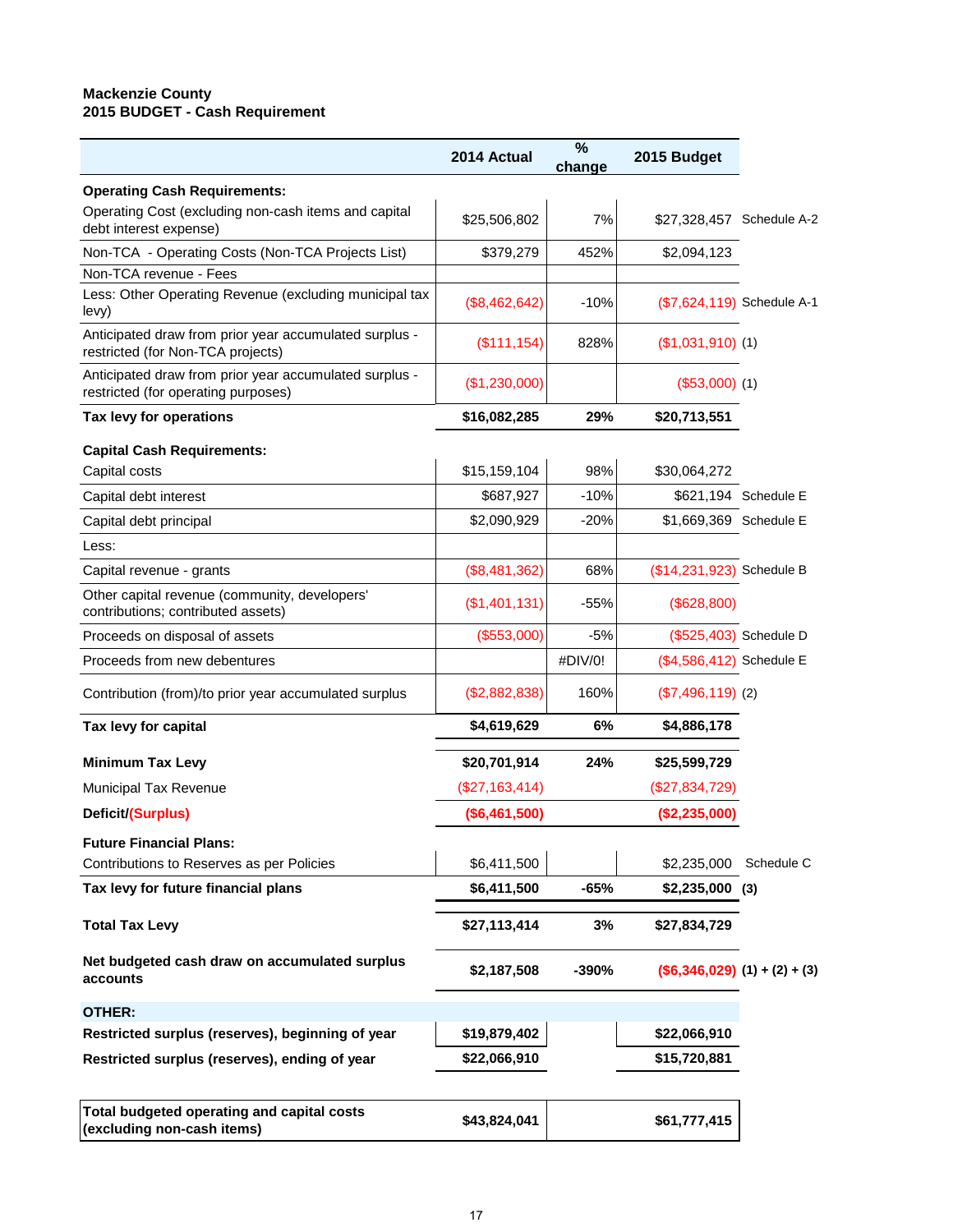#### **Mackenzie County Schedules A-1 & A-2 2015 Budget Schedules of Operating Revenues and General Operating Expenses**

|                                                                                                                                | Legislative and<br>Administration | Protective<br><b>Services</b> | Transportation<br>and Airport | <b>Utilities</b> | Planning &<br>Development | Agricultural &<br>Veterinary | Recreation &<br>Cultural | 2015          |
|--------------------------------------------------------------------------------------------------------------------------------|-----------------------------------|-------------------------------|-------------------------------|------------------|---------------------------|------------------------------|--------------------------|---------------|
|                                                                                                                                | $11 + 12$                         | $23 + 25 + 26$                | $32 + 33$                     | $41 + 42 + 43$   | $61 + 66$                 | $63 + 64$                    | $51+71+72+$<br>$73 + 74$ | <b>Budget</b> |
| Schedule A-1: Operating Revenues (excluding municipal taxes, and excluding school and lodge requisitions)                      |                                   |                               |                               |                  |                           |                              |                          | 6.00          |
|                                                                                                                                |                                   |                               |                               |                  |                           |                              |                          |               |
| Sale of Goods & Services                                                                                                       | 36,500                            | 85,000                        | 90,000                        | 4,060,255        | 204,000                   | 2,835                        | 80,000                   | 4,558,590     |
| Interest Revenue                                                                                                               | 350,000                           | $\sim$                        | $\sim$                        |                  |                           | $\sim$                       | $\sim$                   | 350,000       |
| Provincial Grants - operating                                                                                                  | 117,635                           | 200,000                       | 608,694                       | ÷.               | $\sim$                    | 175,000                      | 234,673                  | 1,336,002     |
| Other Revenue including frontage                                                                                               | 390,000                           | 53,727                        | 289,279                       | 179,528          | 431,500                   | 35,493                       | $\sim$                   | 1,379,527     |
| <b>TOTAL REVENUE</b>                                                                                                           | 894,135                           | 338,727                       | 987,973                       | 4,239,783        | 635,500                   | 213,328                      | 314,673                  | 7,624,119     |
|                                                                                                                                |                                   |                               |                               |                  |                           |                              |                          |               |
| Schedule A-2: General Operating Expenses (excluding school and lodge requisitions, and excluding debenture principal payments) |                                   |                               |                               |                  |                           |                              |                          |               |
| Wages & Salaries, Benefits, WCB, Recruiting, Honorariums                                                                       | 2,706,901                         | 406,259                       | 3,239,332                     | 1,080,185        | 704,246                   | 249,606                      | 378,033                  | 8,764,562     |
| <b>Contracted and General Services</b>                                                                                         | 1,399,293                         | 935,199                       | 2,746,808                     | 1,250,090        | 389,900                   | 1,033,480                    | 251,129                  | 8,005,899     |
| Materials & Supplies, Fuel & Oil, Chemicals & Salt                                                                             | 142,450                           | 261,017                       | 5,600,768                     | 347,076          | 19,500                    | 79,650                       | 66,920                   | 6,517,381     |
| Utilities (Gas, Power)                                                                                                         | 109,782                           | 25,878                        | 407,230                       | 422,687          | $\sim$                    | $\sim$                       | 3,781                    | 969,358       |
| Grants to local governments                                                                                                    | 2,282,400                         | 5,000                         | $\sim$                        | $\sim$           |                           | $\omega$                     | $\sim$                   | 2,287,400     |
| Grants to other organizations                                                                                                  | $\sim$                            |                               | $\sim$                        | ÷.               |                           | 150,000                      | 1,741,012                | 1,891,012     |
| Capital debt interest                                                                                                          | 60,559                            | $\omega$                      | 415,788                       | 144,848          | $\sim$                    | $\sim$                       | $\omega_{\rm{eff}}$      | 621,195       |
| Net Book Value of disposed TCA                                                                                                 |                                   |                               | 313,993                       |                  | $\sim$                    | $\omega$                     | 2,000                    | 315,993       |
| Amortization                                                                                                                   | 340,000                           | 173,826                       | 6,195,000                     | 1,642,000        | 3,103                     | 140,000                      | 445,000                  | 8,938,929     |
| Other                                                                                                                          | 87,500                            | 1,500                         | $\sim$                        | 1,500            | $\sim$                    |                              |                          | 90,500        |
| <b>TOTAL OPERATING EXPENSES</b>                                                                                                | 7,128,885                         | 1,808,679                     | 18,918,919                    | 4,888,386        | 1,116,749                 | 1,652,736                    | 2,887,875                | 38,402,229    |
| Non-TCA projects                                                                                                               | 219,359                           | 411,860                       | 189,759                       | 480,680          | 667,602                   | 80,304                       | 44,558                   | 2,094,123     |
| <b>TOTAL EXPENSES</b>                                                                                                          | 7,348,244                         | 2,220,539                     | 19,108,678                    | 5,369,066        | 1,784,351                 | 1,733,040                    | 2,932,433                | 40,496,352    |
| Less:                                                                                                                          |                                   |                               |                               |                  |                           |                              |                          |               |
| Non-cash items included in the above:                                                                                          |                                   |                               |                               |                  |                           |                              |                          |               |
| Estimated gravel inventory change at Year End 2014                                                                             |                                   |                               | 1,197,655                     |                  |                           |                              |                          | 1,197,655     |
| Net Book Value of disposed TCA                                                                                                 |                                   |                               | 313,993                       |                  |                           |                              | 2,000                    | 315,993       |
| Amortization                                                                                                                   | 340,000                           | 173,826                       | 6,195,000                     | 1,642,000        | 3,103                     | 140,000                      | 445,000                  | 8,938,929     |
| Capital debt interest                                                                                                          | 60,559                            | $\sim$                        | 415,788                       | 144,848          | $\sim$                    | $\sim$                       | $\sim$                   | 621,195       |
| Total operational expenses excluding non-cash items and                                                                        |                                   |                               |                               |                  |                           |                              |                          |               |
| capital debt interest                                                                                                          | 6,728,326                         | 1,634,853                     | 10,796,483                    | 3,101,538        | 1,113,646                 | 1,512,736                    | 2,440,875                | 27,328,457    |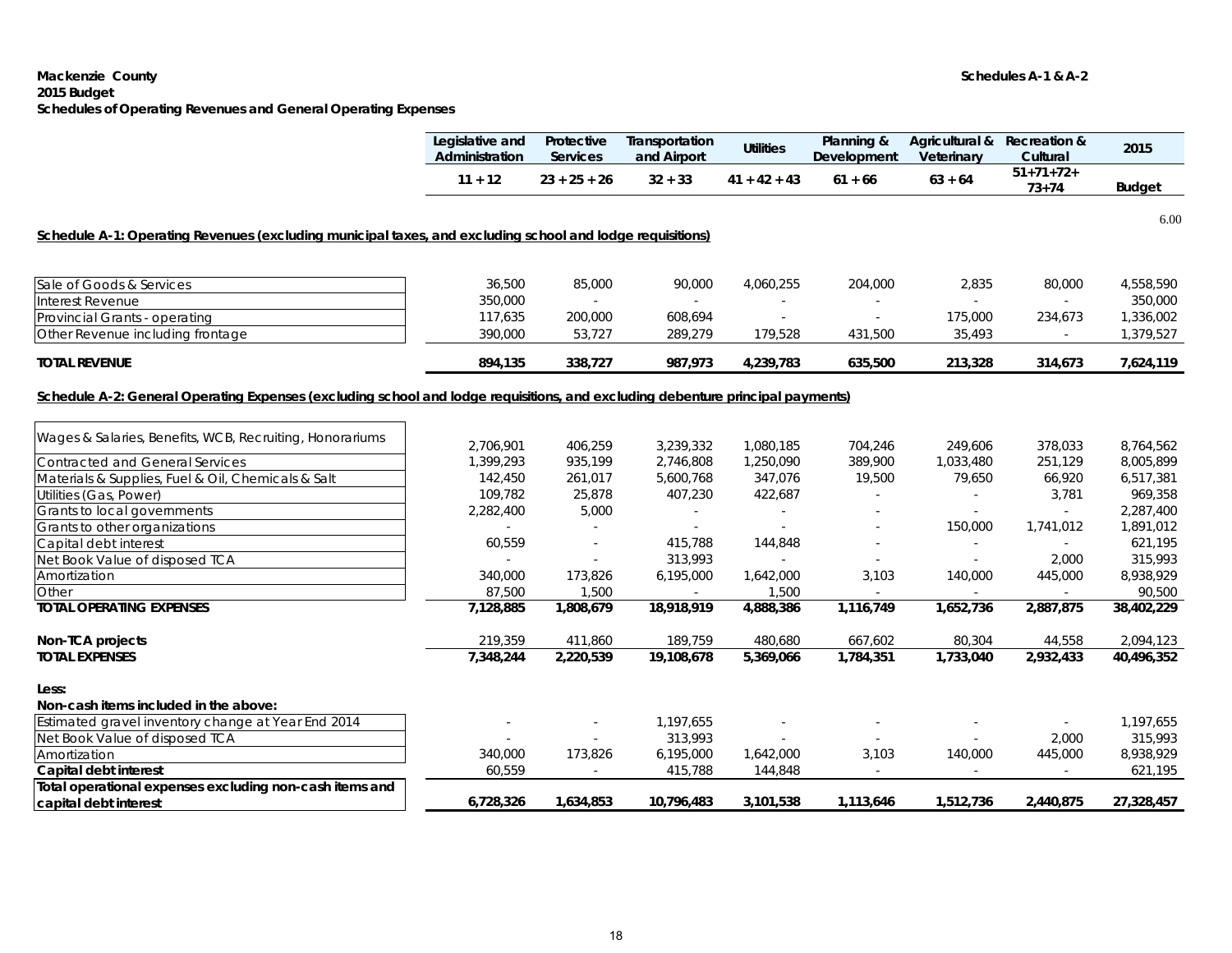### **Mackenzie County Schedule B 2015 Budget Capital Grant Revenues (for TCA projects)**

|                                                        | <b>Grant funding</b><br>deferred from<br>prior year | <b>New</b><br>2015 Funding | <b>Total Capital Grant</b><br>Revenue |
|--------------------------------------------------------|-----------------------------------------------------|----------------------------|---------------------------------------|
| Provincial Capital Grants - FGTF                       | \$226,762                                           | \$557,412                  | \$784,174                             |
| Provincial Capital Grants - SIP                        | \$0                                                 | \$0                        | \$0                                   |
| Provincial Capital Grants - MSI (Capital)              | \$1,130,491                                         | \$2,871,285                | \$4,001,776                           |
| Provincial Capital Grants - AT (Child Lake/Boyer Lake) | \$70,200                                            | \$0                        | \$70,200                              |
| Disaster Recovery Program                              | \$417,000                                           | \$0                        | \$417,000                             |
| Resource Road Program                                  | \$0                                                 | \$3,000,000                | \$3,000,000                           |
| <b>Small Communities Grant</b>                         | \$0                                                 | \$3,528,066                | \$3,528,066                           |
| Provincial Capital Grants - GAP - Bridges Program      | \$0                                                 | \$0                        | \$0                                   |
| Provincial Grant - AB Water & Wastewater Program       | \$2,415,707                                         | \$0                        | \$2,415,707                           |
| Other                                                  | \$0                                                 | \$15,000                   | \$15,000                              |
| <b>Total Capital Revenues</b>                          | \$4,260,160                                         | \$9,971,763                | \$14,231,923                          |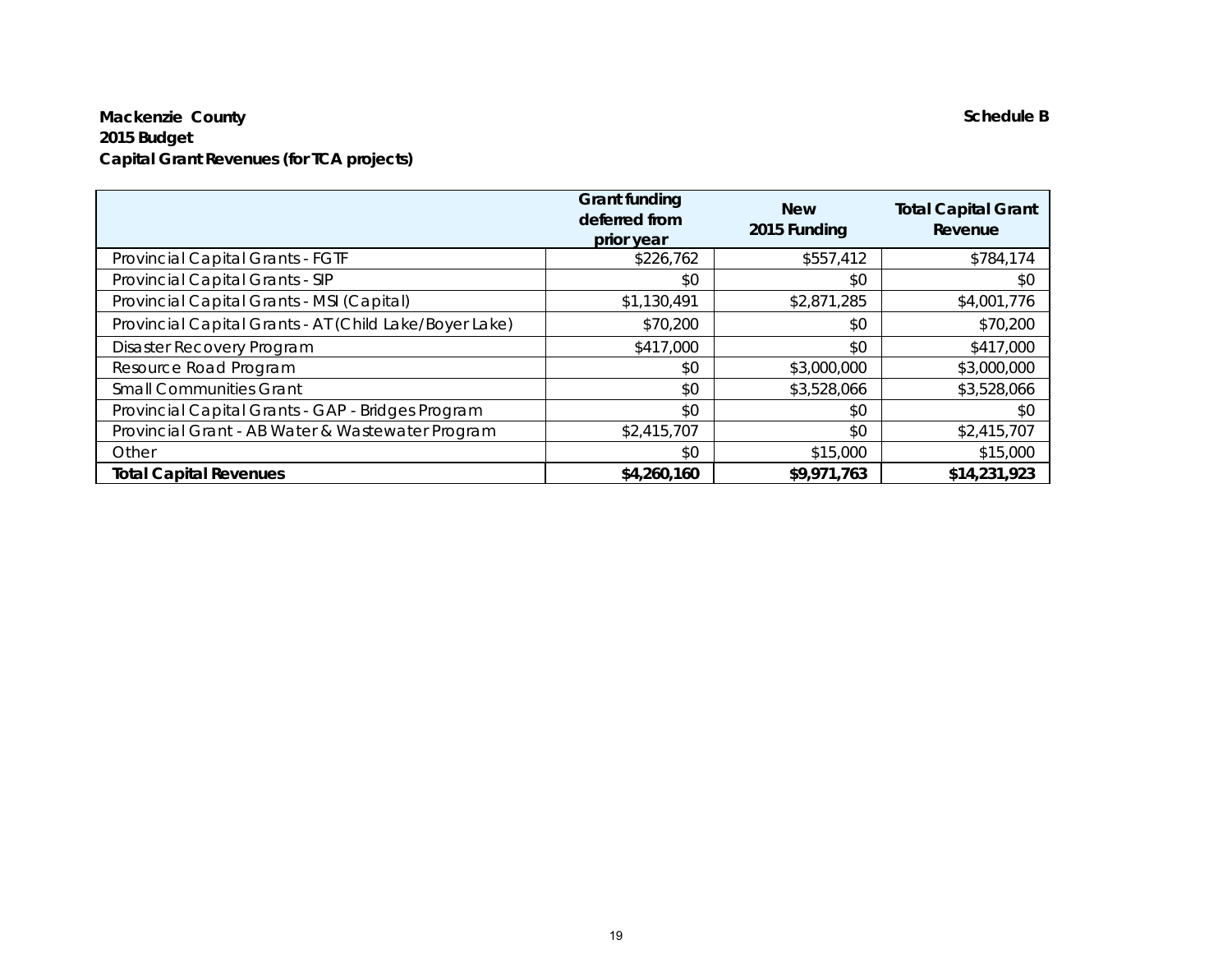### **Mackenzie County Caunty Schedule C 2015 Budget Contributions to Reserves as per established Policies**

|                                                      | <b>Minimal</b> |
|------------------------------------------------------|----------------|
| Reserves                                             | contribution   |
| <b>Emergency - Fire Department</b>                   | \$150,000      |
| <b>Emergency - Fort Vermilion Fire</b><br>Department | \$225,000      |
| Emergency - La Crete Tompkins                        | \$125,000      |
| Roads                                                | \$500,000      |
| Vehicle & Equipment                                  | \$485,000      |
| Drainage                                             | \$250,000      |
| Parks & Playgrounds                                  | \$100,000      |
| Recreation Boards - Capital                          | \$400,000      |
| Total                                                | \$2,235,000    |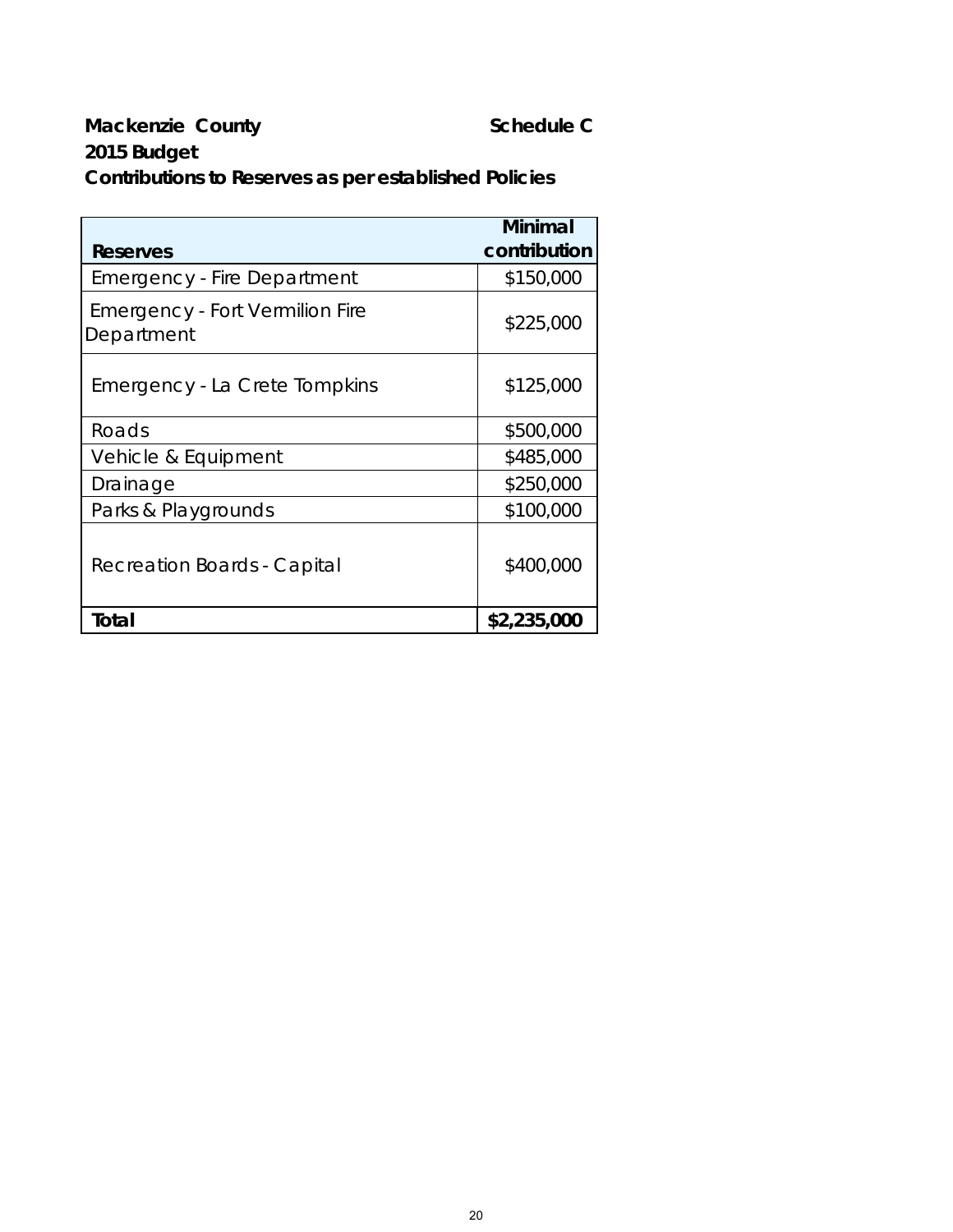### Mackenzie County<br> **Estimate of Gain or Loss on Disposals of TC Assets, in 2015**<br> **Estimate of Gain or Loss on Disposals of TC Assets, in 2015 Estimate of Gain or Loss on Disposals of TC Assets, in 2015**

| Unit#           | Dpt. | Loc.      | Year | Km's/<br>hrs | <b>Description of Assets</b>   | <b>Historical</b><br>Cost | Estimated<br><b>Selling Price</b> |
|-----------------|------|-----------|------|--------------|--------------------------------|---------------------------|-----------------------------------|
| <b>Vehicles</b> |      |           |      |              |                                |                           |                                   |
| 1642            | 23   | FV        | 2005 | 190,046      | 1500 Quad Cab 4x4              | \$33,189                  | \$1,500                           |
| 1222            | 32   | <b>FV</b> | 2004 | 239,289      | Chev Siverado 1500 4x4         | \$27,199                  | \$1,500                           |
| 1649            | 32   | <b>FV</b> | 2007 | 193,103      | R1500 Quad Cab 4x4             | \$34,450                  | \$13,103                          |
| 1648            | 32   | FV        | 2007 | 268,575      | Dodge Quad Cab 2500            | \$35,328                  | \$1,500                           |
| 1143            | 32   | LA        | 2001 | 126,645      | Dodge R1500                    | \$26,900                  | \$1,500                           |
| 1146            | 32   | LA        | 2001 | 180,373      | Dodge R1500                    | \$27,078                  | \$1,500                           |
| 1635            | 32   | LA        | 1999 | 268,271      | Chev Crew Cab 4x4              | \$34,481                  | \$1,500                           |
| 1225            | 41   | FV        | 2006 | 280,000      | Ford F150 1/2ton 4x4           | \$28,187                  | \$1,500                           |
| 1219            | 41   | LA        | 2002 | 211,000      | Ford F150 1/2ton 4x4           | \$27,250                  | \$1,500                           |
| 1650            | 63   | <b>FV</b> | 2008 | 253,000      | Ford F150 1/2ton 4x4           | \$28,187                  | \$1,500                           |
| Equipment       |      |           |      |              |                                |                           |                                   |
| 2007            | 32   |           | 2004 | 296,000      | Western Star Gravel Truck      | \$118,035                 | \$25,000                          |
| 2325            | 32   |           | 2011 |              | S-750 BOBCAT SKID STEER        | \$37,981                  | \$35,000                          |
| 2804            | 32   |           | 2005 |              | Bobcat Snowblower 78" SB200    | \$5,080                   | \$500                             |
| 3008            | 32   |           | 2007 |              | John Deere 737 60" Front Mount | \$11,500                  | \$1,500                           |
|                 |      |           |      |              |                                |                           |                                   |
| 2130            | 32   |           | 2011 |              | <b>CAT Grader</b>              | \$336,736                 | \$145,600                         |
| 2131            | 32   |           | 2011 |              | <b>CAT Grader</b>              | \$336,736                 | \$145,600                         |
| 2132            | 32   |           | 2011 |              | CAT Grader                     | \$336,736                 | \$145,600                         |
|                 |      |           |      |              | Total                          | \$1,485,053               | \$525,403                         |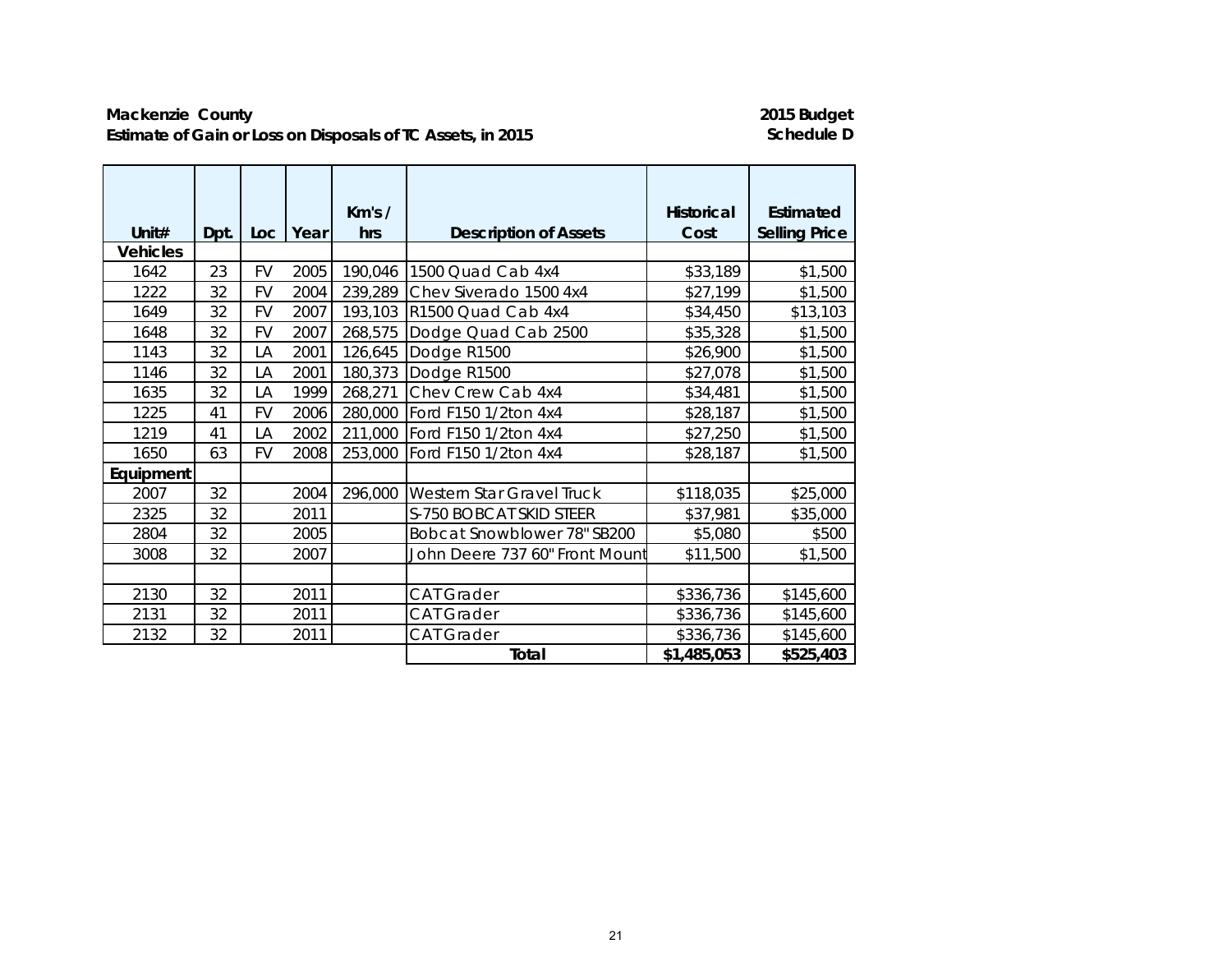#### **Mackenzie County** Schedule E **2015 Budget Long Term Debt**

|              |                                                                        | 2015       | 2014       |
|--------------|------------------------------------------------------------------------|------------|------------|
| Debentures - |                                                                        | \$         | \$         |
|              | From Alberta Capital Finance Authority:                                |            |            |
| 11           | 3.77% due 2015 (for La Crete 94th Avenue)                              | $\Omega$   | 58,254     |
| 12           | 4.453% due 2016 (for La Crete Gravity Sewer Line)                      | 44,751     | 87,574     |
| 13           | 4.311% due 2017 (for La Crete 98th Ave, Curb, Gutter, Sidewalk)        | 26,312     | 42,941     |
| 14           | 4.501% due for 2027 (for Zama Tower Road Sewer)                        | 125,888    | 134,087    |
| 15           | 4.311% due for 2017 (for FV 46th Str Sewer Line Extension)             | 13,577     | 22,158     |
| 16           | 4.012% due for 2018 (for Zama Water Treatment Plant)                   | 544,584    | 712,160    |
| 17           | 4.012% due for 2018 (for Zama Wastewater System)                       | 267,031    | 349,200    |
| 18           | 3.046% due for 2013 (for Zama Groundwater Supply and Supply Line Proje |            |            |
| 19           | 3.718% due for 2019 (for Zama Water Treatment Plant)                   | 324,745    | 410,095    |
| 20           | 3.718% due for 2019 (for Zama Wastewater System)                       | 95,943     | 121,158    |
| 21           | 3.334% due for 2019 (for La Crete Office Building)                     | 486,363    | 598,202    |
| 22           | 3.334% due for 2019 (for Zama Multi-Use Cultural Building)             | 660,221    | 812,039    |
| 23           | 3.334% due for 2019 (for Zama Water Treatment Plant))                  | 335,333    | 412,444    |
| 24           | 2.439% due on Dec 15, 2015 (La Crete Sewer Trunk Main)                 |            | 88,205     |
| 25           | 3.377% due on Dec 15,2020 (Fort Vermilion Corporate Office Expansion)  | 406,322    | 479,736    |
| 27           | 4.124% due on Dec 15, 2030 (La Crete Sewer Lift Station)               | 179,021    | 187,498    |
| 26           | 3.5635% due on Mar 15, 2021 (Ruaral Water Line)                        | 1,293,582  | 1,502,953  |
| 28           | 2.942% due on Dec 17, 2031 (Highway #88 connector)                     | 1,769,171  | 1,848,372  |
| 29           | 3.623% due on Dec 15, 2033 (Highway #88 connector)                     | 9,662,959  | 10,038,095 |
|              |                                                                        | 16,235,803 | 17,905,172 |

#### **1. Schedule of ending balances for long term debt as of December 31, 2015**

#### **2. Principal and interest repayment requirements on long-term debt over the next five years**

|                                | Principal  | Interest  | Total      |
|--------------------------------|------------|-----------|------------|
|                                | \$         | \$        | \$         |
|                                |            |           |            |
| To be paid in 2015             | 1,669,369  | 621,194   | 2.290.564  |
| To be paid in 2016             | 1,578,512  | 562,323   | 2,140,835  |
| To be paid in 2017             | 1,575,520  | 505,190   | 2,080,710  |
| To be paid in 2018             | 1,618,408  | 448,429   | 2,066,837  |
| To be paid in 2019             | 1,319,527  | 392,813   | 1,712,340  |
| To be paid in 2020 to maturity | 10,143,836 | 2,645,517 | 12,789,353 |
|                                | 17,905,172 | 5,175,467 | 23,080,638 |

#### **3. Debt limit calculation**

Section 276(2) of the *Municipal Government Act* requires that debt and debt limits as defined by *Alberta Regulation 255/00* for the County be disclosed as follows: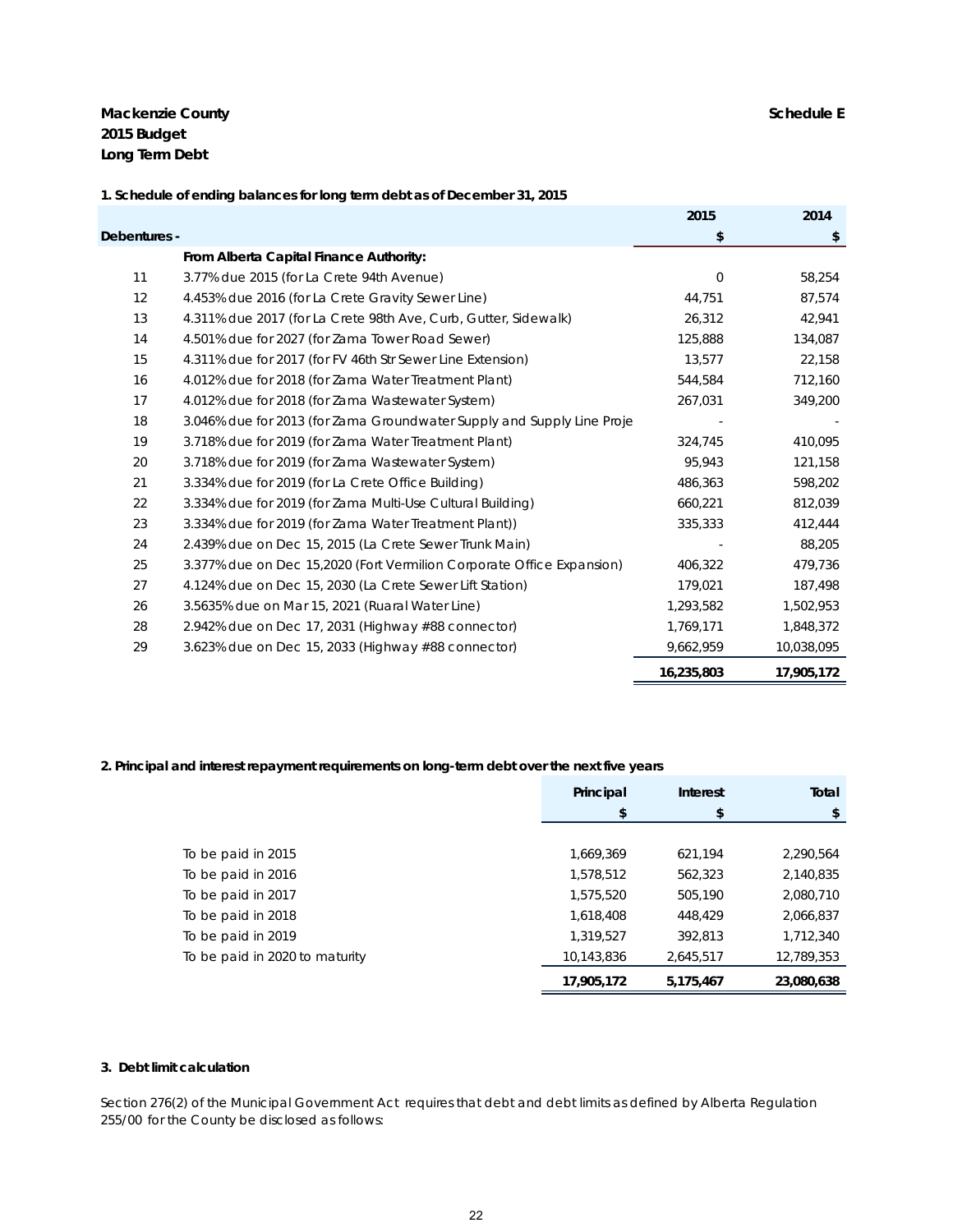|                                                                     | 2014          | 2013          |
|---------------------------------------------------------------------|---------------|---------------|
|                                                                     | \$            | \$            |
| Total debt limit, on December 31                                    | 50,652,998    | 47,385,152    |
| Total debt (principal on loans and loan quarantees), on December 31 | $-17,905,172$ | $-19,996,101$ |
| Amount by which debt limit exceeds debt                             | 32,747,826    | 27,389,051    |
|                                                                     |               |               |
| Limit on debt service, in fiscal year                               | 8.442.166     | 7,897,525     |
| Service on debt in fiscal year (are interest & principal payments)  | $-2.290.564$  | $-2,785,263$  |
| Amount by which debt servicing limit exceeds debt servicing         | 6,151,603     | 5,112,262     |

The debt limit is calculated at 1.5 times the revenue of the County (as defined in *Alberta Regulation 255/00* ) and the debt service limit is calculated at 0.25 times such revenue. Incurring debt beyond these limitations requires approval by the Minister of Municipal Affairs. These thresholds are guidelines used by Alberta Municipal Affairs to identify municipalities that could be at financial risk if further debt is acquired. The calculation taken alone does not represent the financial stability of the County. Rather, the financial statements must be interpreted as a whole.

#### **4. New Debt**

|              |                                                  | 2015      |
|--------------|--------------------------------------------------|-----------|
| Debentures - |                                                  |           |
|              | From Alberta Capital Finance Authority:          |           |
| 30           | High Level Rural Water Line due on June 15, 2030 | 1,586,412 |
| 31           | Zama Access due on Dec 15, 2030                  | 3,000,000 |
|              | Total new debt                                   | 4,586,412 |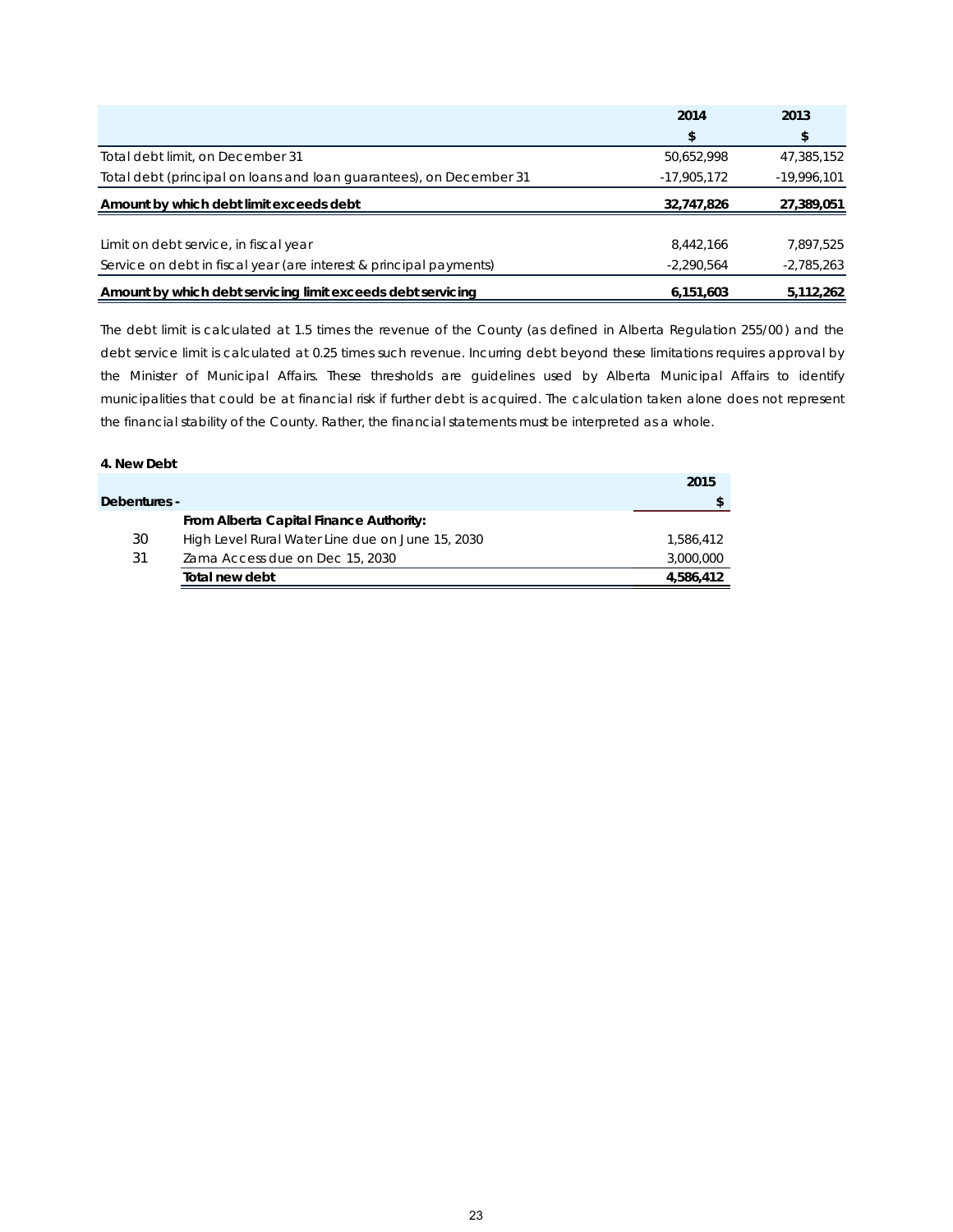#### **Contributions to Reserves as per established Policies MACKENZIE COUNTY MUNICIPAL RESERVES**

|                                           |                       | To be used for |                | Transfer from | <b>Transfer from</b> |                          |                  | Estimated             |
|-------------------------------------------|-----------------------|----------------|----------------|---------------|----------------------|--------------------------|------------------|-----------------------|
|                                           | <b>Ending Balance</b> | 2014 CF        | To be used for | Operating to  | <b>Reserves to</b>   | Transfer to              | Interfund        | <b>Ending Balance</b> |
| Name                                      | (Dec. 31, 2014)       | projects       | 2015 projects  | Reserve       | Operating            | <b>Capital Fund</b>      | <b>Transfers</b> | (Dec. 31, 2015)       |
| <b>Operating Fund Reserves:</b>           |                       |                |                |               |                      |                          |                  |                       |
| Operating Fund Reserve - incl. non-TCA    | 377,411               |                |                |               | (372, 804)           |                          |                  | 4,607                 |
| Operating Fund Reserve                    | 3,473,802             |                |                | $\sim$        | (48,000)             |                          | (860,083)        | 2,565,719             |
| <b>Gravel Reclamation Reserve</b>         | 22,377                |                |                |               |                      |                          |                  | 22,377                |
| <b>Gravel Crushing Reserve</b>            | 82,312                |                |                |               |                      |                          |                  | 82,312                |
| Reserve - Off Site Levy - Water           | 1,129,325             |                |                |               |                      |                          |                  | 1,129,325             |
| Grants to Other Organizations Reserve     | 211,856               |                | (100,000)      | 400,000       | (5,000)              |                          |                  | 506,856               |
| Reserve - Development                     | 183,585               |                |                |               | (127,602)            |                          |                  | 55,983                |
| Recreation - Parks Reserve                | 231,912               |                |                | 100,000       | (21, 858)            |                          |                  | 310,054               |
| <b>Subdivisions Reserve</b>               | 197,473               |                |                |               |                      |                          |                  | 197,473               |
| Municipal Reserve                         | 297,199               |                |                |               |                      |                          |                  | 297,199               |
| <b>Subtotal - Operating Fund Reserves</b> | 6,207,252             |                | (100,000)      | 500,000       | (575, 264)           |                          | (860, 083)       | 5,171,905             |
| <b>Capital Fund Reserves:</b>             |                       |                |                |               |                      |                          |                  |                       |
| Incomplete Capital - Administration       | 260,087               | (220, 995)     |                |               | (29, 846)            |                          |                  | 9,246                 |
| Incomplete Capital - Fire Department      | 247,430               | (9,500)        |                |               | (132, 360)           |                          |                  | 105,570               |
| <b>Emergency Services Reserves</b>        | 507,413               |                |                | 500,000       |                      |                          |                  | 1,007,413             |
| Incomplete Capital - Enforcement          | 123                   |                |                |               |                      |                          |                  | 123                   |
| Vehicle Replacement Reserve               | 1,834,595             |                | (83,661)       | 485,000       |                      |                          |                  | 2,235,934             |
| Reserve - Roads (General)                 | 3,080,759             | (1, 139, 050)  | (156, 242)     | 500,000       |                      |                          |                  | 2,285,467             |
| Incomplete Capital - Public Works         | 1,057,888             | (686, 636)     |                |               | (94, 259)            |                          |                  | 276,993               |
| Incomplete Capital - Airport              | 150,713               | (30, 271)      |                |               |                      |                          |                  | 120,442               |
| Drainage Reserve                          | 2,006,424             | (1, 364, 567)  |                | 250,000       |                      |                          | 628,143          | 1,520,000             |
| Water Treatment Plant Reserve             | 864,067               | (795, 959)     |                |               |                      |                          |                  | 68,108                |
| Rural Water Line Reserve                  | 28,352                |                |                |               |                      |                          |                  | 28,352                |
| Reserve - Water Upgrading                 | 426,343               |                |                |               | (253, 180)           |                          |                  | 173,163               |
| Incomplete Capital - Sewer                | 661,297               | (661, 297)     |                |               |                      |                          |                  |                       |
| Reserve - Sewer Upgrading                 | 251,556               |                | (55,000)       |               |                      |                          |                  | 196,556               |
| Incomplete Capital - Waste                | 42,052                | (7,052)        |                |               |                      |                          |                  | 35,000                |
| Reserve - Waste                           | 3,000                 |                |                |               |                      |                          |                  | 3,000                 |
| Reserves-Garbage Projects (incl. capital) | 8,500                 |                |                |               |                      |                          |                  | 8,500                 |
| Incomplete Capital - Development          | 28,509                |                |                |               |                      |                          |                  | 28,509                |
| Recreation Reserve - Fort Vermilion       | 93.095                |                |                |               |                      |                          |                  | 93,095                |
| Recreation Reserve - La Crete             | 30,050                |                |                |               |                      |                          |                  | 30,050                |
| Incomplete Capital - Recreation           | 579,967               | (259, 725)     |                |               |                      |                          |                  | 320,242               |
| <b>General Capital Reserve</b>            | 3,697,438             |                | (1,926,165)    |               |                      |                          | 231,940          | 2,003,213             |
| Subtotal - Capital Fund Reserves          | 15,859,658            | (5, 175, 051)  | (2, 221, 068)  | 1,735,000     | (509, 645)           | $\overline{\phantom{a}}$ | 860,083          | 10,548,976            |
| <b>TOTAL RESERVES</b>                     | 22,066,910            | (5, 175, 051)  | (2,321,068)    | 2,235,000     | (1,084,910)          | $\sim$                   | $\sim$           | 15,720,881            |
|                                           |                       |                |                |               |                      |                          |                  |                       |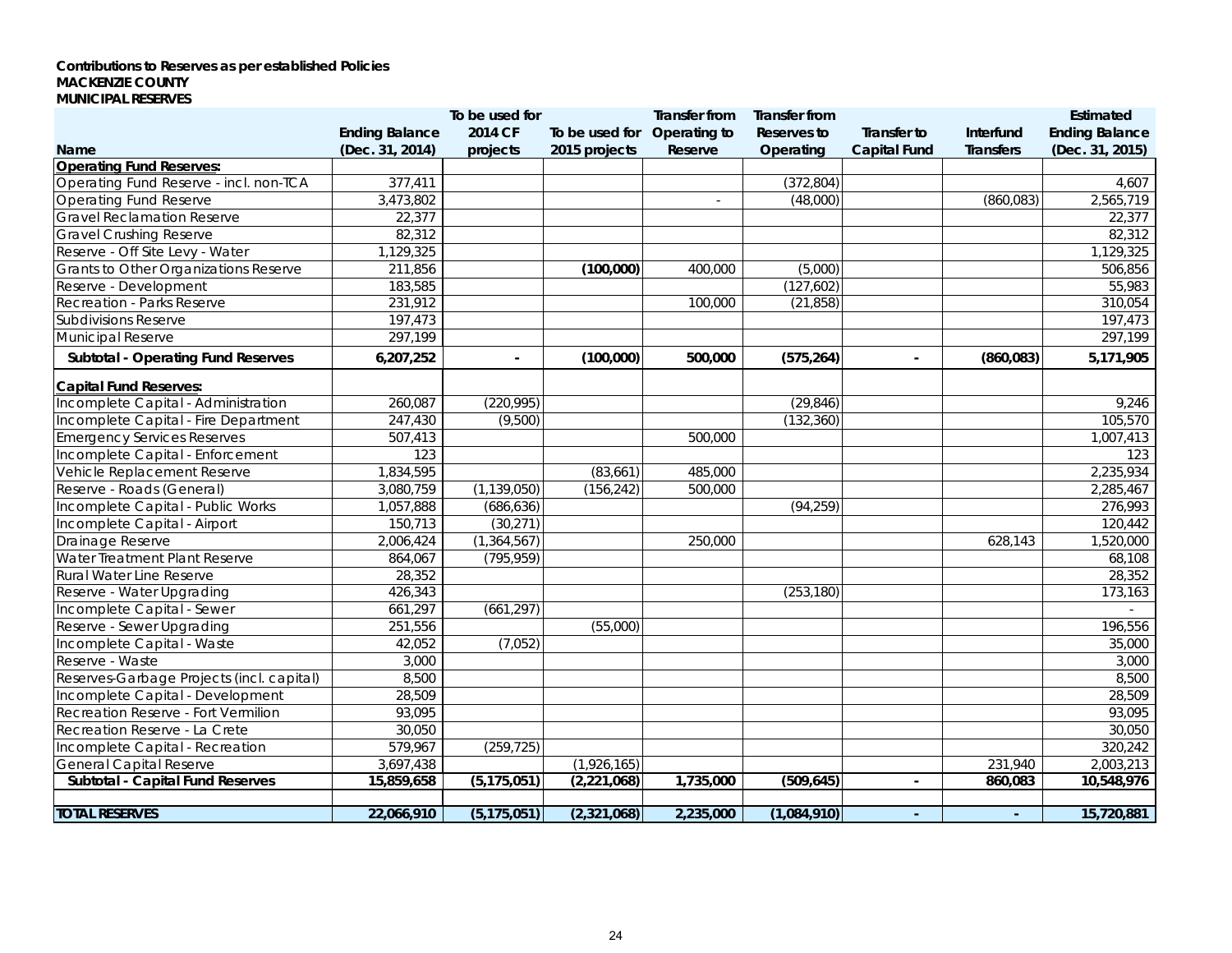# **Grants to Not-for-Profit Organizations**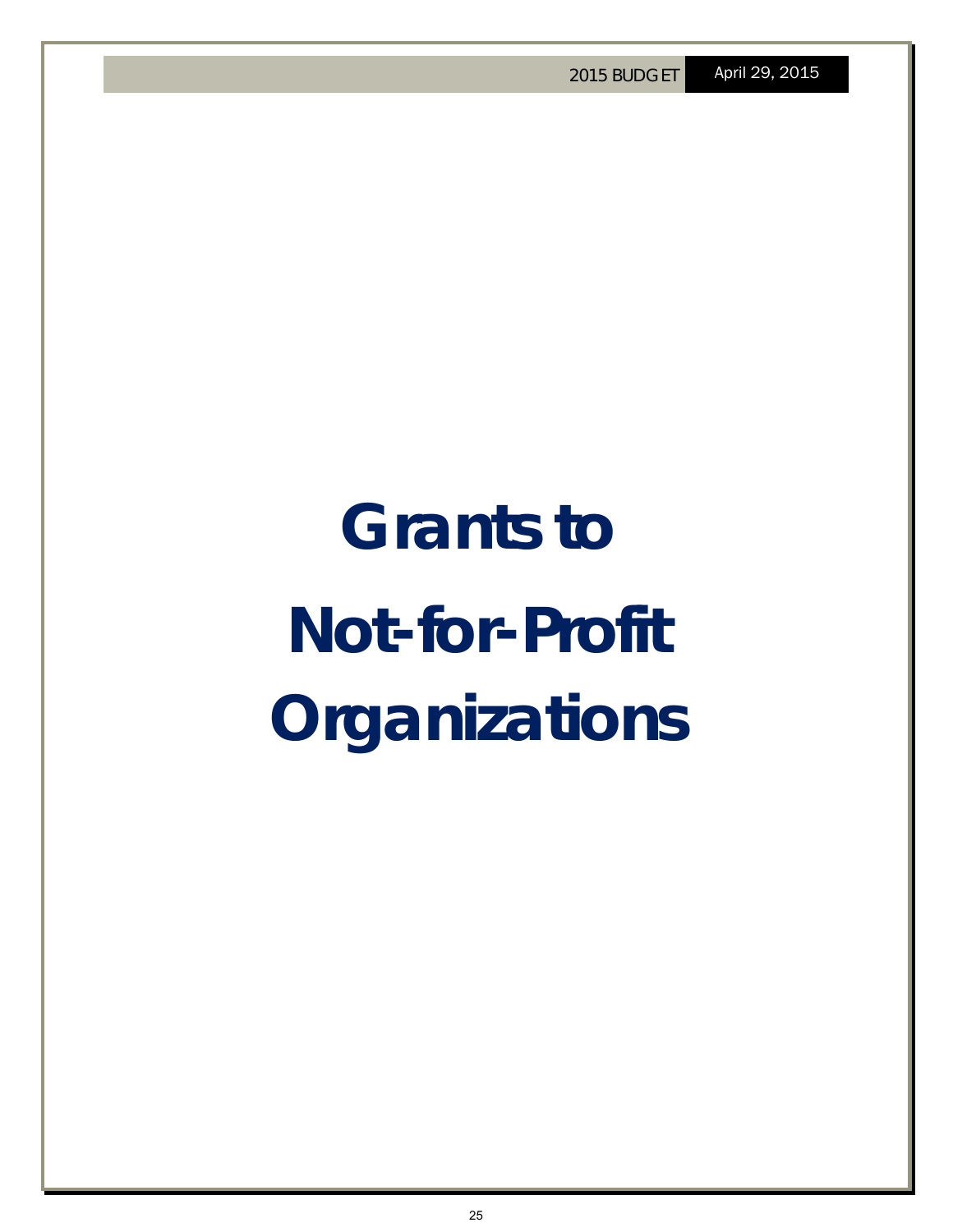### **MACKENZIE COUNTY Summary of 2015 Grants to Other Organizations (NPOs)**

| Summary of grants:                       | 2015<br><b>Budget</b> | 2015<br>Request | 2014<br><b>Budget</b> | 2013      | 2012      | 2011      | 2010      |
|------------------------------------------|-----------------------|-----------------|-----------------------|-----------|-----------|-----------|-----------|
| Mackenzie County Library<br><b>Board</b> | 228,000               | 228,000         | 226,026               | 226,026   | 186,756   | 186,756   | 183,094   |
| <b>Recreation Boards</b>                 | 1,105,901             | 2,754,516       | 983,215               | 893,421   | 1,152,876 | 860,898   | 723,376   |
| <b>FCSS</b>                              | 293,341               | 342,954         | 293,341               | 293,341   | 293,341   | 293,341   | 293,341   |
| Agriculture                              | 150,000               | 150,000         | 85,500                |           |           |           |           |
| Grants to other organizations            | 402,500               | 621,023         | 391,500               | 391,500   | 372,500   | 383,000   | 334,500   |
|                                          | 2,179,742             | 4,096,493       | 1,979,582             | 1,804,288 | 2,005,473 | 1,723,995 | 1,534,311 |

**Specification of requests by location:**

| Location                      | <b>FCSS</b> | Other<br><b>Grants</b> | Recreation<br><b>Boards</b> | <b>Agriculture</b> | Mackenzie<br>County<br>Library<br><b>Board</b> | <b>Total</b> |
|-------------------------------|-------------|------------------------|-----------------------------|--------------------|------------------------------------------------|--------------|
| 3 Recreation Boards - Capital |             |                        | 289,730                     |                    |                                                | 289,730      |
| Fort Vermilion                | 117,227     | 62,000                 | 289,177                     |                    |                                                | 468,404      |
| La Crete                      | 169,089     | 170,000                | 393,636                     |                    |                                                | 732,725      |
| Zama                          | 7,025       | 8,000                  | 133,358                     |                    |                                                | 148,383      |
| <b>High Level</b>             |             | 37,000                 |                             |                    | 15,500                                         | 52,500       |
| Rocky Lane                    |             | 28,000                 |                             |                    |                                                | 28,000       |
| Rainbow Lake                  |             | 10,000                 |                             |                    |                                                | 10,000       |
| Library                       |             |                        |                             |                    | 212,500                                        | 212,500      |
| Other (Regional)              |             | 83,000                 |                             | 150,000            |                                                | 233,000      |
| Cemeteries                    |             | 3,500                  |                             |                    |                                                | 3,500        |
| Tourism                       |             | 1,000                  |                             |                    |                                                | 1,000        |
| <b>Total 2015 Requests</b>    | 293,341     | 402,500                | 1,105,901                   | 150,000            | 228,000                                        | 2,179,742    |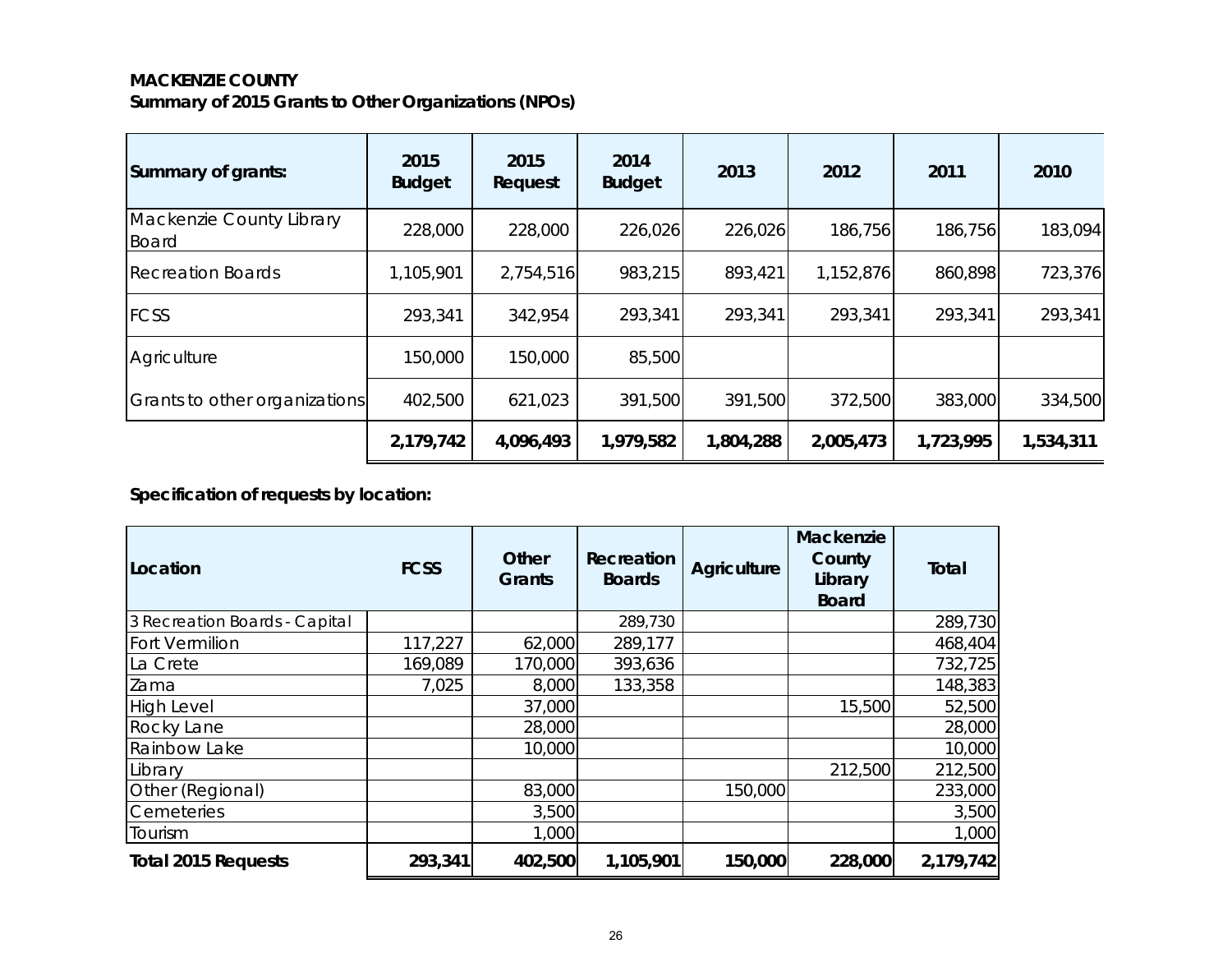#### **Library Boards**

*Mackenzie Library Board*

|                                  | 2015 Budget  | nge | 2014<br><b>Budget</b> | hange<br>$\circ$ | 2013    | ange  | 2012    | ჵ     | 2011       | ange<br>$\circ$ | 2010        | nge<br>ក្ខ<br>ठ |
|----------------------------------|--------------|-----|-----------------------|------------------|---------|-------|---------|-------|------------|-----------------|-------------|-----------------|
| Mackenzie Library Board          | 212.500 0.9% |     | 210.526               | 0.1%             | 210.216 | $0\%$ | 170,946 | $0\%$ | 170.946 2% |                 | 167,594 13% |                 |
| Town of High level Cost Sharing* | 15,500       |     | 15,500                |                  | 15,810  |       | 15,810  |       | 15,810     |                 | 15,500      |                 |
| Total                            | 228,000      |     | 226.026               | $0.0\%$          | 226,026 | 0%    | 186,756 | 0%    | 186,756    | 2%              | 183,094 12% |                 |
| Population                       | 10,925       |     | 10.927                |                  | 10.927  |       | 10.927  |       | 10,002     |                 | 10,002      |                 |
| \$ per capita                    | \$20.87      |     | \$20.69               |                  | \$20.69 |       | \$17.09 |       | \$18.67    |                 | \$18.31     |                 |

**Notes:** 1) 2013 budget for Mackenzie Library Board includes budget amendment, adding \$39,270 for Regional Partnership with future node designation (13-10-705).

2) 2014 budget for Mackenzie Library Board includes \$40,000 to convert to a Regional Partnership, with future node designation (13-10-703). Please note that this additional \$40,000 funding was included in the December 18, 2013 budget package.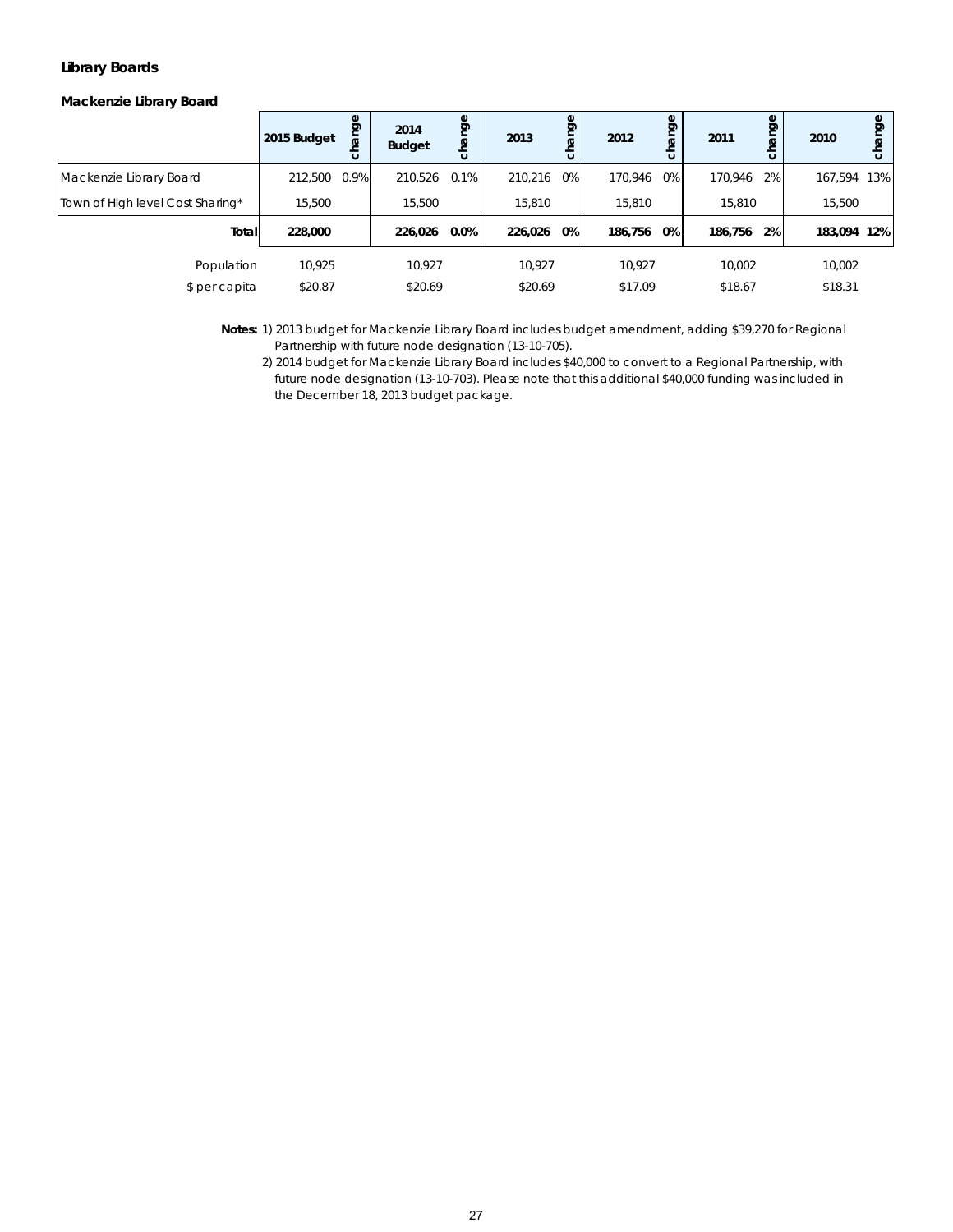### **Mackenzie County**

#### **Recreation Boards**

|     |                    | 2015<br><b>Budget</b> | 2015<br><b>Requests</b> | 2014<br><b>Budget</b> | 2013  | 2012  | 2011   | 2010  |
|-----|--------------------|-----------------------|-------------------------|-----------------------|-------|-------|--------|-------|
|     |                    |                       |                         |                       |       |       |        |       |
| ENI | Capital concretion | 120 $EOM$             | 1.270000                | 52.500                | 61051 | ാവ വെ | 21.170 | 6.621 |

|                                  | 129.500 | 1.370.0001 | 53,500  | 64.862  | 200,000            | 21.478  | 6,624   |
|----------------------------------|---------|------------|---------|---------|--------------------|---------|---------|
|                                  |         |            |         |         |                    |         |         |
| Operating - Board & Facilities   | 185.850 | 263,200    | 172.083 | 149,638 | 142.512            | 142,512 | 139.036 |
|                                  |         |            |         |         |                    |         |         |
| Total requested                  | 315,350 | 633,200    |         | 214,500 | 342,512            | 163.990 | 145,660 |
| Paid by County:                  |         |            |         |         |                    |         |         |
| Operating - utilities            | 92.025  | 92.025     | 92.025  | 92.025  | 81,350             | 60.986  | 64.290  |
| Operating - insurance            | 11,302  | 11,302     | 11.302  | 10.295  | 10.295             | 10.295  | 10,514  |
| Total requested + paid by County | 418,677 | 1,736,527  |         | 316,820 | 434,157            | 235,271 | 220,464 |
|                                  |         |            |         |         | 225,583<br>328,910 |         |         |

| llC.       | Capital - see specification      | 82,030  | 309,530 | 220,000 | 86,000  | 88,500  | 100.538 | 56,742  |
|------------|----------------------------------|---------|---------|---------|---------|---------|---------|---------|
| Recreation |                                  |         |         |         |         |         |         |         |
| Society    | Operating - Board & Facilities   | 242.585 | 346,350 | 224.616 | 195,318 | 186.017 | 186.017 | 181,480 |
|            |                                  |         |         |         |         |         |         |         |
|            | Total requested                  | 324,615 | 655,880 | 444.616 | 281,318 | 274.517 | 286,555 | 238,222 |
|            | Paid by County:                  |         |         |         |         |         |         |         |
|            | Operating - utilities            | 125,000 | 125,000 | 125,000 | 125,000 | 119,000 | 89.247  | 118,289 |
|            | Operating - insurance            | 26,051  | 26,051  | 26,051  | 23,851  | 23,851  | 23,851  | 22,168  |
|            | Total requested + paid by County | 475.666 | 806.931 | 595.667 | 430.169 | 417,368 | 399.653 | 378,679 |

| Zama<br>Recreation | Capital - see specification            | 78,200  | 77,700  | 43,500  | 31,000  | 19,000  |         | 0      |
|--------------------|----------------------------------------|---------|---------|---------|---------|---------|---------|--------|
| Society            | Operating - Board & Facilities         | 118,880 | 118,880 | 18.880  | 103,374 | 98.451  | 98.451  | 83,690 |
| (excl. FCSS)       |                                        |         |         |         |         |         |         |        |
| & excl.            | Total requested                        | 197.080 | 196,580 | 162,380 | 134,374 | 117,451 | 98,451  | 83,690 |
|                    | Chamber of Paid by County:             |         |         |         |         |         |         |        |
|                    | <b>Commerce)</b> Operating - Utilities | 8.975   | 8.975   | 8.975   | 8.975   | 9.700   | 7.275   | 11,517 |
|                    | Operating - Insurance                  | 5,503   | 5,503   | 5,503   | 3,083   | 3.083   | 3,083   | 3,450  |
|                    | Total requested + paid by County       | 211,558 | 211,058 | 176,858 | 146,432 | 130,234 | 108,809 | 98,657 |

| Summary                           | 2015<br><b>Budget</b> | 2015<br><b>Requests</b> | 2014<br><b>Budget</b> | 2013    | 2012    | 2011    | 2010    |
|-----------------------------------|-----------------------|-------------------------|-----------------------|---------|---------|---------|---------|
| Total capital (County's portion)  | 289.730               | 1,757,230               | 198.780               | 181,862 | 307.500 | 172,000 | 63,366  |
| Total operating                   | 547.315               | 728,430                 | 515,579               | 448,330 | 426.980 | 426,980 | 404,206 |
| Total capital + operating         | 837.045               | 2,485,660               | 714.359               | 630.192 | 734,480 | 598,980 | 467,572 |
| County-paid utilities & insurance | 268.856               | 268,856                 | 268.856               | 263.229 | 247.279 | 194,737 | 230,228 |
| <b>Grand total</b>                | 1.105.901l            | 2.754.516               | 983,215               | 893,421 | 981.759 | 793.717 | 697,800 |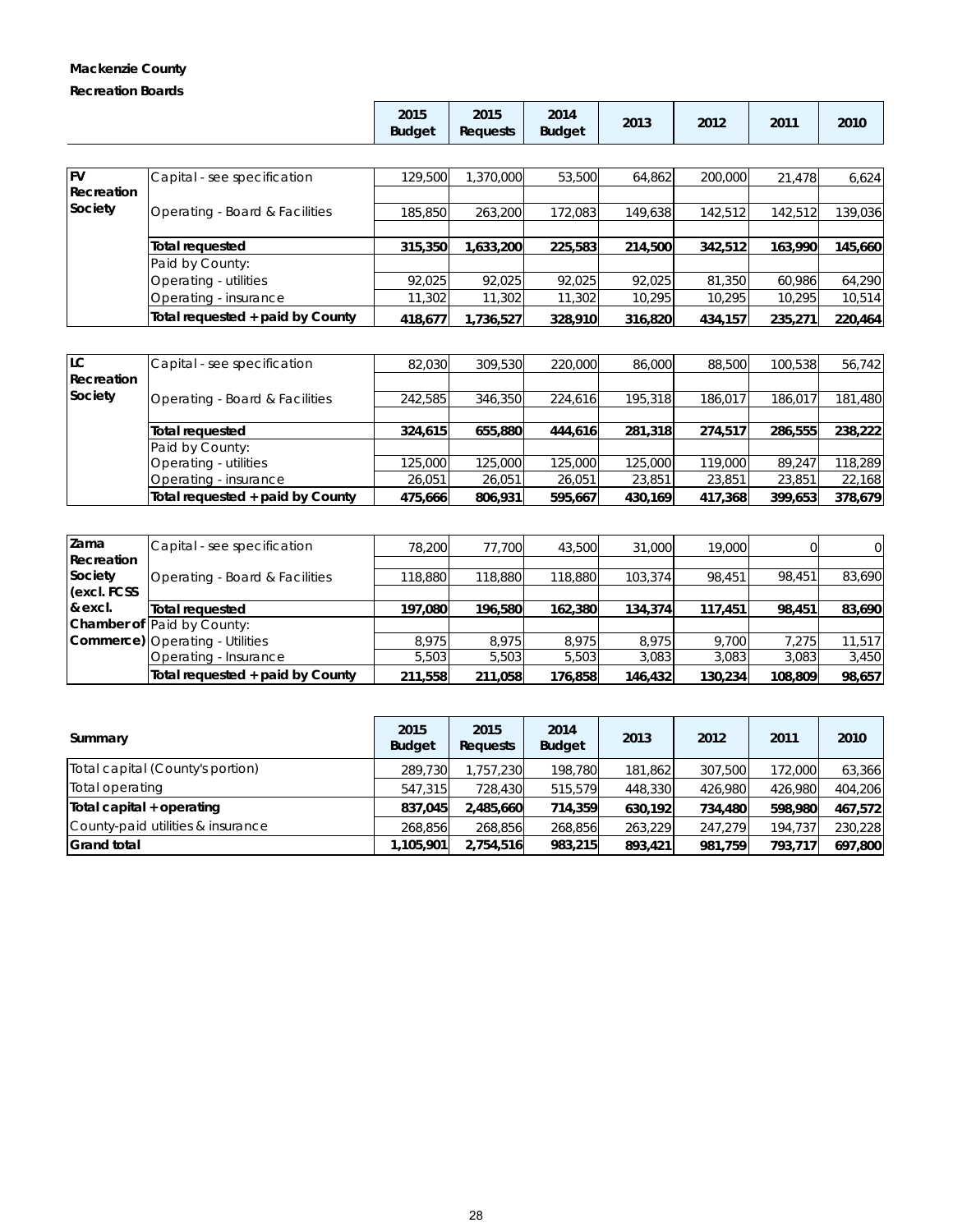| Specification of Capital Grant Requests for 2015                         | 2015            |                          | <b>Cost Allocation - Approved?</b> |         |                                                                                                                                                                                                                    |  |
|--------------------------------------------------------------------------|-----------------|--------------------------|------------------------------------|---------|--------------------------------------------------------------------------------------------------------------------------------------------------------------------------------------------------------------------|--|
| (includes non-TCA items)                                                 | <b>Requests</b> | Rec. Board<br>cost share | County<br>cost share               | Total   | <b>Notes</b>                                                                                                                                                                                                       |  |
| Fort Vermilion Recreation Society:                                       |                 |                          |                                    |         |                                                                                                                                                                                                                    |  |
| Ice plant                                                                | 1,000,000       |                          |                                    |         | increased Recreation Reserve contribution by \$200,000<br>(\$100,000 per ice plant)                                                                                                                                |  |
| <b>Ball Diamonds</b>                                                     | 300,000         | 80,000                   | 80,000                             | 160,000 | subject to grant and fundrasing                                                                                                                                                                                    |  |
| Zamboni Storage - Outdoor Rink                                           | 10,000          |                          |                                    |         |                                                                                                                                                                                                                    |  |
| Ventilations/ fans installed                                             | 6,000           |                          | 6,000                              | 6,000   |                                                                                                                                                                                                                    |  |
| Security Camera                                                          | 12,000          |                          | 1,500                              | 1,500   |                                                                                                                                                                                                                    |  |
| Replace Playground equipment                                             | 12,000          |                          | 12,000                             | 12,000  | Equipment unsafe                                                                                                                                                                                                   |  |
| Mackenzie Housing Park Skate Shack                                       | 30,000          |                          | 30,000                             | 30,000  |                                                                                                                                                                                                                    |  |
| Subtotal - Fort Vermilion Recreation Society                             | 1,370,000       | 80,000                   | 129,500                            | 209,500 |                                                                                                                                                                                                                    |  |
| La Crete Recreation Society:                                             |                 |                          |                                    |         |                                                                                                                                                                                                                    |  |
| Ice plant room modernization/upgrade (Chiller)                           | 190.000         |                          |                                    |         | Set aside and add \$150,000 next year - total estimated<br>project cost is \$300,000. Part 2 of 3 for the ice plant<br>modernization project (included \$150,000 in contribution to<br>Recreation Capital Reserve) |  |
| Arena main lights                                                        | 75,000          |                          | 37,500                             | 37,500  | Anticipate approximate 52% saving on consumption                                                                                                                                                                   |  |
| Air Makeup Units                                                         | 19,500          |                          | 19,500                             | 19,500  | Replacement of 30 year old units                                                                                                                                                                                   |  |
| <b>Rubber Matting</b>                                                    | 10,000          | 10,000                   | 10,000                             | 20,000  | Will pursue a matching grant; subject to grant funding                                                                                                                                                             |  |
| Baseball In-field Maintenance Tractor                                    | 6,000           |                          | 6,000                              | 6,000   |                                                                                                                                                                                                                    |  |
| Gate for Arena Boards                                                    | 5,000           |                          | 5,000                              | 5,000   | Openings for trade show and get to know you nights                                                                                                                                                                 |  |
| Arena Kitchen Upgrade                                                    | 3,280           |                          | 3,280                              | 3,280   | New cupboards and countertops                                                                                                                                                                                      |  |
| Cross net                                                                | 750             |                          | 750                                | 750     | Tennis courts in Blumenort                                                                                                                                                                                         |  |
| Subtotal - La Crete Recreation Society                                   | 309,530         | 10,000                   | 82,030                             | 92,030  |                                                                                                                                                                                                                    |  |
| Zama Recreation Society:                                                 |                 |                          |                                    |         |                                                                                                                                                                                                                    |  |
| Old County office - Fitness Bldg - window replacement                    | 9,000           |                          | 9,000                              | 9,000   | Most windows don't open and close properly                                                                                                                                                                         |  |
| Community Hall: Hall yard light                                          | 2,500           |                          | 2,500                              | 2,500   | Existing yard light is unreliable                                                                                                                                                                                  |  |
| Community Hall: Back Storage Room/ Loading dock step supply<br>& install | 2,000           | 1,000                    | 1,000                              | 2,000   | Metal step with grating and handrails                                                                                                                                                                              |  |
| Community Hall: Table & Chair Trolleys (6)                               | 6,000           | 6,000                    |                                    | 6,000   | 6 Large heavy duty trolley's for tables and chairs                                                                                                                                                                 |  |
| Community Hall: Storage room industrial floor covering                   | 4,000           | 2,800                    | 1,200                              | 4,000   | Floor covering for ease of washing and cleanliness                                                                                                                                                                 |  |
| Community Hall: Property Full landscaping                                | 126,000         | 63,000                   | 63,000                             | 126,000 | Landscaping, drainage, paving parking lot & signs                                                                                                                                                                  |  |
| Security Camera System                                                   | 5,000           | 4,000                    | 1,500                              | 5,500   | Due to increase in theft, vandalism & other crimes                                                                                                                                                                 |  |
|                                                                          |                 |                          |                                    |         |                                                                                                                                                                                                                    |  |
| Subtotal - Zama Recreation Society                                       | 154,500         | 76,800                   | 78,200                             | 155,000 |                                                                                                                                                                                                                    |  |

**Total 2014 Capital Requests from Recreation Societies 1,834,030 166,800 289,730 456,530**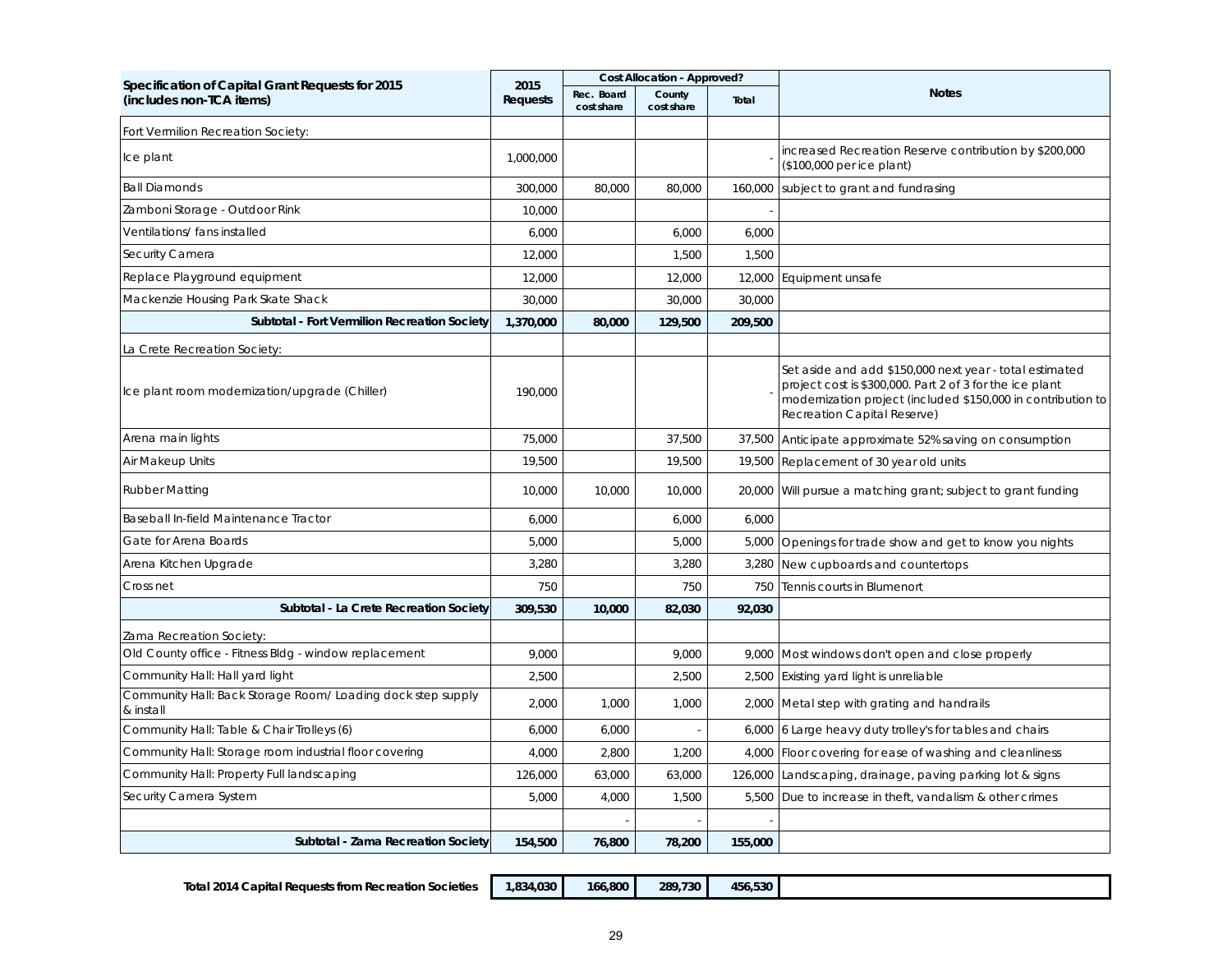#### **Mackenzie County Schedule of Recurring Grants - FCSS**

|                                               |           | 2015<br><b>Budget</b> | 2015<br><b>Requests</b> | Φ<br>ğ<br>cha | 2014<br><b>Budget</b> | Φ<br>ğ<br><b>BJ</b><br>ပ | 2013         | Φ<br>gue | 2012    | hange<br>$\circ$ | 2011         | Φ<br>hang<br>$\circ$ | 2010    | nge<br>$\circ$ |
|-----------------------------------------------|-----------|-----------------------|-------------------------|---------------|-----------------------|--------------------------|--------------|----------|---------|------------------|--------------|----------------------|---------|----------------|
| <b>Fort Vermilion FCSS</b>                    | Operating | 117,227               | 153,990                 | 31%           | 117,227               | 0%                       | 117,227      | 0%       | 117,227 | 0%               | 117,227      | 0%                   | 117,227 | 2%             |
| La Crete FCSS                                 | Operating | 169,089               | 181,939                 | 8%            | 169,089               | 0%                       | 169,089      | 0%       | 169,089 | 0%               | 169,089      | 0%                   | 169,089 | 2%             |
| Zama FCSS                                     | Operating | 7,025                 | 7,025                   | 0%            | 7,025                 | 0%                       | 7,025        | 0%       | 7,025   | $0\%$            | 7,025        | 0%                   | 7,025   | 2%             |
| Total FCSS Funding Requested:                 |           | 293,341               | 342,954                 |               | 293,341               |                          | 293,341      |          | 293,341 |                  | 293,341      |                      | 293,341 |                |
| Provincial FCSS Funding (80%)                 |           | 234,673               | 274,363                 |               | 234,673               |                          | 234,673      |          | 234,673 |                  | 234,673      |                      | 234,673 | 2%             |
| Municipal Share (20%)                         |           | 58,668                | 68,591                  |               | 58,668                |                          | 58,668       |          | 58,668  |                  | 58,668       |                      | 58,668  | 2%             |
| Provincial + Municipal funding<br>lavailable: |           | 293,341               | 342,954                 |               | 293,341               |                          | 293,341      |          | 293,341 |                  | 293,341      |                      | 293,341 | 2%             |
| Requested over funding available:             |           |                       | 0                       |               | 0                     |                          | $\mathbf{0}$ |          | 0       |                  | $\mathbf{0}$ |                      | 0       |                |

**The 20% municipal share is funded by the County's municipal taxes.**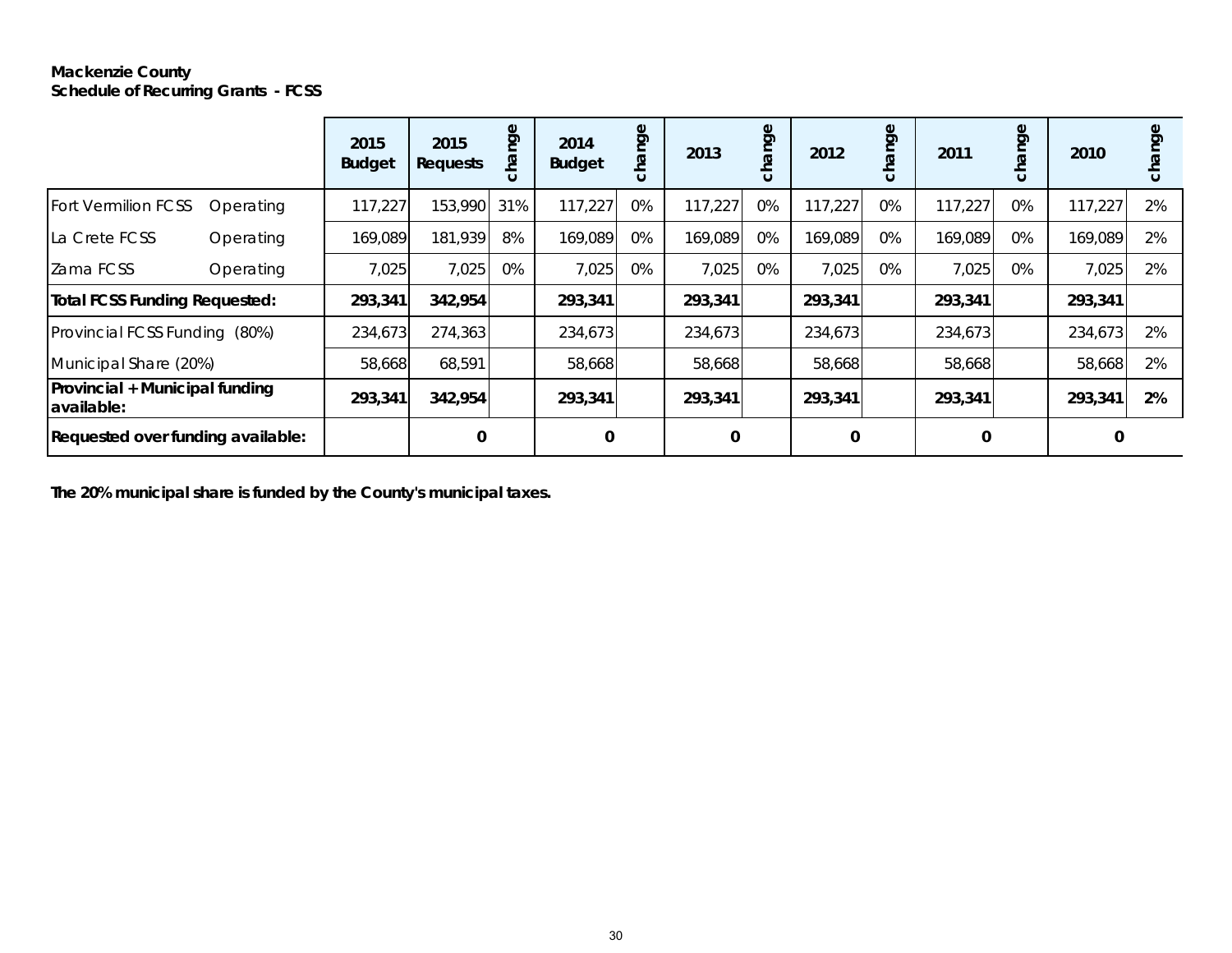### **Mackenzie County Grants to Other Non-Profit Organizations**

| Organization                                                                           | Operating or<br>Capital | 2015<br><b>Budget</b> | 2015<br><b>Requests</b> | 2014<br><b>Budget</b> | 2013   | 2012   | 2011   |
|----------------------------------------------------------------------------------------|-------------------------|-----------------------|-------------------------|-----------------------|--------|--------|--------|
|                                                                                        |                         |                       |                         |                       |        |        |        |
| FV Agricultural Society - Heritage Centre                                              | Operating               | 25,000                | 30,000                  | 25,000                | 25,000 | 25,000 | 25,000 |
| FV Area Board of Trade                                                                 | Operating               | 12,000                | 20,000                  | 12,000                | 12,000 | 12,000 | 12,000 |
|                                                                                        | Operating               |                       |                         | 5,000                 |        |        |        |
|                                                                                        | Operating               | 6,000                 | 14,120                  | 6,000                 | 6,000  | 6,000  |        |
| FV Royal Canadian Legion, Branch 243                                                   |                         |                       | 14,450                  |                       |        |        |        |
| <b>FV Senior Club</b>                                                                  | Operating               | 4,000                 | 7,000                   | 4,000                 | 4,000  | 4,000  | 4,000  |
| FV Walking Trail - in TCA budget                                                       | Operating               | 10,000                |                         |                       | 10,000 | 10,000 | 10,000 |
| FV Friends of the Old Bay House Society                                                | Capital                 |                       |                         |                       |        |        | 10,000 |
| FV Mackenzie Applied Research                                                          | Operating               |                       |                         |                       | 50,000 |        |        |
| Association                                                                            | Capital                 |                       |                         | 32,000                |        |        |        |
| FV Northeast Community Adult Learning<br>Council                                       | Operating               |                       | 6,000                   |                       |        |        |        |
| Fort Vermilion Recreation Society                                                      | Operating               |                       |                         |                       | 10,000 |        |        |
| Fort Vermilion Youth Programs                                                          | Operating               | 5,000                 | 5,000                   |                       |        |        |        |
| La Crete Recreational Society - Rec.<br>Programs Director                              |                         | 50,000                |                         | 50,000                |        |        |        |
| LC Area Chamber of Commerce                                                            | Operating               | 23,000                | 28,000                  | 23,000                | 23,000 | 23,000 | 23,000 |
| LC Area Chamber of Commerce & LC<br>Agriculture Society - Jubilee Celebration<br>Event | Operating               |                       |                         |                       |        |        | 5,000  |
|                                                                                        | Capital                 | 10,000                | 142,113                 | 10,000                | 10,000 | 10,000 | 10,000 |
| LC Agricultural Society - Mennonite<br>Heritage Village                                | Operating               | 35,000                | 75,000                  | 35,000                | 35,000 | 35,000 | 35,000 |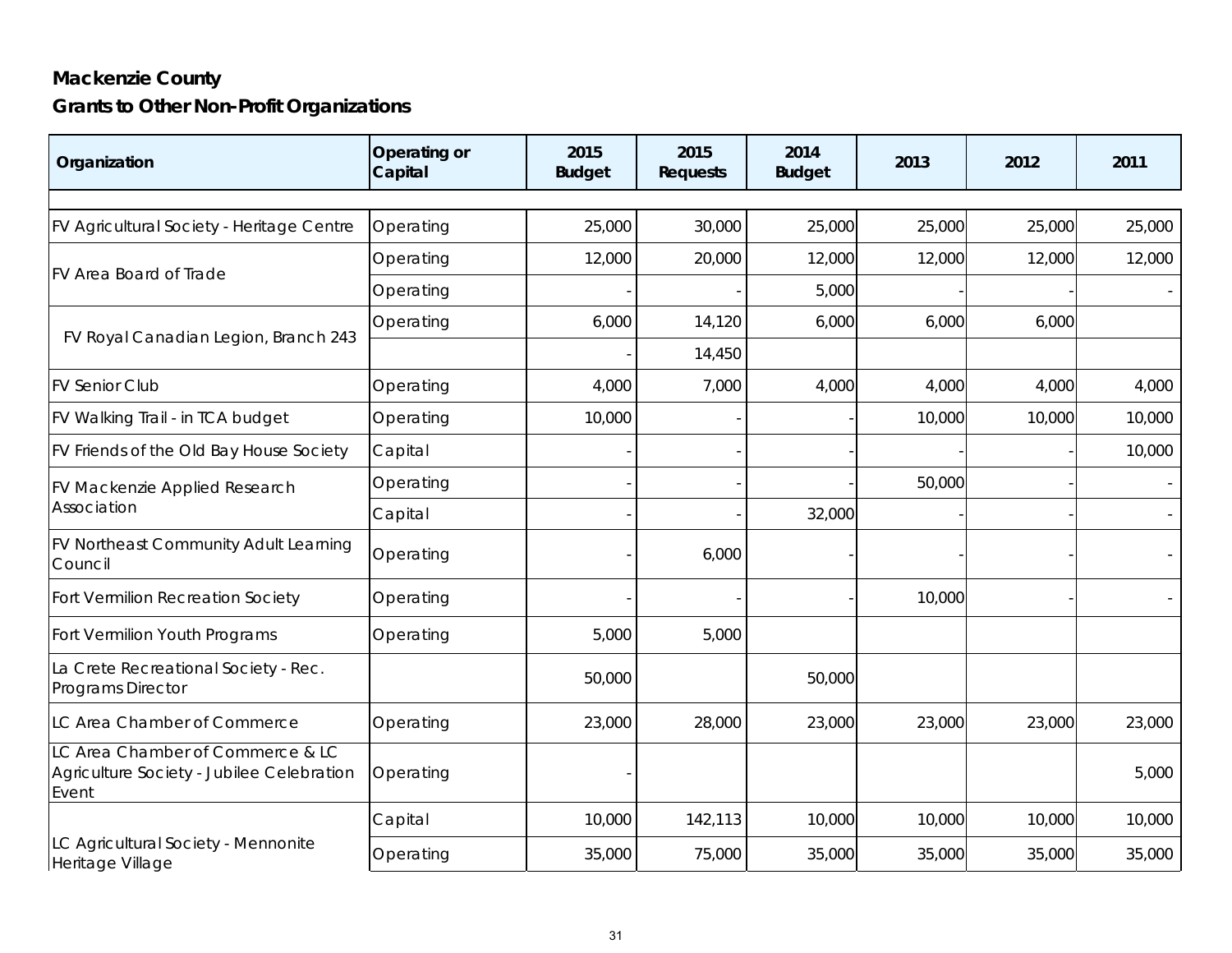| Organization                                                              | Operating or<br>Capital | 2015<br><b>Budget</b> | 2015<br><b>Requests</b> | 2014<br><b>Budget</b> | 2013   | 2012   | 2011   |
|---------------------------------------------------------------------------|-------------------------|-----------------------|-------------------------|-----------------------|--------|--------|--------|
|                                                                           |                         |                       |                         |                       |        |        |        |
|                                                                           | Operating               | 30,000                | 30,000                  | 30,000                | 30,000 | 30,000 | 30,000 |
| LC Field of Dreams Stampede Committee<br>(Rodeo)                          | Capital                 |                       |                         |                       | 5,000  | 5,000  | 5,000  |
| LC Meals for Seniors                                                      | Operating               | 4,000                 | 6,000                   | 4,000                 | 4,000  | 4,000  | 4,000  |
| LC Seniors Inn (drop-in centre)                                           | Operating               | 3,000                 | 3,000                   | 3,000                 | 3,000  | 3,000  | 3,000  |
| LC Walking Trails - in TCA budget                                         | Operating               | 10,000                |                         |                       |        | 10,000 | 10,000 |
| LC Jungle Gym Club                                                        | Operating               |                       |                         |                       |        |        |        |
| LC Youth Activity Centre                                                  | Operating               |                       |                         |                       |        |        |        |
| <b>LC Polar Cats</b>                                                      | Operating               | 5,000                 | 18,000                  |                       | 15,000 |        |        |
| <b>HL Agricultural Exhibition Association</b>                             | Capital                 |                       |                         |                       |        |        | 5,000  |
| HL - Northwest Regional Fetal Alcohol<br><b>Spectrum Disorder Society</b> | Operating               |                       |                         |                       |        |        |        |
| Rainbow Lake Family Centre                                                | Capital                 | 10,000                | 20,000                  |                       |        |        |        |
| Rainbow Lake Nursery School                                               | Operating               |                       | 840                     |                       |        |        |        |
| Rainbow Lake Youth Centre Society                                         | Capital                 |                       | 10,000                  | 10,000                |        |        |        |
| Rocky Lane Pony Club                                                      | Operating               |                       |                         |                       |        |        |        |
|                                                                           | Operating               | 10,000                | 10,000                  | 10,000                | 10,000 | 10,000 | 10,000 |
| HL Rural Community Hall                                                   | Capital                 | 7,000                 | 7,000                   |                       | 15,000 | 15,000 | 12,500 |
| HL Agricultural Exhibition Association                                    | Capital                 | 10,000                | 10,000                  |                       |        |        |        |
| High Level Golf & Country Club o/a Fox<br>Haven Golf & Country Club       | Capital                 |                       | 20,000                  |                       |        |        |        |
| Watt Mountain Wanderers                                                   | Operating               | 10,000                | 20,000                  |                       |        |        |        |
| High Level Golden Range Society                                           | Operating               |                       |                         |                       | 5,000  |        |        |
| Rocky Lane Agricultural Society                                           | Capital                 | 14,000                | 15,000                  | 14,000                | 14,000 | 12,000 | 10,000 |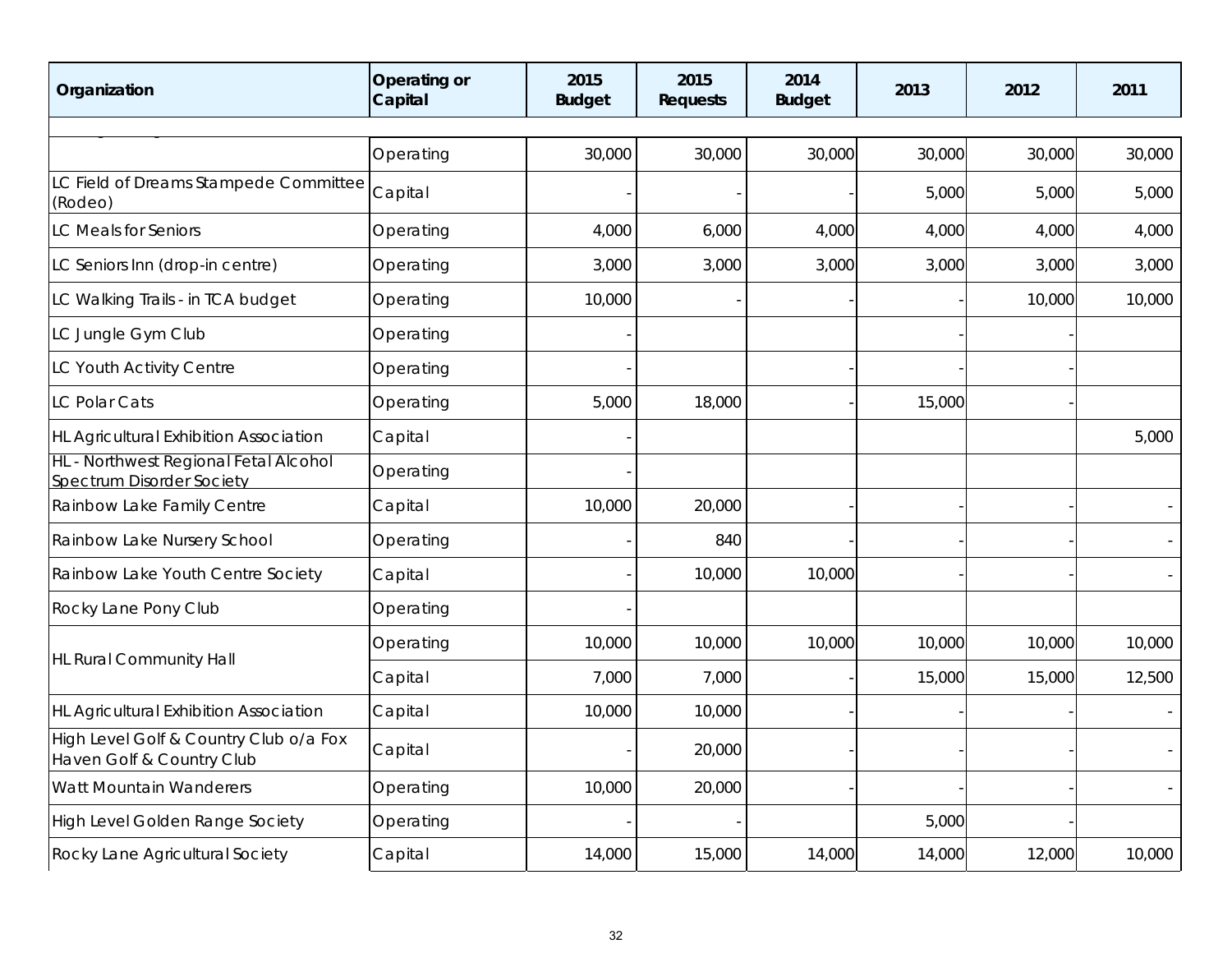| Organization                                                        | Operating or<br>Capital | 2015<br><b>Budget</b> | 2015<br><b>Requests</b> | 2014<br><b>Budget</b> | 2013    | 2012    | 2011    |
|---------------------------------------------------------------------|-------------------------|-----------------------|-------------------------|-----------------------|---------|---------|---------|
|                                                                     |                         |                       |                         |                       |         |         |         |
|                                                                     | Operating               | 14,000                | 14,000                  | 14,000                | 14,000  | 14,000  | 12,000  |
| Rocky Lane Agricultural Society                                     | Operating - C/F         |                       |                         |                       | 50,000  | 50,000  | 50,000  |
|                                                                     | Operating               |                       |                         |                       | 15,000  |         |         |
| SCA Int'l - Eagles Nest Bible Camp                                  | Capital                 |                       |                         |                       |         |         | 5,000   |
| ZA Chamber of Commerce                                              | Operating               | 8,000                 | 8,000                   | 8,000                 | 8,000   | 8,000   | 8,000   |
| Mackenzie Regional Community Policing<br>Society                    | Operating               |                       |                         | 10,000                |         |         | 10,000  |
| High Level Golf & Country Club o/a Fox<br>Haven Golf & Country Club | Capital                 |                       |                         |                       |         |         |         |
| <b>High Level Play Association</b>                                  | Operating               |                       |                         |                       |         |         |         |
| <b>REDI</b>                                                         | Operating               | 28,000                | 28,000                  | 28,000                | 28,000  | 28,000  | 25,000  |
| Mackenzie Tourism (DMO)                                             | Operating               | 15,000                | 15,000                  | 15,000                | 15,000  | 15,000  | 20,000  |
| Alberta Beef Producers                                              | Project                 |                       |                         |                       |         |         |         |
| <b>High School Bursaries</b>                                        |                         | 25,000                | 25,000                  | 25,000                | 25,000  | 25,000  | 25,000  |
| Miscellaneous                                                       |                         | 15,000                | 15,000                  | 15,000                | 15,000  | 15,000  | 1,000   |
| Cemeteries                                                          | Operating               | 3,500                 | 3,500                   | 3,500                 | 3,500   | 3,500   | 3,500   |
|                                                                     |                         | 401,500               | 620,023                 | 391,500               | 459,500 | 372,500 | 383,000 |
| <b>Total per Grants to Other Organizations Policy</b>               |                         | 330,000               | 548,523                 | 320,000               | 388,000 | 301,000 | 328,500 |